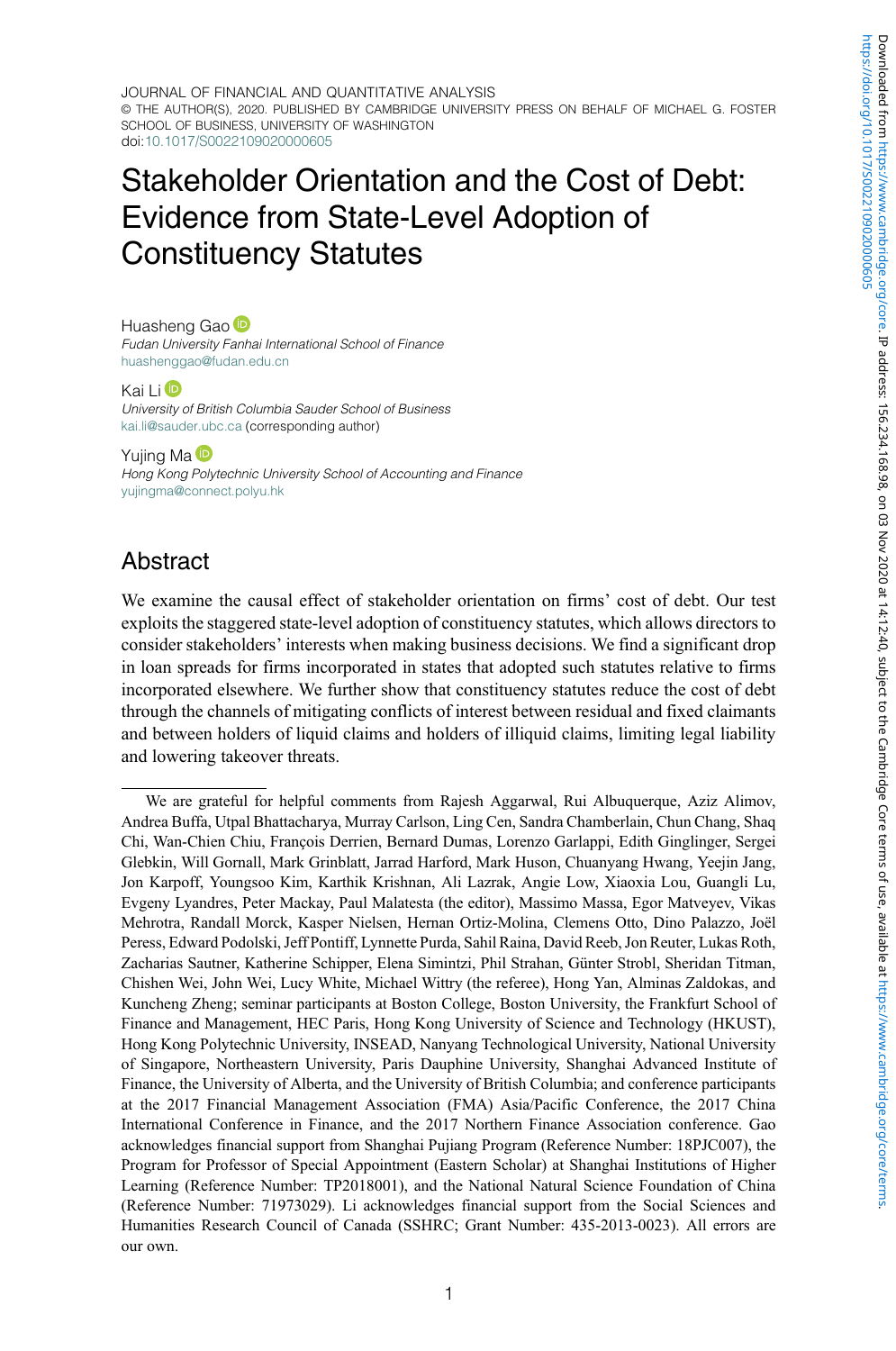### I. Introduction

Stakeholder orientation (often referred to as corporate social responsibility (CSR) nowadays) has drawn increasing attention from academics and practitioners over the past decade. However, most of the existing literature focuses on the effect of stakeholder orientation on equity holders (e.g., Jensen [\(2001](#page-35-0)), Pagano and Volpin ([2005\)](#page-35-1), Deng, Kang, and Low ([2013\)](#page-34-0), and Flammer and Kacperczyk ([2016\)](#page-34-1)), whereas the effect of stakeholder orientation on debtholders is relatively understudied. Such oversight limits our understanding of the broad implications of adopting a stakeholder-oriented perspective in corporate decision making, given that debt financing is the most significant source of financing to most modern corporations (Myers ([2003](#page-35-2))). In this article, we fill a gap in the literature by establishing a causal effect of stakeholder orientation on (reducing) firms' cost of debt.

Our test exploits the staggered adoption of constituency statutes by various U.S. states, which allows corporate directors to consider stakeholders' interests when making business decisions. We hypothesize that a state's adoption of such statutes could reduce the cost of debt for firms incorporated in that state because these statutes help i) mitigate conflicts of interest between residual claimants (mostly shareholders) and fixed claimants (mostly other stakeholders), ii) mitigate conflicts of interest between holders of liquid claims (also mostly shareholders) and holders of largely illiquid claims (also mostly other stakeholders), iii) limit legal risk, and iv) lower takeover threats.

From an empirical test standpoint, there are two reasons that explain why relying on such state-level law changes is highly appealing. First, constituency statutes are adopted in the state of incorporation rather than the state of headquarters where a firm's main business operations are conducted and where a firm could be influential. A firm's state of incorporation often differs from that of its headquarters, $\frac{1}{1}$  $\frac{1}{1}$  $\frac{1}{1}$  which helps alleviate the concern that a change in local economic conditions in the state of a firm's headquarters might be the omitted factor driving both the adoption of constituency statutes and the change in the cost of debt. Second, the staggered adoption in different states enables us to identify the effect in a difference-in-differences framework. Because multiple exogenous shocks affect different firms at different points in time, we can avoid the common identification difficulty faced by studies with a single shock: the potential biases and noise coinciding with the shock that directly affects the cost of debt (Roberts and Whited ([2013\)](#page-36-0)).

Using a sample of 36,519 bank loans of U.S. public firms from 1987 to 2012 and a difference-in-differences approach, we show that, on average, firms incorporated in states that adopted constituency statutes experience a drop in the loan spread by approximately 32 basis points (bps) relative to firms incorporated in states that did not adopt such statutes. In terms of economic significance, this drop in the loan spread translates into an average savings in interest payments of \$1.2

<span id="page-1-0"></span><sup>&</sup>lt;sup>1</sup>In our sample, about three-quarters of the firms are not incorporated in the same state as their headquarters.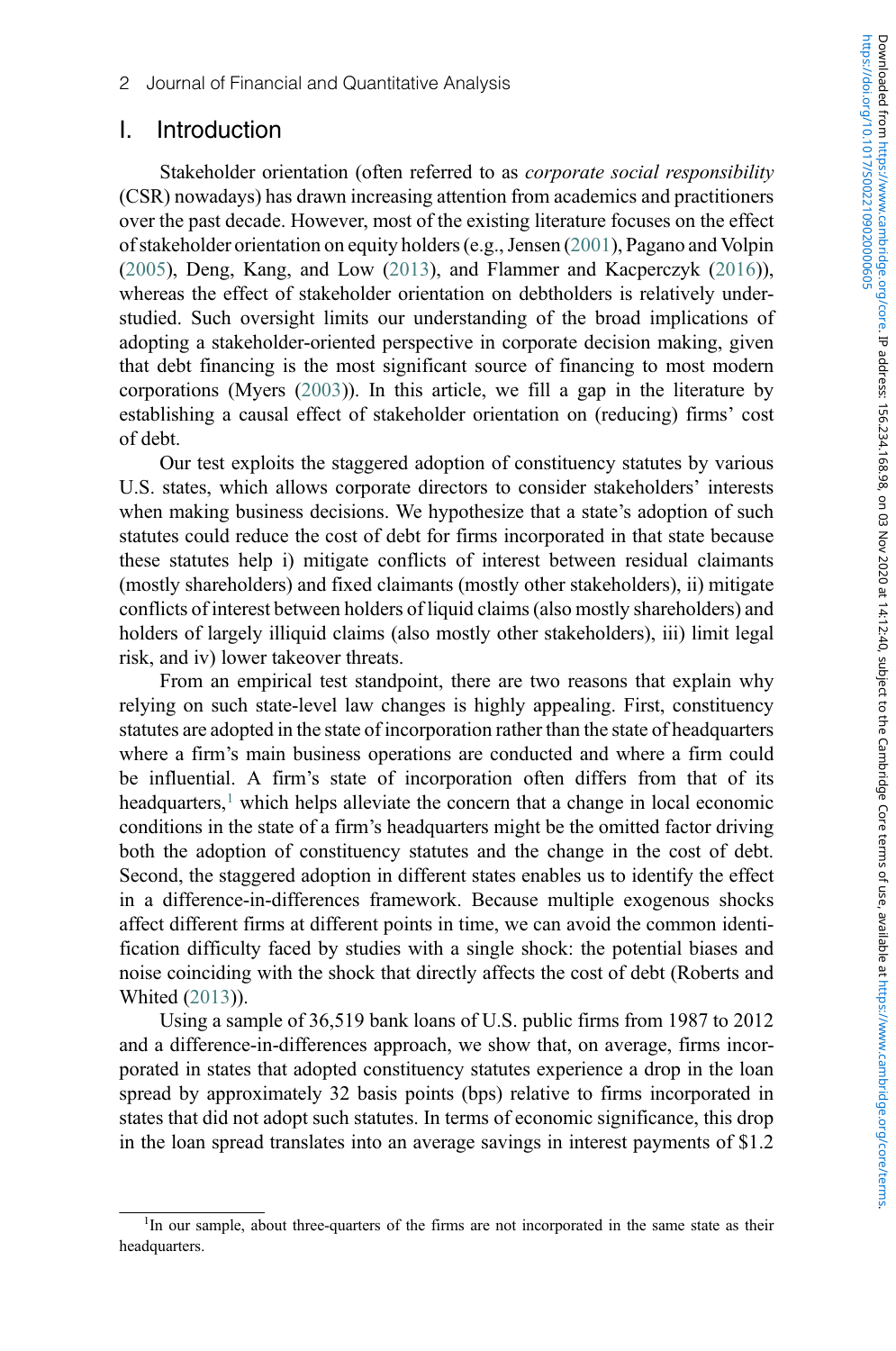million per year. Our findings are robust to controlling for firm and loan characteristics and macro factors, as well as across different subsamples.

The identifying assumption central to a causal interpretation of the differencein-differences specification is that the treated and control firms share parallel trends prior to a state's law change. We show that the pretreatment trends of these two groups of firms are indeed indistinguishable and that most of the impact of constituency statutes on the cost of debt occurs after a state's law change takes effect, which suggests a causal effect.

We also find that the adoption of constituency statutes leads to fewer covenant restrictions and a lower likelihood of collateral requirement, and we further find lower bond yield spreads for firms incorporated in states that adopted such statutes relative to those that did not.

In terms of the channels underlying our findings, we examine the crosssectional variation in the treatment effect. We find that the treatment effect is stronger for firms close to financial distress (i.e., when conflicts of interest between fixed and residual claimants are likely to be more severe), when a larger portion of firms' ownership is held by short-term shareholders (i.e., when conflicts of interest between liquid and illiquid claimants are likely to be more severe), when firms have a higher litigation risk, and when firms face greater takeover threats. We further show that the adoption of constituency statutes helps mitigate debt overhang and reduces a firm's risk of default, myopic behavior, and litigation risk. The evidence supports our proposition that constituency statutes help reduce a firm's cost of debt through the channels of mitigating conflicts of interest between residual and fixed claimants and between holders of liquid claims and holders of largely illiquid claims, limiting legal liability and lowering takeover threats.

Our article makes three major contributions to the literature. First, our article is related to the literature on corporate objectives and thus the debate on whether fiduciary should be extended to other stakeholders in general (e.g., Zingales ([2000\)](#page-36-1), Tirole [\(2001](#page-36-2))), as well as the literature examining the importance of nonfinancial stakeholders, such as employees and customers, for corporate decisions/outcomes (e.g., Faleye, Mehrotra, and Morck [\(2006](#page-34-2)), Kale and Shahrur ([2007](#page-35-3)), Bae, Kang, and Wang ([2011](#page-33-0)), Chen, Kacperczyk, and Ortiz-Molina [\(2012](#page-34-3)), and Cen, Dasgupta, Elkamhi, and Pungaliya [\(2016](#page-33-1))). Unlike those studies, we examine the importance of considering all stakeholders' interests as a whole and show that one of the channels through which a state's adoption of constituency statutes lowers its firms' cost of bank loans is via firms' adoption of stakeholder-oriented corporate objectives.

Second, our article adds to the literature on bank loan contracting. This literature is important, given that bank loans represent one of the key sources of corporate financing (Myers ([2003\)](#page-35-2)). Prior research on this topic focuses on factors such as accounting quality (Graham, Li, and Qiu ([2008\)](#page-34-4), Costello and Wittenberg-Moerman [\(2011\)](#page-34-5), and Kim, Song, and Zhang [\(2011\)](#page-35-4)), credit contagion (Hertzel and Officer [\(2012](#page-35-5))), executive compensation contracting (Chan, Chen, and Chen ([2013\)](#page-33-2)), shareholder rights (Klock, Mansi, and Maxwell [\(2005](#page-35-6)), Chava, Livdan, and Purnanandam [\(2009](#page-34-6))), creditor rights (Qian and Strahan ([2007\)](#page-35-7), Bae and Goyal ([2009](#page-33-3)), Becker and Strömberg ([2012](#page-33-4))), and social capital (Hasan, Hoi, Wu, and Zhang ([2017\)](#page-35-8)). Complementing the prior literature, our study provides new empirical

https://doi.org/10.1017/S0022109020000605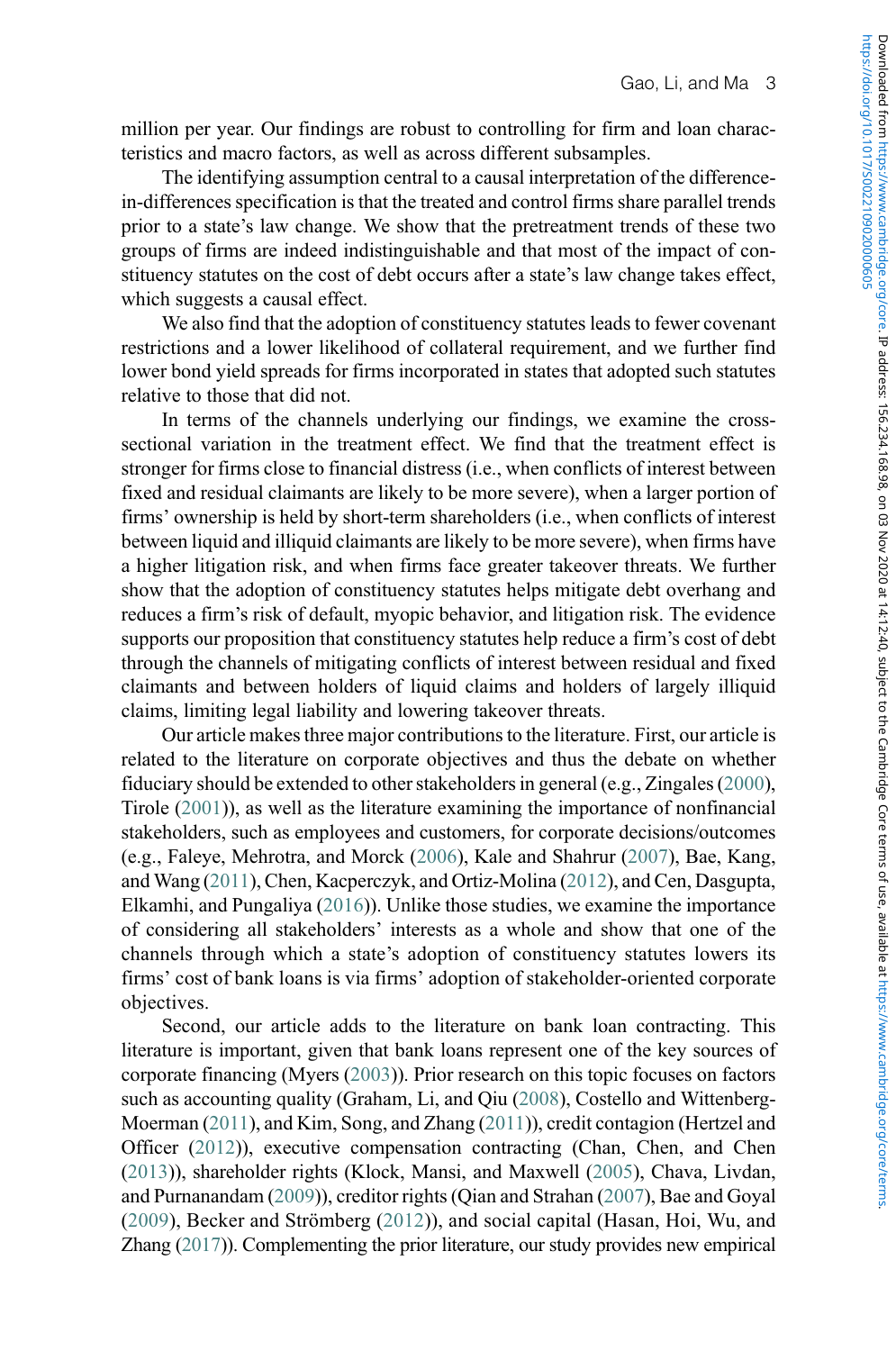evidence that state-level constituency statutes have a causal effect on a firm's cost of bank loans and their nonprice contract terms.

Third and finally, our article is also related to the literature on CSR. Despite the growing importance of CSR, the value implications of CSR remain elusive and mainly focus on shareholders.[2](#page-3-0) One group of researchers argues that CSR creates value because promoting the interests of other stakeholders increases their willingness to support a firm's operation, which in turn increases shareholder value (e.g., Jensen ([2001](#page-35-0)), Deng et al. [\(2013](#page-34-0)), Griffin, Guedhami, Li, and Lu [\(2020](#page-34-7))). Another group claims that CSR represents an inefficient wealth transfer from shareholders to other stakeholders (usually for the benefit of managers themselves) and thus hurts shareholders (e.g., Pagano and Volpin ([2005](#page-35-1)), Cronqvist, Heyman, Nilsson, Svaleryd, and Vlachos [\(2009\)](#page-34-8)). Considering that cost of debt is a key component of a firm's cost of capital and thus an important determinant of firm value, our study contributes to this literature by showing that enhanced CSR (at least partially) associated with constituency statutes helps lower firms' cost of debt.

The remainder of the article is organized as follows: [Section II](#page-3-1) provides background information about constituency statutes. [Section III](#page-5-0) develops our hypothesis. [Section IV](#page-7-0) describes our sample. [Sections V](#page-9-0) and [VI](#page-17-0) present our main findings. [Section VII](#page-26-0) explores the friction that stops firms from engaging in CSR in the absence of constituency statutes, and [Section VIII](#page-27-0) conducts robustness checks and additional investigation. We conclude in [Section IX](#page-29-0).

### <span id="page-3-1"></span>II. Institutional Background on Constituency Statutes

The origin of constituency statutes comes from a longstanding debate among legal scholars on the fundamental nature of corporations: whether a corporation's responsibility is exclusively to shareholders or to a broader group of stakeholders (Bainbridge ([1992\)](#page-33-5)). In 1931, Adolf A. Berle, a professor at Columbia Law School, wrote "Corporate Powers as Powers in Trust," an article published in the *Harvard* Law Review (Berle ([1931\)](#page-33-6)). In this article, he posited, "all powers granted to a corporation or to the management of a corporation, or to any group within the corporation, whether derived from statute or charter or both, are necessarily and at all times exercisable only for the ratable benefit of all the shareholders as their interest appears" (p. 1049). Berle believed that corporations were simply vehicles for advancing and protecting shareholders' interests and that corporate law should be interpreted to reflect this principle. Based on this view, management should concentrate its attention on achieving shareholder value maximization.

One year later, E. Merrick Dodd, a professor at Harvard Law School, challenged Berle's position in his *Harvard Law Review* article "For Whom Are Corporate Managers Trustees?" (Dodd ([1932\)](#page-34-9)), setting off a debate. Dodd advocated that corporations provide a social service as well as a profit-making function, stating: "business is permitted and encouraged by the law primarily because it is of service to the community rather than because it is a source of profit to its owners"

<span id="page-3-0"></span><sup>&</sup>lt;sup>2</sup>One notable exception is Goss and Roberts ([2011](#page-34-10)), who show that a higher CSR performance is associated with a lower cost of debt but do not establish causality.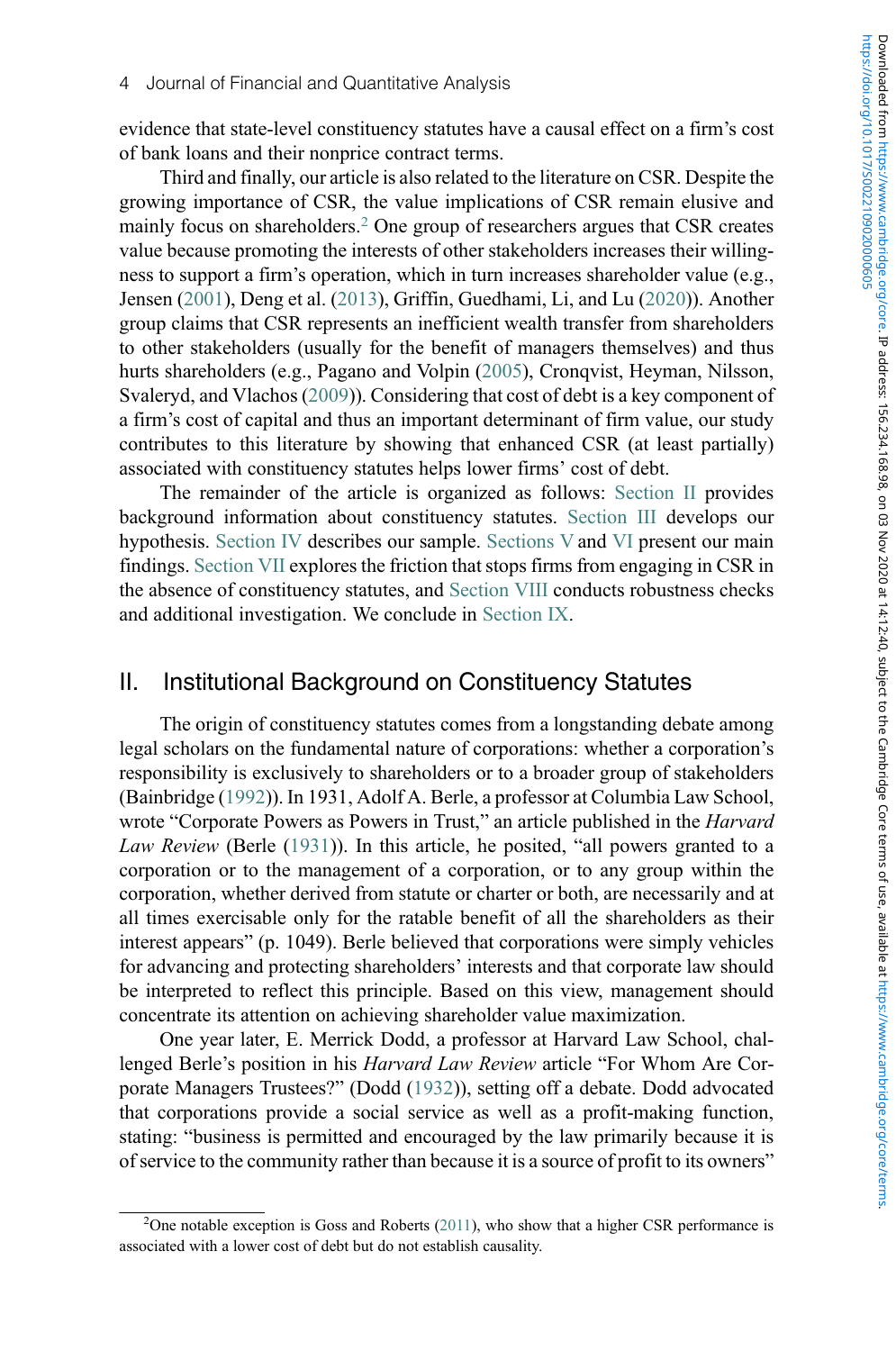(p. 1149). Dodd argued that managers were not trustees for shareholders alone but also for employees, suppliers, consumers, and the general public.

The shareholder-versus-stakeholder debate was revitalized with the development of stakeholder management theories in the 1980s (e.g., Freeman ([1984](#page-34-11))) and further fueled by the hostile takeover wave of the 1980s during which these transactions benefited target-firm shareholders and typically imposed significant costs on creditors, employees, customers, suppliers, and communities (e.g., Pontiff, Shleifer, and Weisbach ([1990\)](#page-35-9)). The proponents of stakeholder interests sought to change corporate law to reflect their belief that corporations are more than just investment vehicles for owners of financial capital (Bainbridge [\(1992](#page-33-5)), Elhauge ([2005\)](#page-34-12)). Ohio was the first state to adopt such statutes in 1984, and more than 30 states have since followed as of the end of 2012 (see [Table 1\)](#page-5-1).[3](#page-4-0)

The core principle of constituency statutes is that directors are allowed to run the firm in the interests of a broad group of stakeholders, instead of exclusively those of shareholders (Orts [\(1992](#page-35-10)), Springer [\(1999](#page-36-3))). For example, the Minnesota statutes state: "A director may, in considering the best interests of the corporation, consider the interests of the corporation's employees, customers, suppliers, and creditors, the economy of the state and nation, community and societal considerations."[4](#page-4-1) Constituency statutes thus provide corporate leaders with a legally enforceable mechanism, beyond case law and the business judgment rule, for considering stakeholder interests without breaching their fiduciary obligations to shareholders (Orts [\(1992](#page-35-10)), Adams and Matheson ([2000\)](#page-33-7), and Stout ([2012\)](#page-36-4)).<sup>[5](#page-4-2)</sup> Although the statutes are only permissive in nature, they are legally enforceable and marked an important shift away from the shareholder-oriented approach to corporate decision making (Orts ([1992\)](#page-35-10), Stout [\(2012\)](#page-36-4)). For example, in the federal bankruptcy case In Re McCalla Interiors, Inc., 228 B.R. 657 (U.S. Bankruptcy Court, N.D. Ohio 1998), the court cited the Ohio constituency statute to defend the interests of employees and customers.<sup>[6](#page-4-3)</sup>

https://doi.org/10.1017/S0022109020000605

<span id="page-4-0"></span><sup>&</sup>lt;sup>3</sup>Karpoff and Wittry [\(2018](#page-35-11)) identify only five firms that actively lobbied for the adoption of statelevel constituency statutes in a takeover context (see their Table 3). <sup>4</sup>

MINN. STAT. ANN. § 302A.251, subd. 5 (West Supp. 1985).

<span id="page-4-2"></span><span id="page-4-1"></span><sup>&</sup>lt;sup>5</sup>Consider an illustrative quote from Geczy, Jeffers, Musto, and Tucker ([\(2015\)](#page-34-13), p. 95): "Constituency statutes expand the protection of the business judgment rule by permitting, not mandating, directors to consider nonshareholder constituents. In other words, directors would not face liability for actions justified, in part, by serving nonshareholder interests."

<span id="page-4-3"></span> ${}^{6}$ After searching in the Westlaw database from 1983 through 2013, Geczy et al. ([2015\)](#page-34-13) identify 47 cases citing references to constituency statutes. Of the types of claims brought, 17 cases (17/47) raised claims of breach of fiduciary duty against directors in a takeover setting; 11 cases (11/47) alleged that directors breached other fiduciary duties (those arising outside of takeover contexts), and 12 cases (12/47) arose in the context of bankruptcy proceedings (in which trustees asserted claims against former directors for deepening insolvency or creditors of the now-bankrupt corporation alleging that directors owed them enforceable fiduciary duties under the governing constituency statutes). Of the types of plaintiffs, 24 cases (24/47) were brought by shareholders, 5 cases (5/47) were brought by bankruptcy trustees, and 7 cases (7/47) were brought by corporate creditors after corporate insolvency or bankruptcy. After studying the enforcement of these 47 cases, Geczy et al. [\(2015](#page-34-13)) conclude that constituency statutes do signal a change in the law, a clear departure from directors' duties established in Delaware cases such as Revlon and Unocal. Moreover, there is evidence that firms undertook more stakeholder-friendly policies after constituency statutes were passed.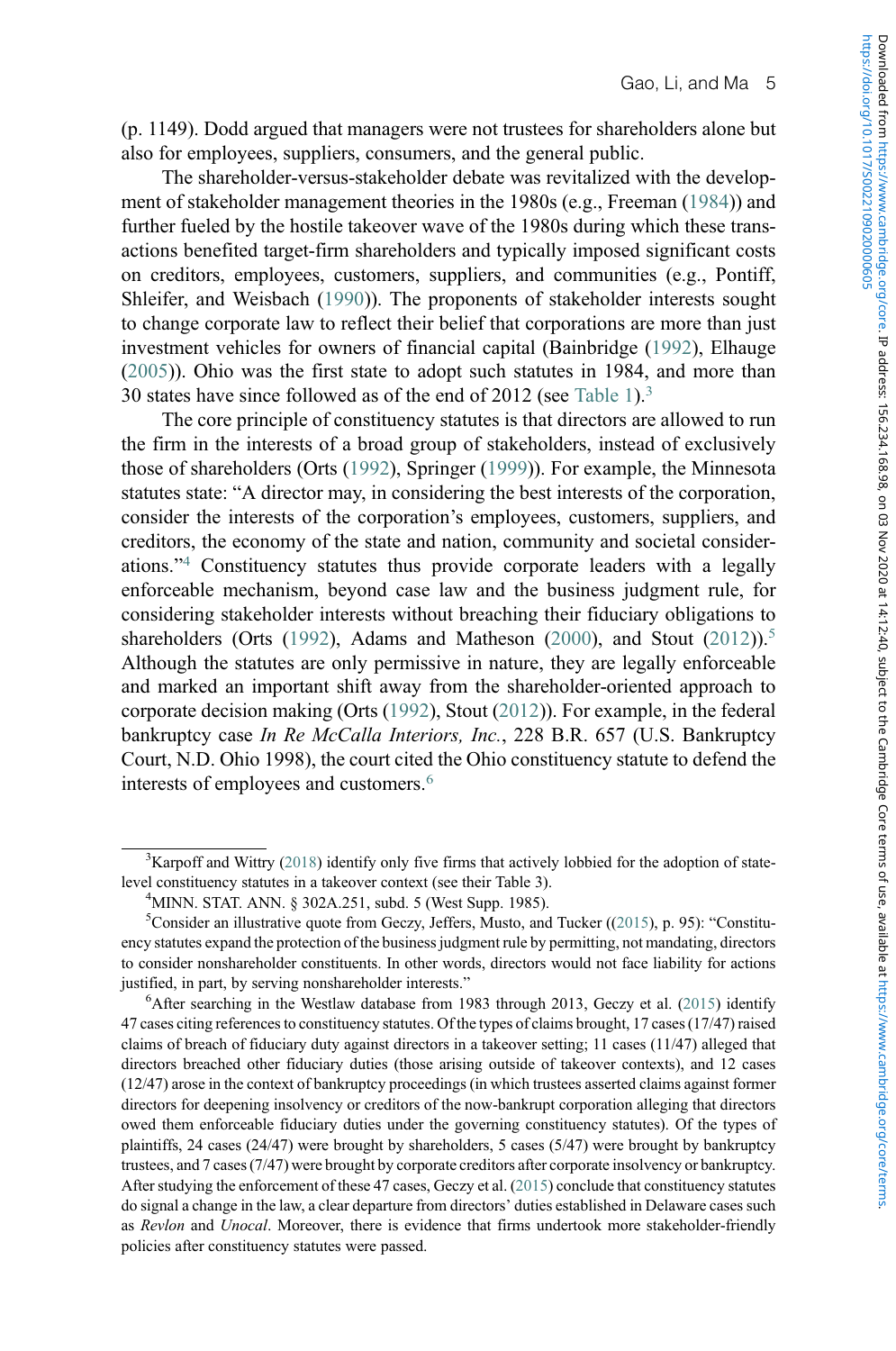#### TABLE 1 List of States That Have Adopted Constituency Statutes

<span id="page-5-1"></span>

| Table 1 lists the years when constituency statutes became effective in different U.S. states. The list is adapted from Karpoff and<br>Wittry ((2018), Table 2). |              |
|-----------------------------------------------------------------------------------------------------------------------------------------------------------------|--------------|
| State                                                                                                                                                           | Year         |
| Ohio                                                                                                                                                            | 1984         |
| Illinois                                                                                                                                                        | 1985         |
| Maine                                                                                                                                                           | 1985         |
| Indiana                                                                                                                                                         | 1986         |
| Missouri                                                                                                                                                        | 1986         |
| Arizona                                                                                                                                                         | 1987         |
| Minnesota                                                                                                                                                       | 1987         |
| New Mexico                                                                                                                                                      | 1987         |
| New York                                                                                                                                                        | 1987         |
| Wisconsin                                                                                                                                                       | 1987         |
| Connecticut                                                                                                                                                     | 1988         |
| Idaho                                                                                                                                                           | 1988         |
| Kentucky                                                                                                                                                        | 1988         |
| Louisiana                                                                                                                                                       | 1988         |
| Nebraska                                                                                                                                                        | 1988, 2007   |
| Tennessee                                                                                                                                                       | 1988         |
| Virginia<br>Florida                                                                                                                                             | 1988<br>1989 |
|                                                                                                                                                                 | 1989         |
| Georgia<br>Hawaii                                                                                                                                               | 1989         |
| lowa                                                                                                                                                            | 1989         |
| Massachusetts                                                                                                                                                   | 1989         |
| New Jersey                                                                                                                                                      | 1989         |
| Oregon                                                                                                                                                          | 1989         |
| Mississippi                                                                                                                                                     | 1990         |
| Pennsylvania                                                                                                                                                    | 1990         |
| Rhode Island                                                                                                                                                    | 1990         |
| South Dakota                                                                                                                                                    | 1990         |
| Wyoming                                                                                                                                                         | 1990         |
| Nevada                                                                                                                                                          | 1991         |
| North Carolina                                                                                                                                                  | 1993         |
| North Dakota                                                                                                                                                    | 1993         |
| Vermont                                                                                                                                                         | 1998         |
| Maryland                                                                                                                                                        | 1999         |
| Texas                                                                                                                                                           | 2006         |

Existing literature finds that the adoption of constituency statutes has greatly influenced corporate decisions and enhanced the welfare of firms'stakeholders. For example, Luoma and Goodstein [\(1999](#page-35-12)) find that such statutes are associated with a greater representation of nonshareholding stakeholders as directors on the board. Flammer and Kacperczyk ([2016\)](#page-34-1) and Flammer [\(2018](#page-34-14)) show that such statutes are associated with a higher level of CSR performance, which in turn helps firms enhance their innovation and win government procurement contracts.<sup>[7](#page-5-2)</sup>

### <span id="page-5-0"></span>III. Hypothesis Development

Nonshareholding stakeholders broadly consist of creditors, employees, customers, suppliers, and so forth. We posit that constituency statutes will lower the cost of debt through the following four channels: i) mitigating conflicts of interest between residual and fixed claimants, ii) mitigating conflicts of interest between

<span id="page-5-2"></span> $7$ It is worth noting that although innovation is a risky investment, it does not necessarily hurt debtholders. For example, Francis, Hasan, Huang, and Sharma [\(2012](#page-34-15)) show that patenting activities could help reduce information asymmetry between innovative borrowers and their lenders.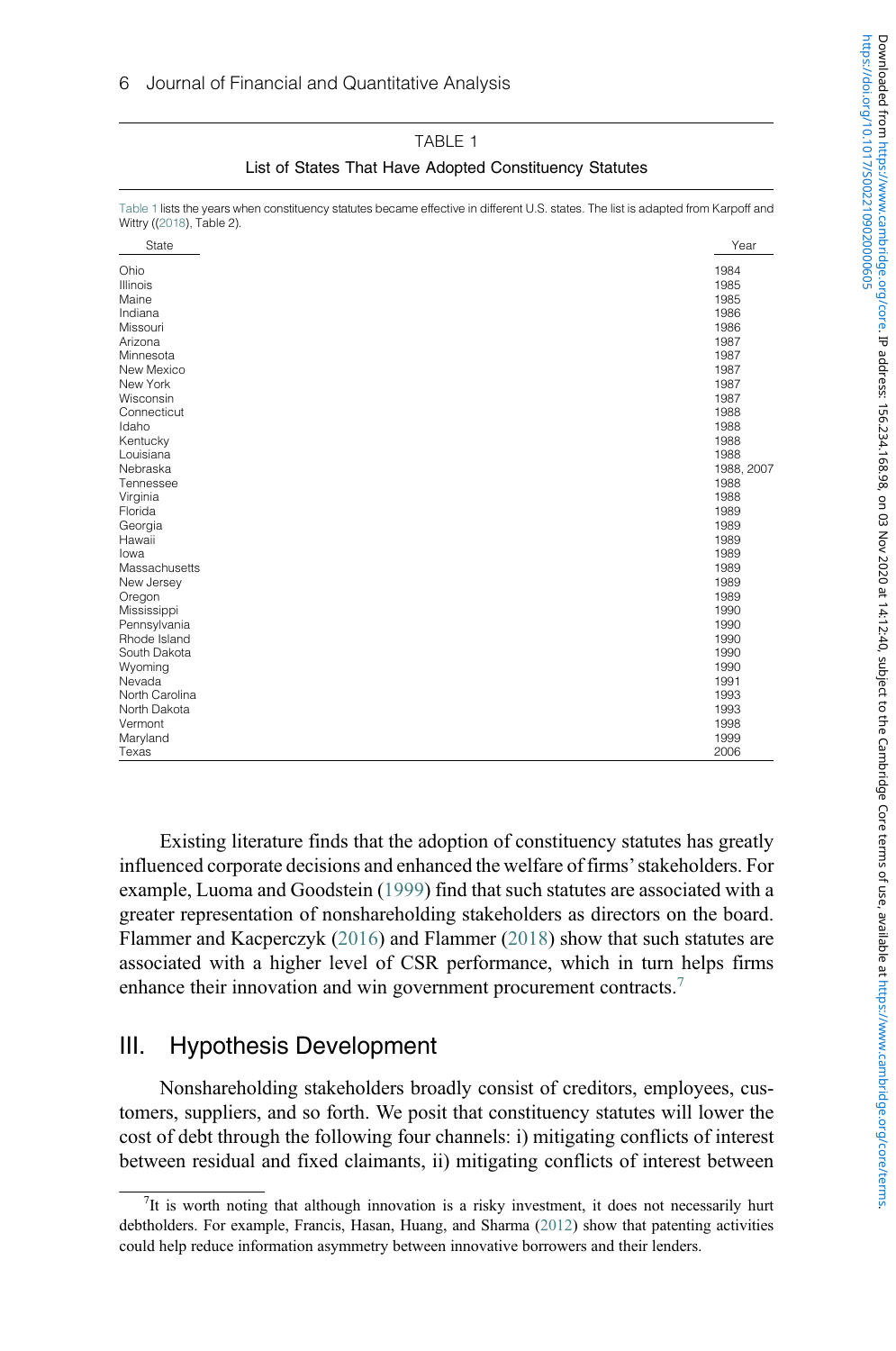shareholders and other stakeholders, iii) reducing legal risk, and iv) lowering takeover threats.

First, Fama ([1990\)](#page-34-16) points out that, like creditors, most employees, customers, and suppliers are fixed claimants of a firm and hence have similar levels of risk preferences. For example, at a given point in time, employees provide labor for a fixed amount of wages, and suppliers provide goods and services to the firm for a fixed payoff, while the residual cash flow goes to shareholders. $8$  Thus, shareholders (who are residual claimants) may have conflicts with these other stakeholders (sharing the commonality of being fixed claimants and having similar risk preferences) regarding firms' investment policies.

One example of such conflict is similar to the debt-overhang problem of Myers ([1977\)](#page-35-13): When a firm is highly leveraged and debt is risky, residual claimants are unwilling to raise new capital to invest in projects that would make fixed claimants better off even if those projects were to have a positive net present value. Another example of such conflict between fixed and residual claimants is the risk-shifting problem (Jensen and Meckling [\(1976](#page-35-14))): Residual claimants have an incentive to increase the riskiness of a firm's existing assets, even when doing so would reduce firm value. These conflicts adversely affect creditors, and as a result, creditors will demand higher interest (and/or more covenants). Compared with a firm that exclusively serves its shareholders' interests, a stakeholder-oriented firm is less likely to take advantage of fixed claimants for the benefit of residual claimants, and thus creditors would require lower interest rates and/or looser loan contract terms.

Second, constituency statutes will lower the cost of debt because they mitigate conflicts of interest between liquid claimants (those who can unwind their affiliation with a firm in a timely fashion, such as shareholders selling shares) and illiquid claimants (those who can only unwind their affiliation with a firm in a less timely fashion, such as creditors terminating their loans or suppliers changing customers). Existing literature shows important conflicts of interest between liquid and illiquid claimants. Stock liquidity tends to induce shareholders to focus on short-term performance because they can dump their stakes promptly and opportunistically (Stein ([1988\)](#page-36-5), Bhide [\(1993](#page-33-8)), and Gao, Harford, and Li [\(2017\)](#page-34-17)). For example, firms with more liquid claimants are more likely to engage in myopic opportunistic behavior (e.g., earnings manipulation) for the short-term benefit at the expense of their long-term value (Bushee ([1998\)](#page-33-9), ([2001\)](#page-33-10), Bhojraj, Hribar, Picconi, and McInnis ([2009\)](#page-33-11)). Given that creditors are illiquid claimants relative to shareholders, such potential conflicts of interest between liquid and illiquid claimants may lead creditors to require higher interest rates. Compared with a firm that exclusively serves its shareholders' interests, a stakeholder-oriented firm is less likely to have such conflicts of interest and therefore will have a lower cost of debt and/or looser loan contract terms.

Third, constituency statutes will lower the cost of debt because they help reduce a firm's legal risk. Constituency statutes initially were meant to provide legal cover for managers wishing to reject unwanted tender offers (Bebchuk and

<span id="page-6-0"></span><sup>&</sup>lt;sup>8</sup>Fama ([1990](#page-34-16)) further notes that such fixed payoffs comprise approximately 90% of total cash flows in U.S. public firms. Based on all U.S. public firms in Compustat in 2014 and following the same method as Fama, we find that such fixed payoffs comprise 80% of an average firm's total cash flow.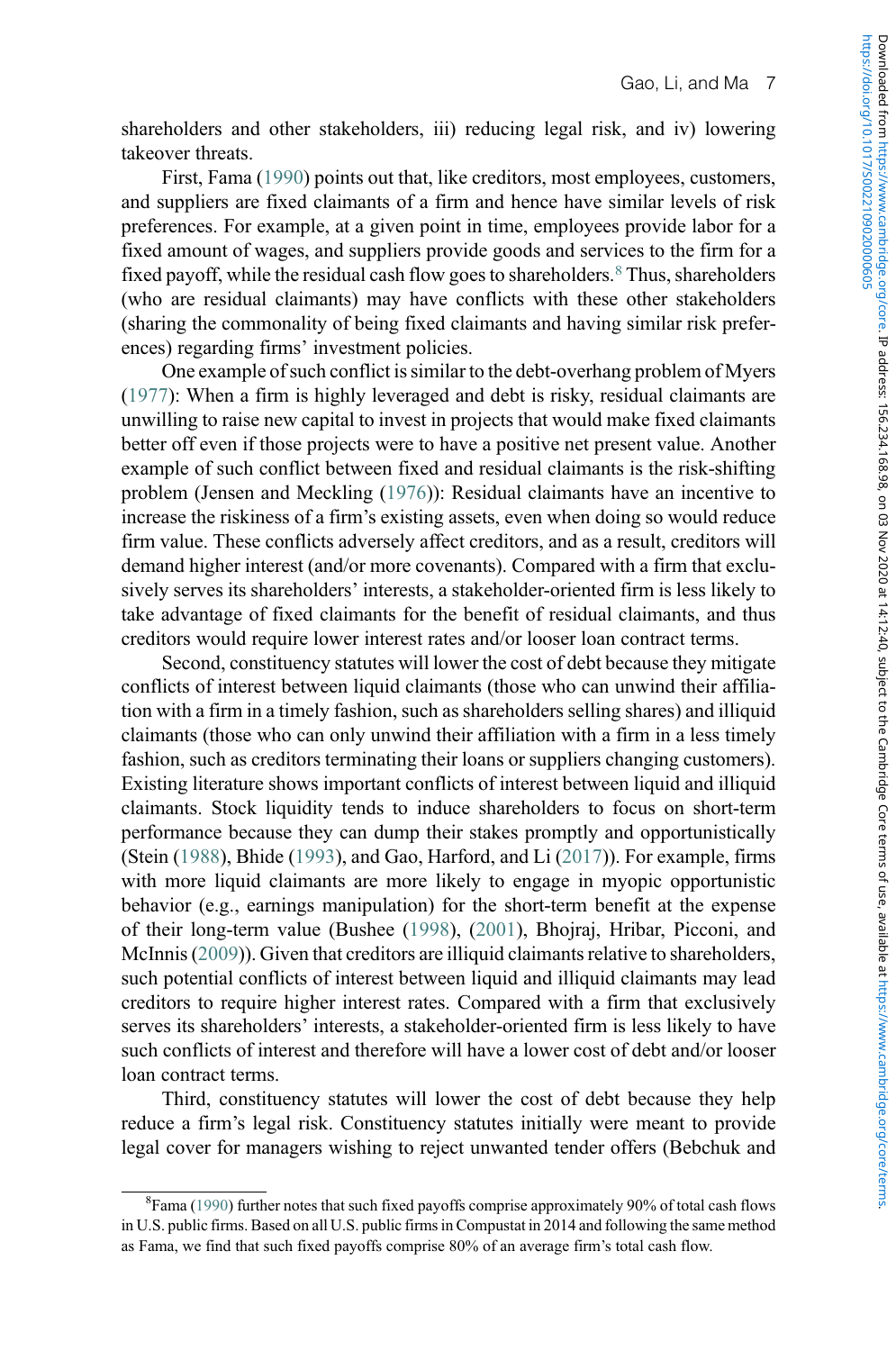Ferrell ([1999\)](#page-33-12), Karpoff and Wittry [\(2018](#page-35-11))). After their state's adoption of constituency statutes, directors who consider nonshareholders' interests when making business decisions will be insulated from liability by the business judgment rule (e.g., Bainbridge ([1992\)](#page-33-5), Geczy, Jeffers, Musto, and Tucker ([2015\)](#page-34-13)). Moreover, the management literature suggests that considering stakeholders' interests helps build positive moral capital among stakeholders, which can alleviate their negative judgments, which in turn lowers firms' litigation risk (Godfrey, Merrill, and Hansen [\(2009\)](#page-34-18), Koh, Qian, and Wang [\(2014](#page-35-15))). Given that litigation causes disruption to firms' operations and increases firm risk and their cost of capital (Sharfman and Fernando ([2008\)](#page-36-6), Bennett, Milbourn, and Wang [\(2018](#page-33-13))), the adoption of constituency statutes helps limit legal liability, leading to a lower cost of debt.

Fourth and finally, constituency statutes will lower the cost of debt because they help reduce a firm's exposure to takeover risk. As discussed in [Section II](#page-3-1), constituency statutes were triggered by the takeover wave of the 1980s (although their reach was not limited to takeovers). Shleifer and Summers ([1988\)](#page-36-7) claim that target-firm shareholders tend to use takeovers to extract rents from other stakeholders; this wealth transfer from other stakeholders to shareholders could comprise a large part of the takeover premium. Klock et al. ([2005\)](#page-35-6), Chava et al. [\(2009](#page-34-6)), and Francis, Hasan, John, and Waisman ([2010\)](#page-34-19) find that firms with stronger takeover defenses have a lower cost of debt financing. Karpoff, Schonlau, and Wehrly [\(2019](#page-35-16)) show that constituency statutes indeed provide effective takeover deterrence. Given that constituency statutes help boards reject takeover bids that may potentially hurt other stakeholders (including debtholders), their adoption may lead to a lower cost of debt.

Based on the foregoing discussion, we expect that a state's adoption of constituency statutes leads to a drop in the cost of debt for firms incorporated in that state relative to firms incorporated elsewhere.<sup>[9](#page-7-1)</sup>

### <span id="page-7-0"></span>IV. Our Sample

We start with all U.S. public firms traded on the New York Stock Exchange (NYSE), American Stock Exchange (AMEX), or National Association of Securities Dealers Automated Quotations (NASDAQ) with no missing value on total assets. We obtain bank loan information from the Loan Pricing Corporation's Dealscan database, which contains price terms of loans and nonprice terms such as loan size, maturity, collateral, and covenants. We use the all-in spread drawn (hereinafter referred to as the *loan spread*) to measure the cost of bank loans, which is given as the additional basis points a borrower pays over the London Interbank Offered Rate (LIBOR). This measure includes any recurring annual fees paid to lenders. In addition to loan spreads, we also examine several nonprice terms, including covenant and collateral requirements. Given that loan contracts are highly complex and detailed, Dealscan has limited coverage on those terms (Chava et al.

<span id="page-7-1"></span><sup>&</sup>lt;sup>9</sup>It is worth noting that although legal risk and takeover deterrence are two distinct channels that do not necessarily reflect stakeholder orientation, all four channels could be potentially intertwined. For example, the general liability overhang problem (Rauh [\(2006](#page-36-8)), Bennett, Milbourn, and Wang [\(2018](#page-33-13)), and Wittry ([2020\)](#page-36-9)) can be alleviated by addressing conflicts of interest between fixed and residual claimants and/or by limiting legal risk.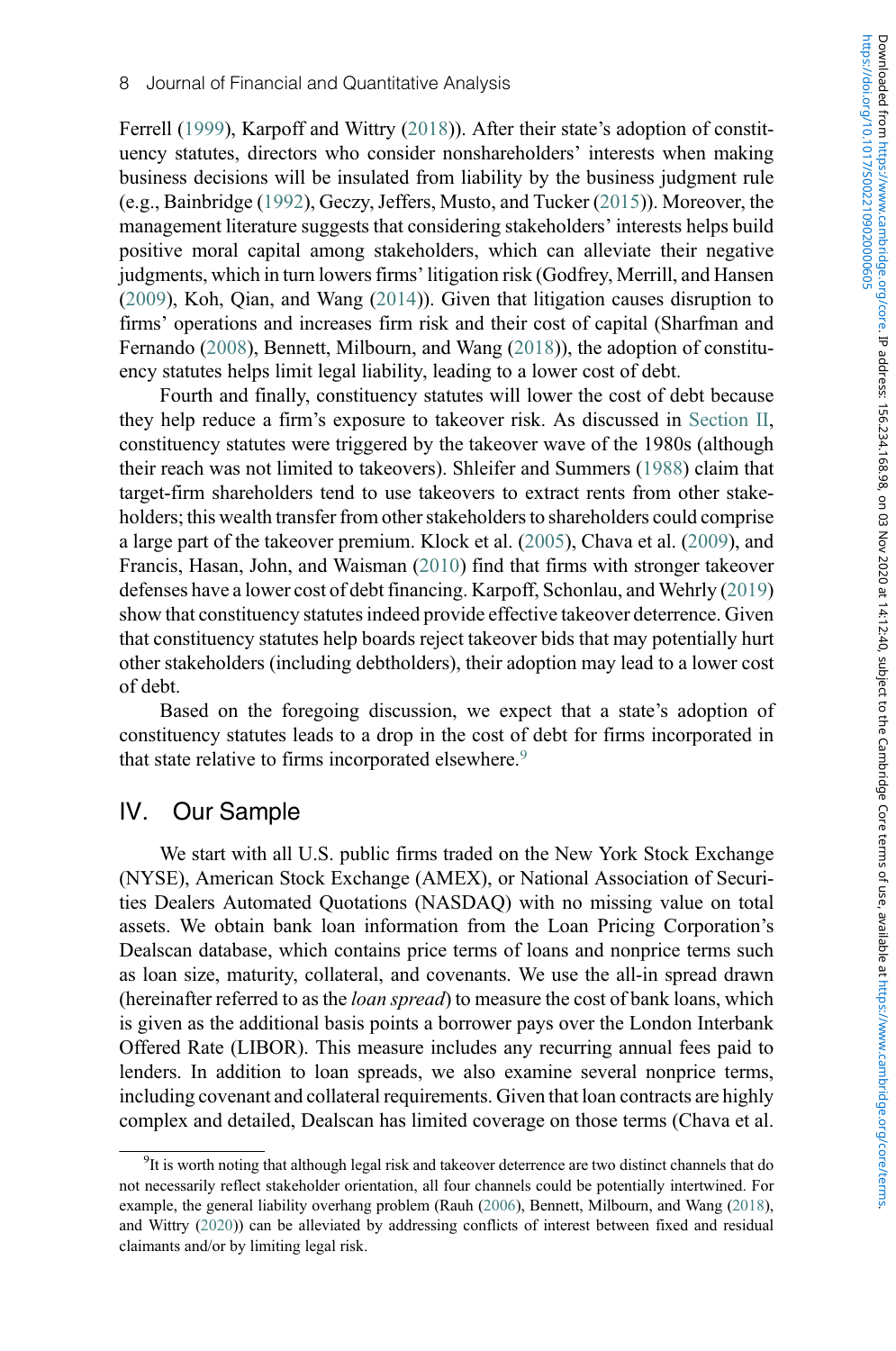([2009\)](#page-34-6)). Approximately 70% of our sample has information on whether the loan is secured by collateral or not, and about a quarter of our sample has information on equity-issuance sweep, debt-issuance sweep, and asset-sales sweep. These sweeps require the borrower to prepay loans with funds from equity issuance, debt issuance, or asset sales. We utilize the Compustat–Dealscan link file provided by Chava and Roberts [\(2008](#page-34-20)) to merge Dealscan with Compustat.<sup>[10](#page-8-0)</sup>

Our sample period starts in 1987, the year in which Dealscan had good coverage of loans,  $11$  and ends in 2012, 5 years after the reenactment of constituency statutes by Nebraska in 2007.[12](#page-8-2) Our final sample consists of 36,519 loan observations (issued by 5,676 unique firms) and 22,888 firm-year observations for the sample period  $1987-2012$ ; 9,965 loans are issued in states with constituency statutes, and 26,554 loans are in states without.

We obtain historical information on a firm's state of incorporation from different sources. For the period before 1994 (during which electronic filing was not available), we obtain relevant information from Compact Disclosure; for the period 1994-2007, we obtain such information from the U.S. Securities and Exchange Commission's (SEC) Electronic Data Gathering, Analysis, and Retrieval (EDGAR) website;<sup>[13](#page-8-3)</sup> for the period 2008–2012, we obtain such information from the Compustat–Center for Research in Security Prices (CRSP) merged database.

We control for a number of firm characteristics, loan characteristics, and macro factors that may affect the cost of bank loans; these controls are motivated by prior literature (e.g., Graham et al. ([2008\)](#page-34-4), Costello and Wittenberg-Moerman [\(2011\)](#page-34-5), Hertzel and Officer [\(2012](#page-35-5)), and Chan et al. ([2013\)](#page-33-2)). Specifically, we control for firm size, Tobin's Q, book leverage, profitability, tangibility, cash-flow volatility, and the modified Altman's [\(1968](#page-33-14)) Z-score (without leverage). Larger firms have easier access to external financing and less information asymmetry; firms with a higher Tobin's Q have more growth opportunities; higher leverage, lower profitability, and lower tangibility are usually associated with a higher default risk; higher cash-flow volatility proxies for a higher earnings risk; and Altman's Z-score further controls for default risk. We also control for loan characteristics, including loan maturity, loan size, and a performance-pricing indicator variable. Longer maturity is likely associated with borrowers who have better credit quality, larger loan size generates economies of scale, and performance-priced loans may be structured differently. We employ two variables to control for macroeconomic conditions: credit spread and term spread. The former is the difference in yields between BAA and AAA corporate bonds, and the latter is the difference in yields between 10-year and 2-year Treasury bonds. The data for both variables are obtained from the Board of Governors of the Federal Reserve System. Both variables are measured in the month prior to the issuance of a loan. To minimize the effect of outliers, we

<span id="page-8-0"></span> $10$ <sup>10</sup>The link file covers loans until the middle of 2012; we use company name matching for loans issued after that period.<br><sup>11</sup>According to Santos and Winton [\(2008](#page-36-10)), Dealscan's coverage started in the early 1980s and

<span id="page-8-1"></span>became more comprehensive since the late 1980s.<br><sup>12</sup>The Nebraska constituency statute was repealed in 1995 and was later reenacted in 2007.

<span id="page-8-3"></span><span id="page-8-2"></span><sup>&</sup>lt;sup>13</sup>The data are provided by Bill McDonald and available on his website: [http://www3.nd.edu/](http://www3.nd.edu/~mcdonald/10-K_Headers/10-K_Headers.html) [~mcdonald/10-K\\_Headers/10-K\\_Headers.html](http://www3.nd.edu/~mcdonald/10-K_Headers/10-K_Headers.html).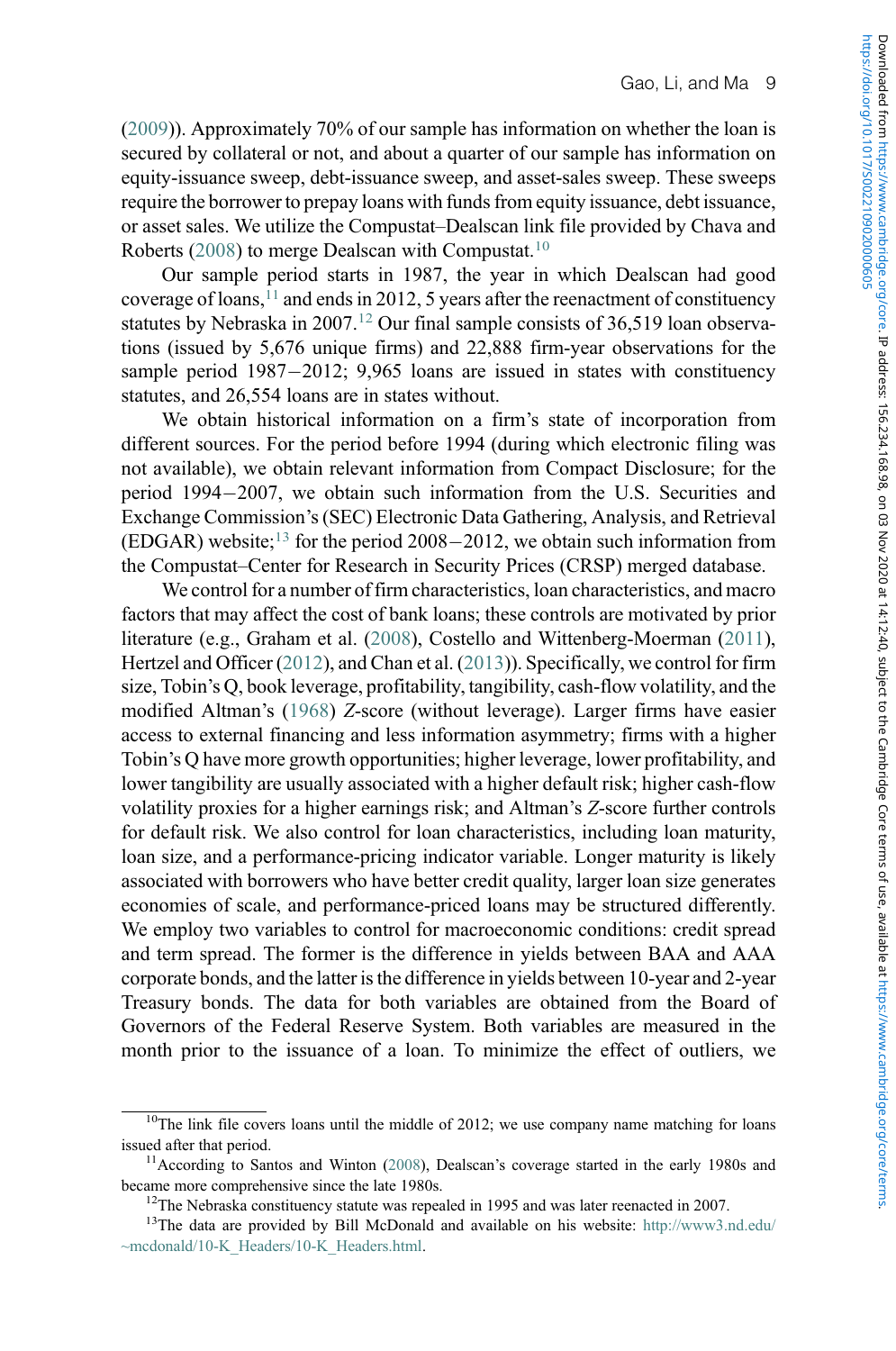winsorize all continuous variables at the 1st and 99th percentiles. All dollar values are in 2012 dollars. Detailed variable definitions are provided in the [Appendix](#page-30-0).

[Table 2](#page-9-1) provides the summary statistics. The median loan in our sample has a loan spread of 175 bps over the LIBOR, a maturity of 47 months, and a loan size of \$150 million. Approximately two-fifths of our sample loans have performancepricing clauses. The median firm in our sample has a book value of total assets of \$1.18 billion, is moderately levered with a book leverage ratio of 32.73%, and has 23.19% of total assets in the form of tangible assets. In terms of performance, the median firm in our sample has a Tobin's Q of 1.33, a ratio of operating income before depreciation to total assets of 11.40%, and a Z-score of 1.37. In terms of measures of macroeconomic conditions, the median credit spread is 85 bps, and the median term spread is 79 bps.<sup>14</sup>

### <span id="page-9-0"></span>V. Main Results

### A. The Timing of Adopting Constituency Statutes

<span id="page-9-1"></span>Our empirical tests are based on the assumption that a state's adoption of constituency statutes is not related to the prevailing borrowing cost of firms

### TABLE 2 Summary Statistics

The sample in [Table 2](#page-9-1) consists of 36,519 loan observations over the period 1987-2012 covered by the Dealscan database with nonmissing loan spreads. Firm characteristics are obtained from the Compustat database. All loans are issued by U.S. public firms traded on the New York Stock Exchange (NYSE), American Stock Exchange (AMEX), or National Association of Securities Dealers Automated Quotations (NASDAQ). Variable definitions are provided in the Appendix. All dollar values are in 2012 dollars. All continuous variables are winsorized at the 1st and 99th percentiles.

|                                                                                |          |           | 25th       |          | 75th       |
|--------------------------------------------------------------------------------|----------|-----------|------------|----------|------------|
| Variable                                                                       | Mean     | Std. Dev. | Percentile | Median   | Percentile |
| LOAN SPREAD (basis points (bps) over London<br>Interbank Offered Rate (LIBOR)) | 191.66   | 128.25    | 87.50      | 175.00   | 275.00     |
| CONSTITUENCY STATUTE                                                           | 0.27     | 0.45      | 0.00       | 0.00     | 1.00       |
| TOTAL ASSETS (\$millions)                                                      | 8.372.64 | 27.438.08 | 321.51     | 1.183.35 | 4.501.65   |
| TOBINS Q                                                                       | 1.61     | 0.92      | 1.08       | 1.33     | 1.81       |
| <b>BOOK LEVERAGE</b>                                                           | 34.84%   | 23.54%    | 17.70%     | 32.73%   | 48.19%     |
| <b>PROFITABILITY</b>                                                           | 11.50%   | 9.63%     | 6.69%      | 11.40%   | 16.42%     |
| <b>TANGIBILITY</b>                                                             | 29.69%   | 25.14%    | 8.69%      | 23.19%   | 46.49%     |
| CASH FLOW VOLATILITY                                                           | 2.12%    | 3.45%     | 0.52%      | 1.00%    | 2.04%      |
| Z SCORE                                                                        | 1.45     | 1.27      | 0.57       | 1.37     | 2.25       |
| LOAN MATURITY (months)                                                         | 44.65    | 24.75     | 24.00      | 47.00    | 60.00      |
| LOAN SIZE (\$millions)                                                         | 385.88   | 656.69    | 40.91      | 150.00   | 411.54     |
| PERFORMANCE PRICING                                                            | 0.40     | 0.49      | 0.00       | 0.00     | 1.00       |
| CREDIT SPREAD (bps)                                                            | 90.69    | 31.86     | 69.00      | 85.00    | 103.00     |
| TERM SPREAD (bps)                                                              | 102.81   | 90.60     | 22.00      | 79.00    | 187.00     |
| <b>BUSINESS COMBINATION LAW</b>                                                | 0.91     | 0.29      | 1.00       | 1.00     | 1.00       |
| CONTROL SHARE ACQUISITION LAW                                                  | 0.25     | 0.43      | 0.00       | 0.00     | 0.00       |
| FAIR PRICE LAW                                                                 | 0.29     | 0.46      | 0.00       | 0.00     | 1.00       |

<span id="page-9-2"></span><sup>&</sup>lt;sup>14</sup>In Table IA1 in the Supplementary Material, we compare firm and loan characteristics between states that have and have not adopted constituency statutes. We find that loans issued by firms incorporated in legislating states have lower loan spreads than their counterparts in nonlegislating states. Firms incorporated in legislating states have lower Tobin's Q, lower book leverage, lower tangibility, lower cash-flow volatility, and shorter loan maturity, whereas they have a higher Z-score, are more likely to have performance pricing, and have a higher credit spread and term spread.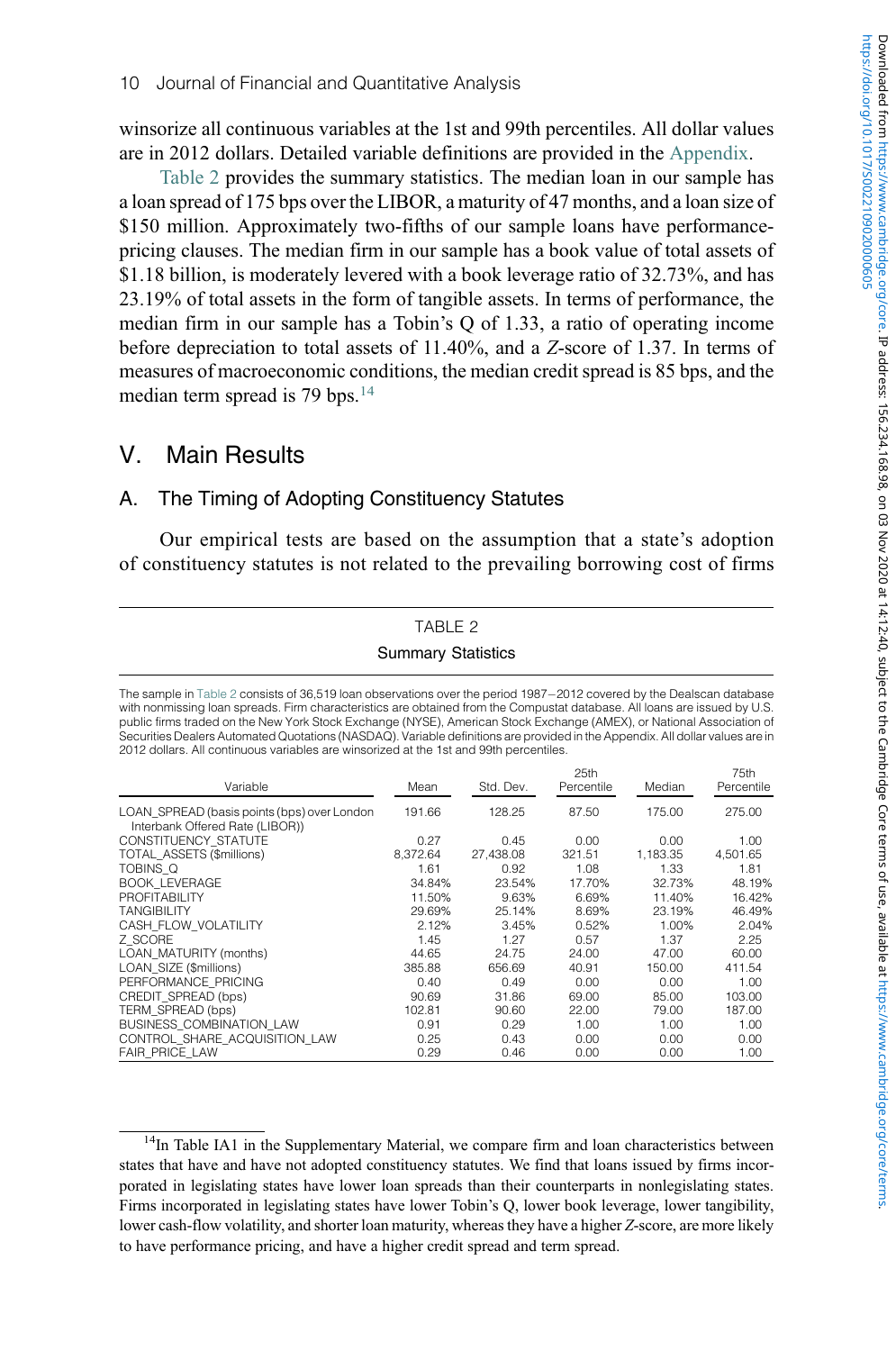incorporated in that state. To validate this assumption, following Acharya, Baghai, and Subramanian ([2014\)](#page-33-15), we employ a Weibull hazard model where the "failure event" is the adoption of constituency statutes in a state. The sample comprises all U.S. states over our sample period, with treated states dropped from the sample once they have adopted constituency statutes. All explanatory variables are at the state level and lagged by 1 year. ln(AVERAGE\_SPREAD) is the natural logarithm of the average all-in spread drawn of loans issued by firms incorporated in a state. We also control for a number of state-level variables, including state gross domestic product (GDP), population, unemployment rate, education level in the workforce, political climate (whether or not a state is governed by a Republican), and state antitakeover laws (i.e., laws governing business combination, control share acquisition, and fair price). [Table 3](#page-10-0) presents the results.

We show that the coefficients on  $ln(AVERAGE$  SPREAD) are not significant across all three specifications. Taking column 3 of [Table 3](#page-10-0) as an example, the coefficient on  $ln(AVERAGE$  SPREAD) is small in magnitude ( $-0.626$ ) and is statistically insignificant. These results indicate that a state's adoption of constituency statutes is not related to the prevailing borrowing cost of its locally incorporated firms, supporting our assumption that the adoption of constituency statutes is likely to be exogenous to local firms' cost of debt prior to the law change.

### B. Baseline Regressions and Subsample Analyses

Thirty states adopted constituency statutes in different years during the sample period of  $1987-2012$ . Thus, we can examine the before–after effect of the adoption

<span id="page-10-0"></span>

| TABLE 3<br>The Timing of Adopting Constituency Statutes: The Duration Model                                                                                                                                                                                                                                                                                                                                                                                                                                                                                                                                     |                     |                         |                         |  |  |
|-----------------------------------------------------------------------------------------------------------------------------------------------------------------------------------------------------------------------------------------------------------------------------------------------------------------------------------------------------------------------------------------------------------------------------------------------------------------------------------------------------------------------------------------------------------------------------------------------------------------|---------------------|-------------------------|-------------------------|--|--|
| Table 3 reports estimates from a Weibull hazard model where the "failure event" is the adoption of constituency statutes in a<br>state. States are dropped from the sample once they adopt those statutes, which happens to 35 states before or during the<br>period 1987-2012. All explanatory variables are at the state level and lagged by 1 year. Variable definitions are provided in the<br>Appendix. Robust standard errors clustered at the state-of-incorporation level are reported in parentheses. *, **, and ***<br>indicate statistical significance at the 10%, 5%, and 1% levels, respectively. |                     |                         |                         |  |  |
| Variable                                                                                                                                                                                                                                                                                                                                                                                                                                                                                                                                                                                                        |                     | 2                       | 3                       |  |  |
| In(AVERAGE SPREAD)                                                                                                                                                                                                                                                                                                                                                                                                                                                                                                                                                                                              | $-0.576$<br>(0.408) | $-0.673$<br>(0.536)     | $-0.626$<br>(0.538)     |  |  |
| In(STATE GDP)                                                                                                                                                                                                                                                                                                                                                                                                                                                                                                                                                                                                   |                     | $-13.823***$<br>(3.111) | $-12.366***$<br>(3.497) |  |  |
| In(STATE POPULATION)                                                                                                                                                                                                                                                                                                                                                                                                                                                                                                                                                                                            |                     | 15.064***<br>(3.422)    | 13.402***<br>(3.863)    |  |  |
| STATE UNEMPLOYMENT RATE                                                                                                                                                                                                                                                                                                                                                                                                                                                                                                                                                                                         |                     | $-0.374$<br>(0.412)     | $-0.358$<br>(0.395)     |  |  |
| %WORKFORCE WITH A BACHELOR DEGREE                                                                                                                                                                                                                                                                                                                                                                                                                                                                                                                                                                               |                     | $0.386***$<br>(0.149)   | $0.264*$<br>(0.147)     |  |  |
| REPUBLICAN GOVERNOR                                                                                                                                                                                                                                                                                                                                                                                                                                                                                                                                                                                             |                     |                         | $-1.354$<br>(0.870)     |  |  |
| <b>BUSINESS COMBINATION LAW</b>                                                                                                                                                                                                                                                                                                                                                                                                                                                                                                                                                                                 |                     |                         | $-2.227*$<br>(1.257)    |  |  |
| CONTROL_SHARE_ACQUISITION LAW                                                                                                                                                                                                                                                                                                                                                                                                                                                                                                                                                                                   |                     |                         | 0.540<br>(1.092)        |  |  |
| <b>FAIR PRICE LAW</b>                                                                                                                                                                                                                                                                                                                                                                                                                                                                                                                                                                                           |                     |                         | $1.459*$<br>(0.835)     |  |  |
| No. of obs.                                                                                                                                                                                                                                                                                                                                                                                                                                                                                                                                                                                                     | 352                 | 352                     | 352                     |  |  |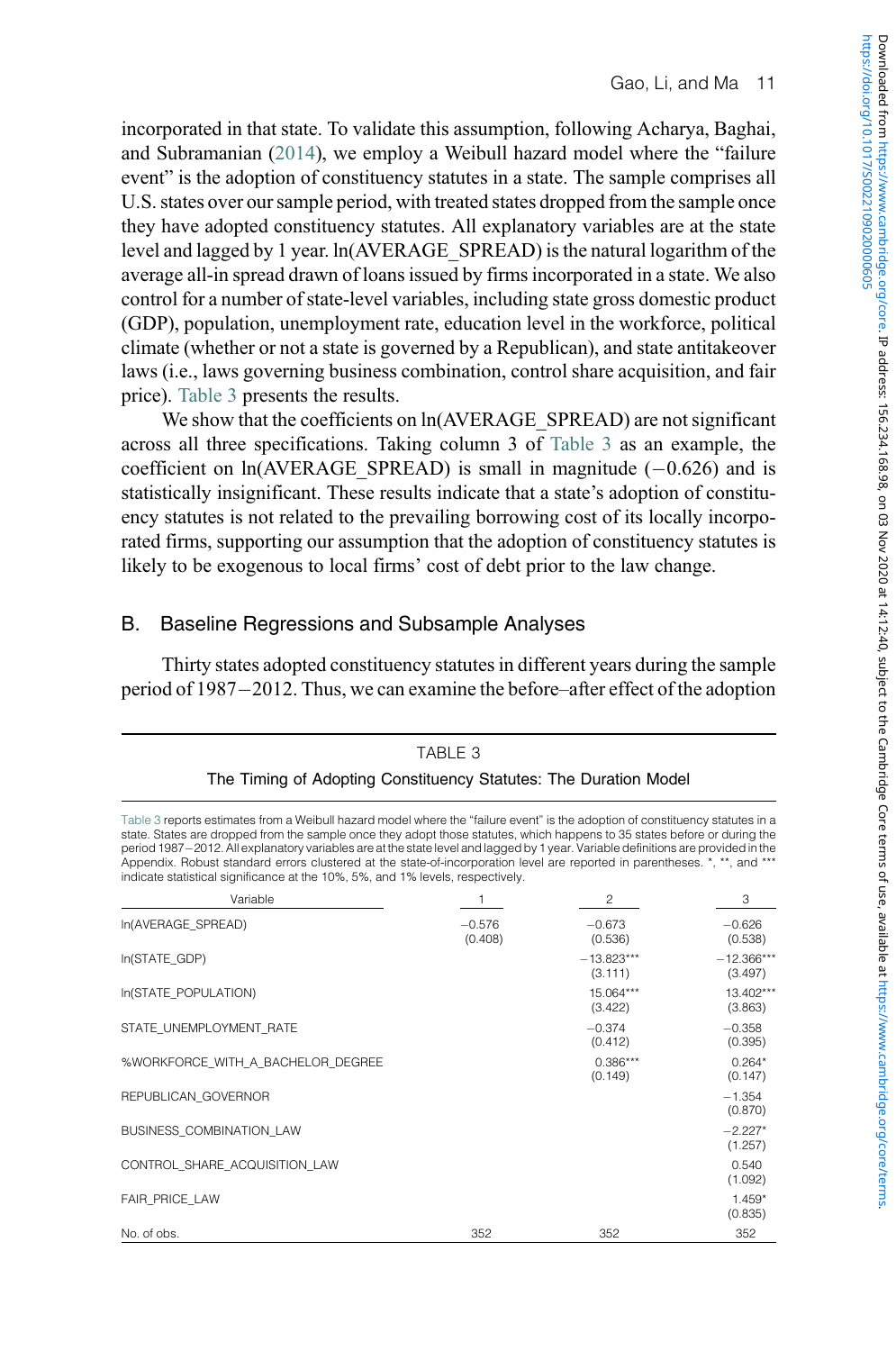of constituency statutes in affected states (the treatment group) compared with the before–after effect in states without the adoption of such statutes (the control group). Doing so requires a difference-in-differences test design with multiple treatment groups and multiple time periods, as employed by Bertrand and Mullainathan ([2003\)](#page-33-16), Imbens and Wooldridge [\(2009\)](#page-35-17), and Atanassov [\(2013](#page-33-17)). We implement this test through the following regression specification:

<span id="page-11-0"></span>(1) In (LOAN\_SPREAD)<sub>i,t</sub> = 
$$
\alpha + \beta_1
$$
CONSTITUENCY\_STATURES<sub>i,t</sub>  
+ $\beta_2$ FIRM\_CHARACTERISTICS<sub>i,t</sub>  
+ $\beta_3$ LOAN\_CHARACTERISTICS<sub>i,t</sub>  
+ $\beta_4$ MACRO\_FACTORS<sub>i,t</sub>  
+ $\beta_5$ STATE\_ANTITAKEover\_LAW  
INDICATORS<sub>s,t</sub> + CREDIT\_LYONNAIS\_FE  
+LOAN\_TYPE\_FE + LOAN\_PURPOSE\_FE  
+FIRM\_FE + YEAR\_FE +  $\varepsilon_{i,t}$ ,

where  $i$  indexes the firm,  $s$  indexes the state in which firm  $i$  is incorporated, and t indexes the year. The dependent variable is the natural logarithm of the loan spread. The variable CONSTITUENCY\_STATUTE is an indicator variable that takes the value of 1 if constituency statutes are in effect in state s in a given year, and 0 otherwise. As explained by Bertrand and Mullainathan ([2003\)](#page-33-16), the staggered adoption of constituency statutes means that our control group is not restricted to states that never adopted such statutes. In fact, [equation \(1\)](#page-11-0) can be estimated even if all states did eventually adopt such statutes. The estimation implicitly takes as the control group all firms incorporated in states that did not adopt such statutes in year t, even if some of those states already adopted such statutes before year t or if some of those states will adopt them after year t.

We include a set of control variables that may affect the cost of bank loans, as discussed in [Section IV.](#page-7-0) We also control for a number of fixed effects (FE). Francis et al. ([2010\)](#page-34-19) find that state antitakeover laws help shield bondholders from expropriation in takeovers, resulting in lower bond yields. Thus, we control for the adoption of major state antitakeover laws, BUSINESS\_COMBINATION\_LAW, which takes the value of 1 if a firm's state of incorporation adopted business combination laws, and 0 otherwise. The indicators, CONTROL\_SHARE\_ ACQUISITION\_LAW and FAIR\_PRICE\_LAW, are defined similarly. Becker and Strömberg [\(2012](#page-33-4)) find that after the 1991 ruling of the Credit Lyonnais case, shareholder–debtholder conflicts for Delaware-incorporated firms became significantly less severe, so we include the Credit Lyonnais fixed effect (which takes the value of 1 for the Delaware-incorporated firms after 1991, and 0 otherwise) to capture its influence on the cost of debt. We also control for loan-type fixed effects and loan-purpose fixed effects. Loans are of different types, such as a term loan, revolver, or 364-day facility. Loan purposes generally include corporate uses, debt repayment, working capital, takeover, and other. The firm fixed effects allow us to control for time-invariant differences in a firm's cost of debt, and the year fixed effects allow us to control for time-varying business and economic conditions. Given that our treatment is defined at the state-of-incorporation level, we cluster standard errors by the state of incorporation.

https://doi.org/10.1017/S0022109020000605

https://doi.org/10.1017/50022109020000605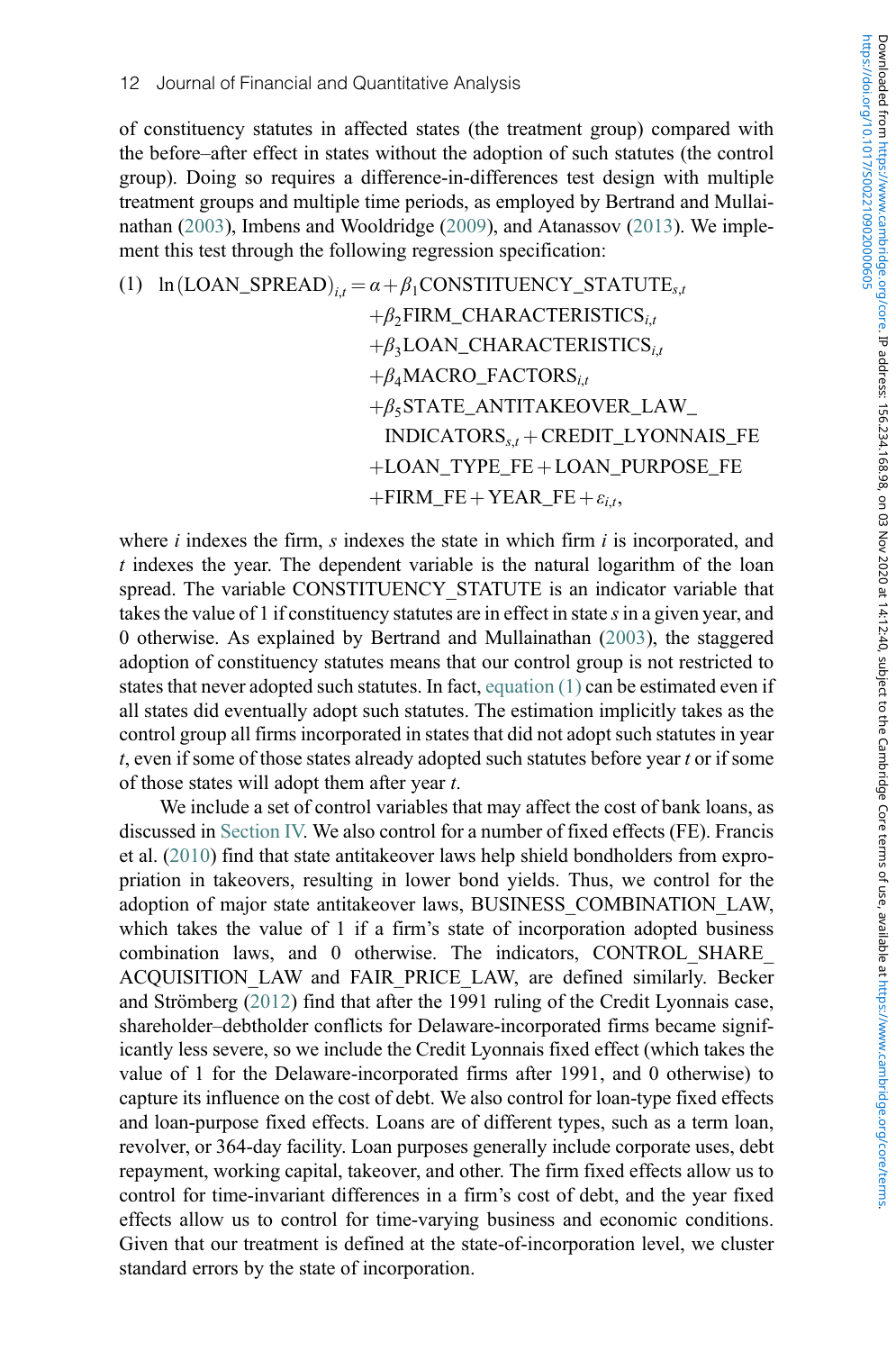The coefficient of interest in [equation \(1\)](#page-11-0) is  $\beta_1$ . As explained by Imbens and Wooldridge [\(2009](#page-35-17)), after controlling for all fixed effects,  $\beta_1$  is the estimate of the within-firm difference between the periods before and after the adoption of constituency statutes relative to a similar before–after difference in states without such statutes.

It is helpful to consider an example. Suppose we want to estimate the effect of constituency statutes adopted by Texas in 2006 on the cost of bank loans for firms incorporated in Texas. We can subtract the cost of bank loans before the adoption from the cost of bank loans after the adoption for firms incorporated in Texas. However, economy-wide shocks may occur at the same time and affect the cost of bank loans in 2006. To difference away such influences, we calculate the same difference in the cost of bank loans for firms incorporated in a control state that did not have constituency statutes. Finally, we calculate the difference between these two differences, which represents the incremental effect of adopting constituency statutes on firms incorporated in Texas compared with firms incorporated in the control state without such statutes.

[Table 4](#page-13-0) presents the regression results. In column 1, we only include CONSTITUENCY\_STATUTE and Credit Lyonnais, loan-type, loan-purpose, firm, and year fixed effects as the independent variables, and the coefficient on CONSTITUENCY\_STATUTE is negative and significant at the 1% level, suggesting a negative effect of constituency statutes on a firm's cost of debt.

In column 2 of [Table 4,](#page-13-0) we additionally control for firm characteristics, loan characteristics, macro factors, state antitakeover laws, and the full set of fixed effects as in column 1. The coefficient on CONSTITUENCY\_STATUTE is  $-0.152$  and significant at the 5% level. Given that the sample average loan spread is 192 bps over the LIBOR, the adoption of state-level constituency statutes leads to a drop in the loan spread by 32 bps (=  $192 \times (e^{0.152} - 1)$ ). With the sample average loan size of \$386 million, this 32-bps difference corresponds to an annual savings in interest payments of  $$1.2$  (= 386  $\times$  0.32%) million. The economic significance of our finding is comparable to that in Francis et al. [\(2010](#page-34-19)), Valta [\(2012](#page-36-11)), and Chan et al. [\(2013](#page-33-2)).

In columns 3–6 of [Table 4](#page-13-0), we repeat the baseline regression in column 2 using four different subsamples. First, even before the wave of adoption of constituency statutes starting in the mid-1980s, managers in Delaware may have taken into account the interests of other constituencies, if only to the extent that they provided benefit to shareholders (Barzuza [\(2009](#page-33-18))). The 1991 ruling of the Credit Lyonnais case changed corporate directors' fiduciary duties in Delaware firms, limiting their incentives to take actions that would favor equity over debt for distressed firms (Becker and Strömberg ([2012\)](#page-33-4)). Two subsequent Delaware cases, Production Resources(2004) and Gheewalla (2007), represented a partial reversal of the Credit Lyonnais case. Given that more than half of our sample firms are incorporated in Delaware, we exclude loans issued by Delaware-incorporated firms and reestimate the baseline regression in [equation \(1\)](#page-11-0) to ensure that Delaware-incorporated firms are not driving our main finding. Column 3 presents the results. After removing loans issued by Delaware firms, we are left with 13,574 loans, or approximately 37% of the initial sample. We show that the coefficient on CONSTITUENCY\_ STATUTE is negative and significant at the 1% level, and the magnitude of the coefficient  $(-0.190)$  is slightly larger than that in the baseline regression reported in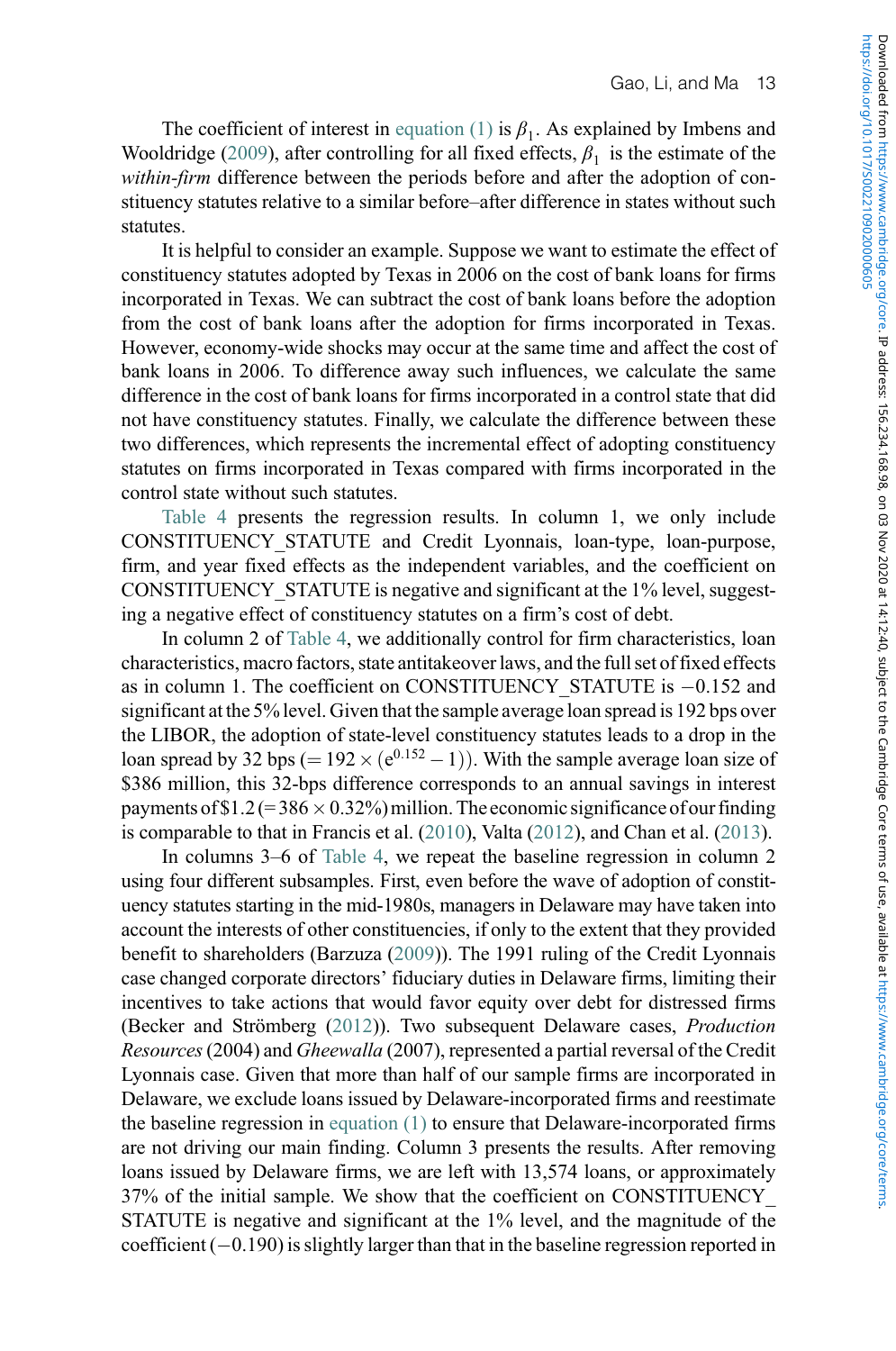#### <span id="page-13-1"></span>TABLE 4Constituency Statutes and the Cost of Debt

<span id="page-13-0"></span>[Table](#page-13-1) 4 reports difference-in-differences tests that examine the effect of constituency statutes on the cost of debt. The full sample consists of 36,519 loan observations over the period 1987–2012 covered by the Dealscan database with nonmissing loan spreads: 9,965 loan observations with CONSTITUENCY\_STATUTE = 1 and 26,554 loan observations with CONSTITUENCY\_STATUTE = 0. The dependent variable is In(LOAN\_SPREAD). In column 1, we use the full sample and include only the indicator CONSTITUENCY\_STATUTE and fixed effects (FE). In column 2, we add firm characteristics, loan characteristics, macro factors, and state-antitakeover-law indicators. In column 3, we exclude loans issued by firms incorporated in Delaware. In column 4, we exclude loans issued by firms incorporated in states that adopted constituency statutes before 1987 (the first year of the sample period). In column 5, we exclude loans issued by firms that changed their states of incorporation during the sample period 1987-2012 and firms that were newly incorporated after constituency statutes were adopted. In column 6, we include only loans issued by firms incorporated in eventually treated states. Variable definitions are provided in the Appendix. Robust standard errors clustered at the state-of-incorporation level are reported in parentheses. \*, \*\*, and \*\*\* indicate statistical significance at the 10%, 5%, and 1% levels, respectively.

| Variable             | Full Sample            |                        | Exclude Delaware-<br>Incorporated Firms | Exclude Firms in States That Adopted<br>Constituency Statutes before 1987 | Exclude Re-Incorporations<br>and New Incorporations | <b>Eventually Treated States</b> |
|----------------------|------------------------|------------------------|-----------------------------------------|---------------------------------------------------------------------------|-----------------------------------------------------|----------------------------------|
|                      |                        | $\overline{c}$         | 3                                       |                                                                           | 5                                                   | 6                                |
| CONSTITUENCY STATUTE | $-0.182***$<br>(0.067) | $-0.152**$<br>(0.073)  | $-0.190***$<br>(0.060)                  | $-0.147*$<br>(0.076)                                                      | $-0.158**$<br>(0.075)                               | $-0.194***$<br>(0.062)           |
| In(TOTAL ASSETS)     |                        | $-0.161***$<br>(0.013) | $-0.192***$<br>(0.020)                  | $-0.157***$<br>(0.010)                                                    | $-0.158***$<br>(0.011)                              | $-0.184***$<br>(0.020)           |
| TOBINS Q             |                        | $-0.052***$<br>(0.006) | $-0.042**$<br>(0.017)                   | $-0.053***$<br>(0.006)                                                    | $-0.058***$<br>(0.006)                              | $-0.043**$<br>(0.018)            |
| <b>BOOK LEVERAGE</b> |                        | $0.458***$<br>(0.032)  | $0.440***$<br>(0.105)                   | $0.457***$<br>(0.033)                                                     | $0.466***$<br>(0.036)                               | $0.434***$<br>(0.117)            |
| <b>PROFITABILITY</b> |                        | $-0.462***$<br>(0.058) | $-0.525***$<br>(0.174)                  | $-0.455***$<br>(0.053)                                                    | $-0.510***$<br>(0.062)                              | $-0.602***$<br>(0.195)           |
| <b>TANGIBILITY</b>   |                        | $-0.456***$<br>(0.051) | $-0.479***$<br>(0.138)                  | $-0.437***$<br>(0.050)                                                    | $-0.441***$<br>(0.059)                              | $-0.455***$<br>(0.160)           |
| CASH FLOW VOLATILITY |                        | 0.218<br>(0.147)       | $0.591*$<br>(0.322)                     | 0.207<br>(0.147)                                                          | 0.125<br>(0.083)                                    | $0.572*$<br>(0.329)              |
| Z_SCORE              |                        | $-0.077***$<br>(0.008) | $-0.069***$<br>(0.023)                  | $-0.074***$<br>(0.009)                                                    | $-0.072***$<br>(0.010)                              | $-0.071***$<br>(0.025)           |
| In(LOAN_MATURITY)    |                        | $-0.050***$<br>(0.006) | $-0.046***$<br>(0.014)                  | $-0.051***$<br>(0.006)                                                    | $-0.052***$<br>(0.006)                              | $-0.051***$<br>(0.014)           |
| In(LOAN SIZE)        |                        | $-0.082***$<br>(0.005) | $-0.076***$<br>(0.012)                  | $-0.084***$<br>(0.004)                                                    | $-0.083***$<br>(0.004)                              | $-0.075***$<br>(0.013)           |
| PERFORMANCE PRICING  |                        | $-0.052***$<br>(0.016) | $-0.016$<br>(0.017)                     | $-0.057***$<br>(0.014)                                                    | $-0.051***$<br>(0.017)                              | $-0.017$<br>(0.018)              |

. https://www.cambridge.org/core. He additional subject or the Cambridge Core terms of the Cambridge Core terms and 15 at 15:24:12:40 populs at 14:12:40 at 14:12:40 and the Cambridge Core terms www.cambridge.org/core/terms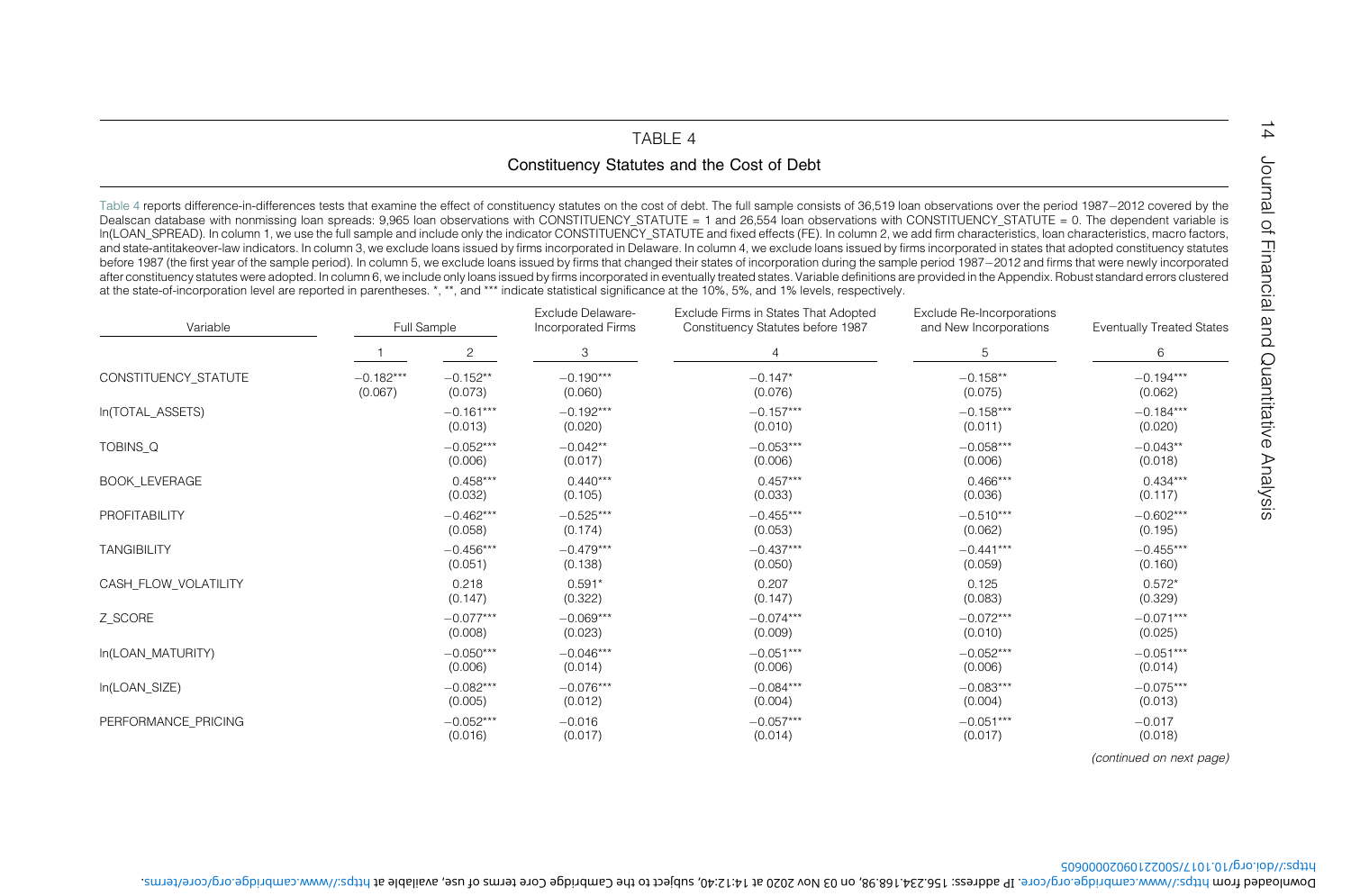| Constituency Statutes and the Cost of Debt                                  |                                 |                                 |                                         |                                                                           |                                                     |                                       |
|-----------------------------------------------------------------------------|---------------------------------|---------------------------------|-----------------------------------------|---------------------------------------------------------------------------|-----------------------------------------------------|---------------------------------------|
| Variable                                                                    | Full Sample                     |                                 | Exclude Delaware-<br>Incorporated Firms | Exclude Firms in States That Adopted<br>Constituency Statutes before 1987 | Exclude Re-Incorporations<br>and New Incorporations | <b>Eventually Treated States</b>      |
|                                                                             |                                 | $\overline{c}$                  | 3                                       |                                                                           | 5                                                   | 6                                     |
| CREDIT SPREAD                                                               |                                 | $0.102***$<br>(0.026)           | $0.155***$<br>(0.040)                   | $0.099***$<br>(0.025)                                                     | $0.096***$<br>(0.026)                               | $0.153***$<br>(0.043)                 |
| TERM SPREAD                                                                 |                                 | $0.056***$<br>(0.011)           | $0.080***$<br>(0.016)                   | $0.052***$<br>(0.009)                                                     | $0.056***$<br>(0.013)                               | $0.075***$<br>(0.018)                 |
| BUSINESS_COMBINATION_LAW                                                    |                                 | 0.081<br>(0.052)                | 0.144<br>(0.102)                        | 0.089<br>(0.057)                                                          | 0.061<br>(0.086)                                    | 0.112<br>(0.117)                      |
| CONTROL SHARE ACQUISITION LAW                                               |                                 | 0.088<br>(0.075)                | $0.159***$<br>(0.050)                   | 0.103<br>(0.067)                                                          | $0.219***$<br>(0.051)                               | $0.161**$<br>(0.068)                  |
| FAIR PRICE LAW                                                              |                                 | $-0.101**$<br>(0.050)           | $-0.154$<br>(0.095)                     | $-0.115*$<br>(0.067)                                                      | $-0.104$<br>(0.080)                                 | $-0.134$<br>(0.109)                   |
| Constant                                                                    | $5.053***$<br>(0.068)           | 6.565***<br>(0.073)             | $6.398***$<br>(0.150)                   | $6.559***$<br>(0.084)                                                     | $6.568***$<br>(0.059)                               | $6.364***$<br>(0.155)                 |
| No. of obs.<br>$R^2$                                                        | 36,519<br>0.733                 | 36,519<br>0.769                 | 13,574<br>0.771                         | 34,684<br>0.770                                                           | 31,988<br>0.772                                     | 11,711<br>0.767                       |
| Credit Lyonnais FE<br>Loan-type FE<br>Loan-purpose FE<br>Firm FE<br>Year FE | Yes<br>Yes<br>Yes<br>Yes<br>Yes | Yes<br>Yes<br>Yes<br>Yes<br>Yes | <b>No</b><br>Yes<br>Yes<br>Yes<br>Yes   | Yes<br>Yes<br>Yes<br>Yes<br>Yes                                           | Yes<br>Yes<br>Yes<br>Yes<br>Yes                     | <b>No</b><br>Yes<br>Yes<br>Yes<br>Yes |
| % of treated firms                                                          | 6.27%                           | 6.27%                           | 13.21%                                  | 6.23%                                                                     | 5.83%                                               | 16.08%                                |

# TABLE 4 (continued)

en to the court of the CO2000020001200120005005 (Sample of the Co24 TeSS) on US Nov 2020 at 0.15 2:40, subject to the Cambridge Core terms of us assisted that Sample at May 2020 to the comparing the Subject to the Cosensi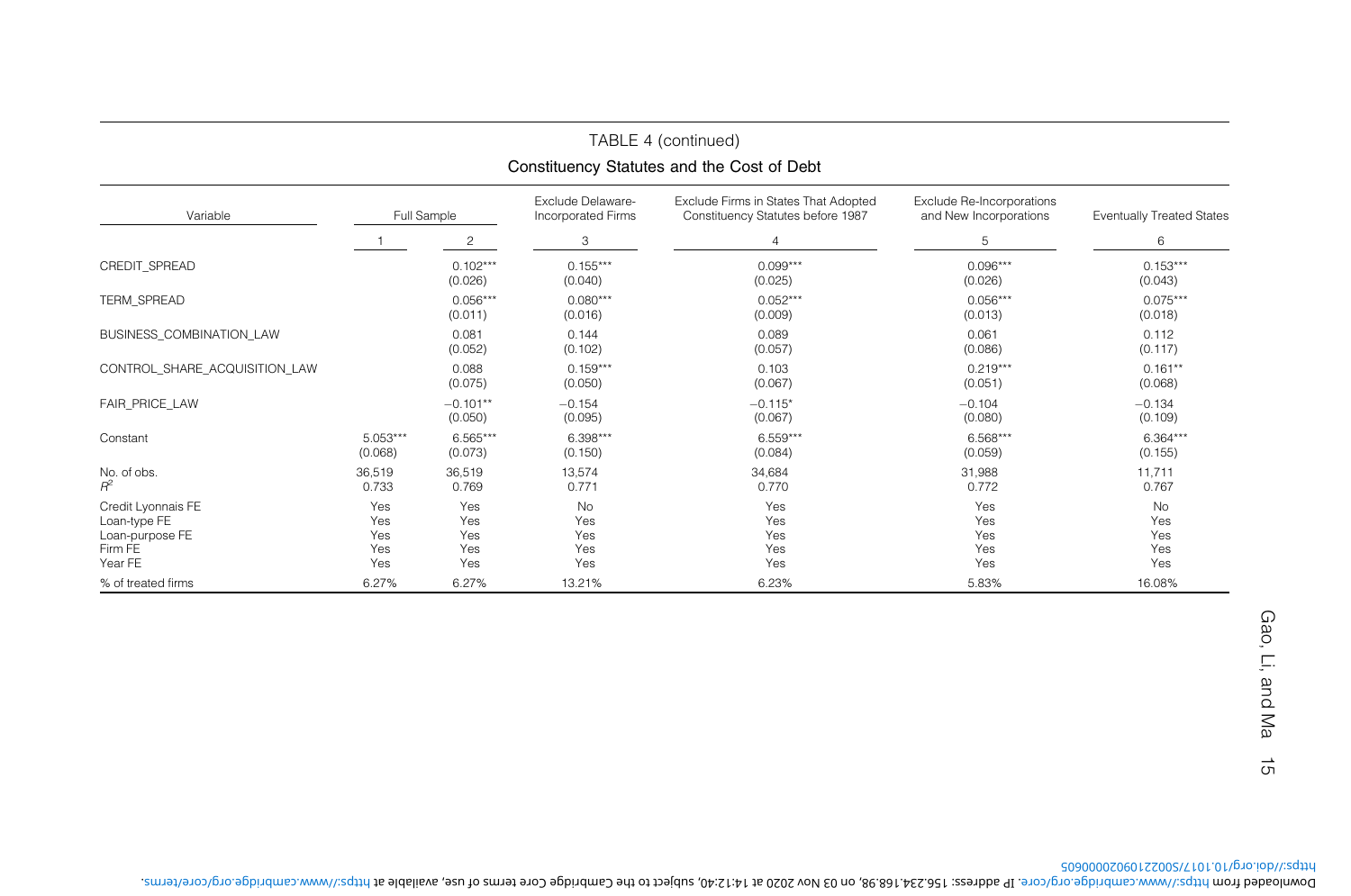column 2. This result indicates that our main finding is unlikely to be affected by Delaware firms.

Second, as shown in [Table 1](#page-5-1), a number of states adopted constituency statutes before 1987 (the first year of our sample period). As a robustness check, we exclude those states from our sample and reestimate the baseline specification in [equation](#page-11-0) [\(1\)](#page-11-0). Column 4 of [Table 4](#page-13-0) presents the results. After removing loans issued by firms in states that adopted constituency statutes before 1987, we are left with 34,684 loans, or approximately 95% of the initial sample. The coefficient on CONSTITUENCY\_ STATUTE is  $-0.147$  and significant at the 10% level, indicating that our results are not sensitive to whether or not those states are kept in the sample.

Third, in response to a state's adoption of constituency statutes, firms may chooseto changetheir states ofincorporation orincorporateinthat state (Karpoff and Wittry ([2018\)](#page-35-11)). For example, a stakeholder-friendly board may choose to reincorporate into or incorporate in the state that adopted such statutes, whereas a shareholder-friendly board may choose to reincorporate or incorporate elsewhere. This possibility is unlikely to affect our results because we examine the within-firm difference in the cost of debt between the periods before and after the adoption of constituency statutes, rather than the cross-sectional difference between firms in states with and without such statutes. Nonetheless, we exclude loans issued by firms that changed their states of incorporation during the sample period and firms that were newlyincorporated after constituency statutes were adopted and reestimate the baseline specification in [equation \(1\)](#page-11-0). Column 5 of [Table 4](#page-13-0) presents the results. After removing these loans, we are left with 31,988 loans, or approximately 88% of the initial sample. The coefficient on CONSTITUENCY STATUTE is  $-0.158$  and significant at the 5% level, indicating that our results are not sensitive to whether or not those reincorporated firms or newly incorporated firms are kept in the sample.

Finally, to rule out the possibility that treatment states may be different from control states along some unobservable dimensions, we use a subsample of loans issued by firms incorporated only in eventually treated states and reestimate the baseline specification in [equation \(1\).](#page-11-0) Column 6 of [Table 4](#page-13-0) presents the results. After limiting our subsample to loans issued by firms incorporated in eventually treated states, we are left with 11,711 loans, or approximately 32% of the initial sample. The coefficient on CONSTITUENCY STATUTE is  $-0.194$  and significant at the 1% level, indicating that our results are not sensitive to whether or not control states are kept in the sample.

In terms of control variables, we show that larger firms and firms with greater growth potential, lower leverage, higher profitability, more tangible assets, and higher Z-scores have lower loan spreads. We also find that loans with a longer maturity, a larger size, and a performance-pricing clause have lower spreads. In terms of macroeconomic conditions, both the credit spread and the term spread are positively associated with the spread of bank loans. These results are broadly consistent with prior literature (e.g., Graham et al. ([2008\)](#page-34-4), Hertzel and Officer [\(2012\)](#page-35-5)). The coefficients on state-antitakeover-law indicators are largely insignificant, possibly because our sample period starts in 1987, whereas most of those laws were adopted before 1987, and/or because the hostile-takeover wave largely ended in the late 1980s (Comment and Schwert [\(1995](#page-34-21))). This result suggests that constituency statutes are different from those other state antitakeover laws.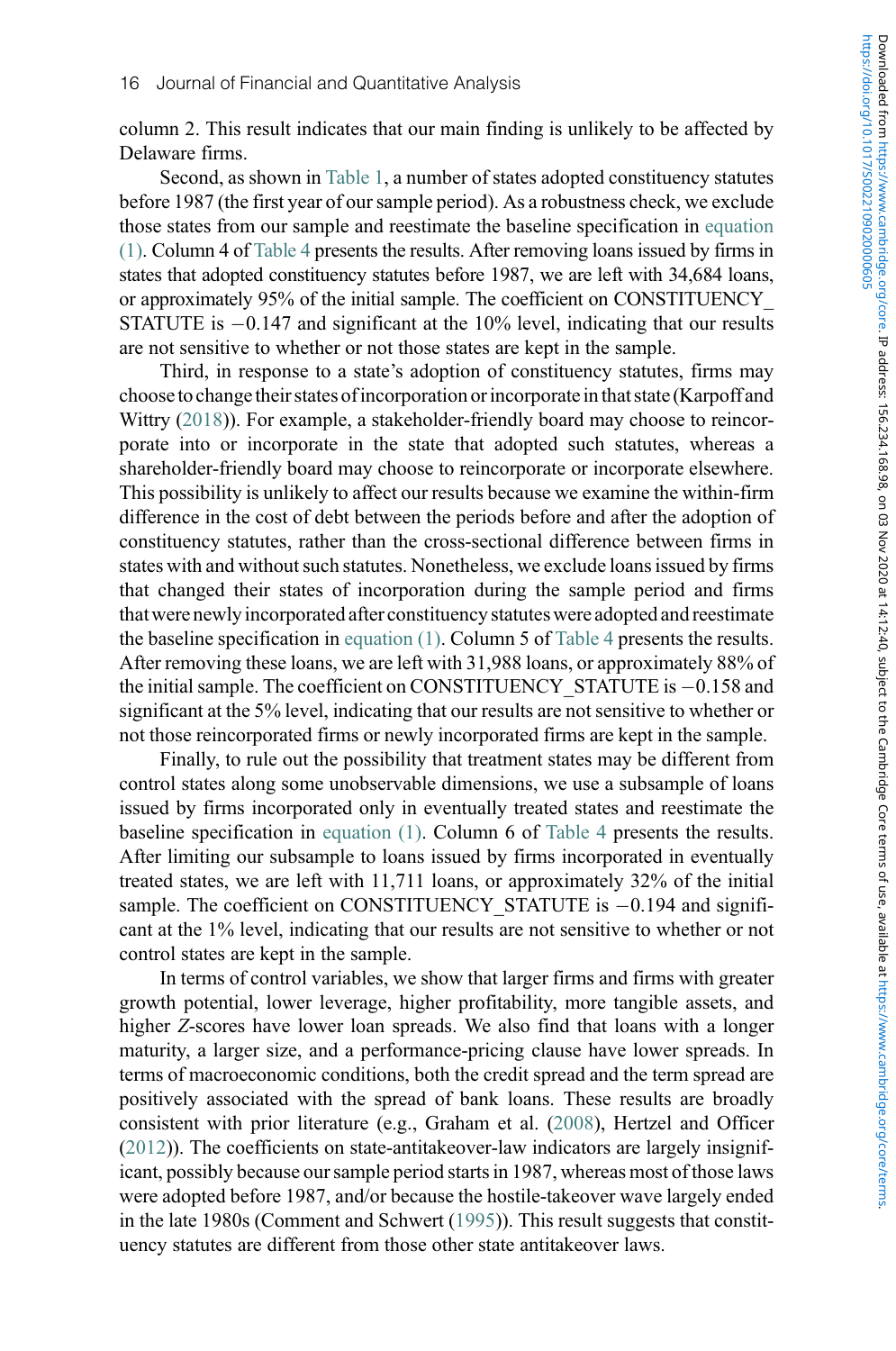Overall, the results in [Table 4](#page-13-0) show that the adoption of constituency statutes leads to a lower cost of debt; this finding is not driven by Delaware-incorporated firms and is robust to removing states that adopted constituency statutes before the sample period, removing firms that reincorporated or were newly incorporated during the sample period, or limiting our sample to firms incorporated in eventually treated states.

### C. The Pretreatment Trends

The validity of difference-in-differences tests depends on the parallel-trends assumption: Absent constituency statutes, treated firms' cost of debt would have evolved in the same way as those of control firms. To compare the pretreatment trend between the treated group and the control group, we reestimate the baseline specification in [equation \(1\)](#page-11-0) by replacing the indicator CONSTITUENCY STATUTE with five new indicator variables: CONSTITUENCY\_STATUTE<sup> $-2$ </sup>, CONSTITUENCY\_STATUTE<sup>-1</sup>, CONSTITUENCY\_STATUTE<sup>0</sup>, CONSTITU- $ENCY\_STATUTE^{\overline{1}}$ , and CONSTITUENCY\_STATUTE<sup>2+</sup>. These variables indicate years relative to the year of adoption. For example, CONSTITUENCY\_ STATUTE<sup>-2</sup> indicates 2 years before the adoption, whereas CONSTITUENCY  $STATUTE<sup>2+</sup> indicates 2 or more years after the adoption. Other indicator variables$ are defined similarly. The coefficients on CONSTITUENCY STATUTE<sup> $-2$ </sup> and CONSTITUENCY STATUTE $^{-1}$  are especially important because their significance and magnitude indicate whether there is any difference in the cost of debt between the treatment group and the control group prior to the adoption of constituency statutes. [Table 5](#page-17-1) presents the results.

We find that the treated group and the control group share a similar trend in the cost of debt prior to the adoption of constituency statutes, thus supporting the parallel-trends assumption necessary for the difference-in-differences test. Moreover, the absence of significant lead effects indicates that the adoption of constituency statutes is unlikely to be anticipated by the treated firms. Importantly, the effect of constituency statutes on the cost of debt occurs *after* the adoption of such statutes, suggesting a causal effect.

### D. Constituency Statutes and Nonprice Loan Terms

Covenants and collateral requirements are important in loan contracts to protect lenders' rights. Riskier loans and riskier borrowers are more often associated with stringent covenants and collateral requirements (Graham et al. ([2008\)](#page-34-4), Chan et al. [\(2013](#page-33-2))). To the extent that constituency statutes provide creditors with stronger protection and thus make the use of covenants and collateral less necessary, we expect a negative association between the law change and the use of covenants and collateral.

In [Table 6](#page-18-0), we employ probit regressions to examine the effect of constituency statutes on the use of covenants and collateral. Following Chava et al. ([2009\)](#page-34-6), we focus on equity-issuance sweep, debt-issuance sweep, and asset-sales sweep, which are available for about a quarter of the sample with nonmissing values. Because of a significant drop in sample size, we do not control for firm fixed effects in these regressions; instead, we use the state-of-incorporation fixed effects to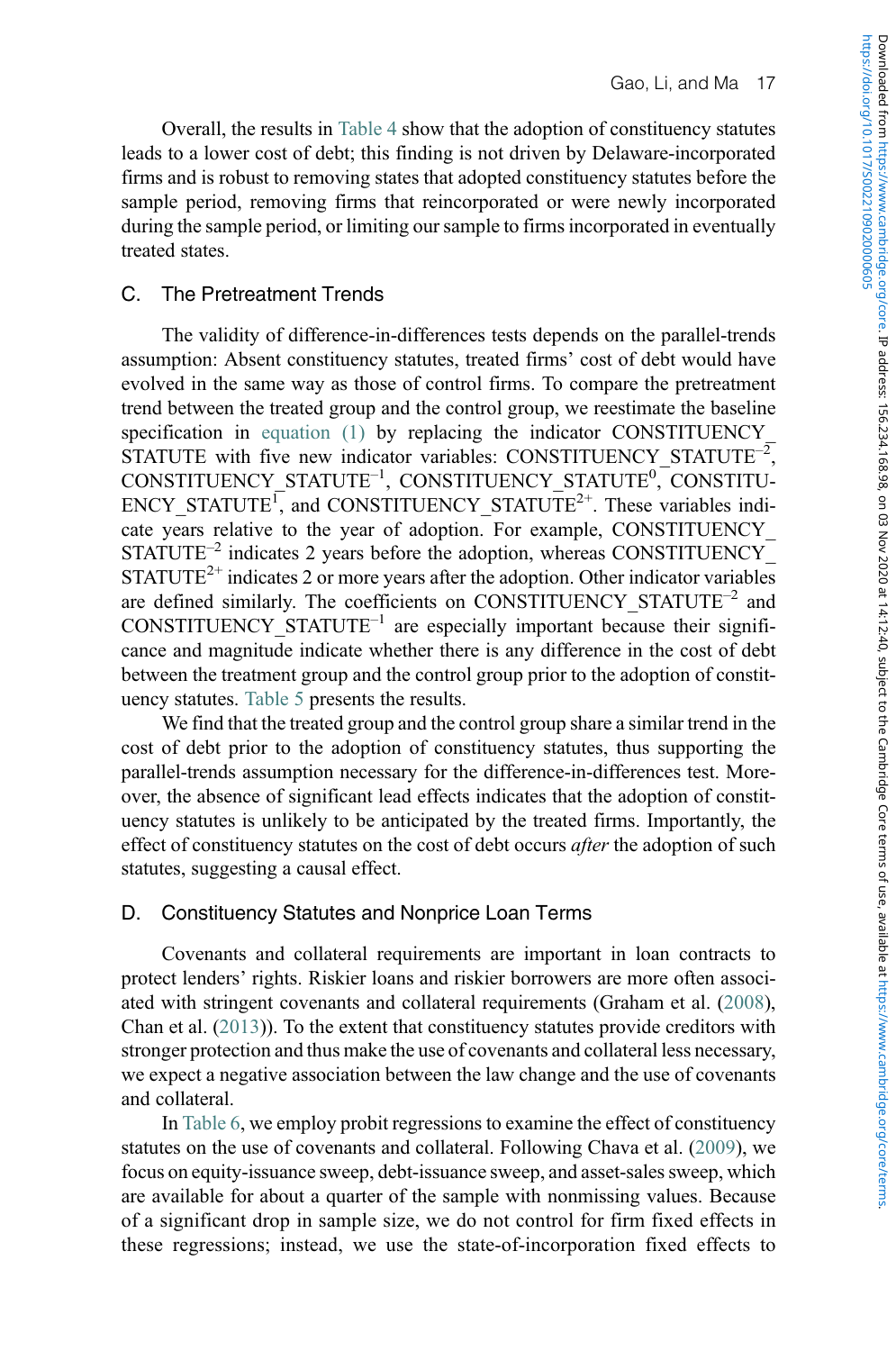## TABLE 5 Testing for Pretreatment Trends

<span id="page-17-1"></span>[Table 5](#page-17-1) examines pretreatment trends between the treated group and the control group. The regression specification is the same as that in column 2 of [Table 4](#page-13-0), except that we replace the indicator CONSTITUENCY\_STATUTE with the indicators<br>CONSTITUENCY\_STATUTE<sup>-2</sup>, CONSTITUENCY\_STATUTE<sup>-1</sup>, CONSTITUENCY\_STATUTE<sup>S</sup>, CONSTITUENCY\_STATUTEN<br>and CONS statutes. The dependent variable is ln(LOAN\_SPREAD). In column 1, we use the full sample. In column 2, we exclude loans issued by firms incorporated in Delaware. In column 3, we exclude loans issued by firms incorporated in states that adopted constituency statutes before 1987 (the first year of the sample period). In column 4, we exclude loans issued by firms that changed their states of incorporation during the sample period 1987-2012 and firms that were newly incorporated after constituency statutes were adopted. In column 5, we include only loans issued by firms incorporated in eventually treated states. Variable definitions are provided in the Appendix. Robust standard errors clustered at the state-of-incorporation leve<br>are reported in parentheses. \*, \*\*, and \*\*\* indicate statistical significance at the 10%, 5%, a

| Variable                              | Full<br>Sample         | Exclude<br>Delaware-<br>Incorporated<br>Firms | Exclude Firms in<br><b>States That Adopted</b><br>Constituency<br>Statutes before 1987 | Exclude<br>Re-Incorporations<br>and New<br>Incorporations | Eventually<br>Treated<br><b>States</b> |
|---------------------------------------|------------------------|-----------------------------------------------|----------------------------------------------------------------------------------------|-----------------------------------------------------------|----------------------------------------|
|                                       |                        | 2                                             | 3                                                                                      | 4                                                         | 5                                      |
| CONSTITUENCY STATUTE <sup>-2</sup>    | $-0.009$<br>(0.064)    | 0.019<br>(0.067)                              | $-0.015$<br>(0.070)                                                                    | $-0.020$<br>(0.073)                                       | 0.012<br>(0.072)                       |
| CONSTITUENCY_STATUTE <sup>-1</sup>    | $-0.007$<br>(0.025)    | 0.010<br>(0.032)                              | $-0.012$<br>(0.027)                                                                    | $-0.005$<br>(0.027)                                       | 0.007<br>(0.034)                       |
| CONSTITUENCY STATUTE <sup>0</sup>     | $-0.088$<br>(0.081)    | $-0.055$<br>(0.075)                           | $-0.092$<br>(0.084)                                                                    | $-0.102$<br>(0.092)                                       | $-0.061$<br>(0.075)                    |
| CONSTITUENCY STATUTE <sup>1</sup>     | $-0.168***$<br>(0.053) | $-0.171***$<br>(0.049)                        | $-0.165***$<br>(0.058)                                                                 | $-0.181***$<br>(0.058)                                    | $-0.171***$<br>(0.049)                 |
| CONSTITUENCY STATUTE <sup>2+</sup>    | $-0.179*$<br>(0.099)   | $-0.205**$<br>(0.094)                         | $-0.178*$<br>(0.105)                                                                   | $-0.192*$<br>(0.108)                                      | $-0.216**$<br>(0.101)                  |
| Other controls                        |                        |                                               | Same as column 2 of Table 4                                                            |                                                           |                                        |
| No. of obs.<br>$R^2$                  | 36,519<br>0.769        | 13,574<br>0.771                               | 34.684<br>0.770                                                                        | 31,988<br>0.772                                           | 11,711<br>0.767                        |
| Credit Lyonnais fixed<br>effects (FE) | Yes                    | No.                                           | Yes                                                                                    | Yes                                                       | <b>No</b>                              |
| Loan-type FE                          | Yes                    | <b>Yes</b>                                    | Yes                                                                                    | Yes                                                       | Yes                                    |
| Loan-purpose FE                       | Yes                    | Yes                                           | Yes                                                                                    | Yes                                                       | Yes                                    |
| Firm FE                               | Yes                    | Yes                                           | Yes                                                                                    | Yes                                                       | Yes                                    |
| Year FE                               | Yes                    | Yes                                           | Yes                                                                                    | Yes                                                       | Yes                                    |

capture difference-in-differences estimates.[15](#page-17-2) We show that the coefficients on CONSTITUENCY\_STATUTE are negative and significant at or below the 10% level in all columns.

Overall, [Table 6](#page-18-0) shows that the adoption of constituency statutes significantly reduces the usage of covenants or collateral in loan contracts. In other words, in addition to reducing the cost of bank loans, constituency statutes lead to looser nonprice loan terms.

# <span id="page-17-0"></span>VI. Channel Tests

In this section, we provide evidence in support of the four channels through which the treatment effect takes place.

<span id="page-17-2"></span><sup>&</sup>lt;sup>15</sup>In an untabulated analysis, we employ a linear probability model with firm fixed effects, and the coefficients on CONSTITUENCY\_STATUTE become insignificant. This result is largely due to the fact that the data for covenants are only available for about a quarter of the sample, leading to limited withinfirm temporal variation for sample firms with nonmissing information on covenants.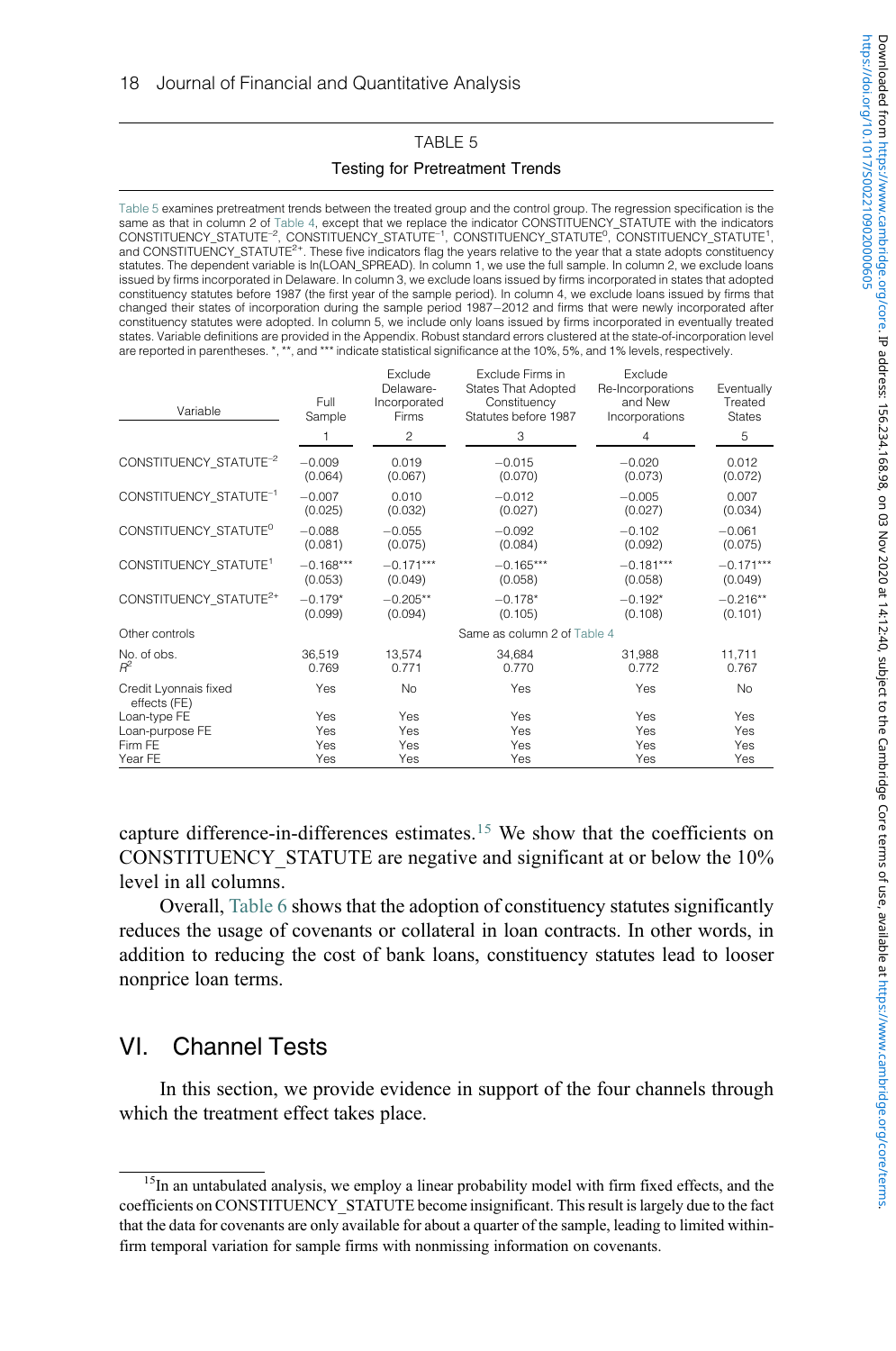### TABLE 6 Constituency Statutes and Nonprice Terms

<span id="page-18-0"></span>[Table 6](#page-18-0) reports the results of probit regressions that examine the effect of constituency statutes on the use of covenants and collateral. Variable definitions are provided in the Appendix. Robust standard errors clustered at the state-of-incorporation level are reported in parentheses. \*, \*\*, and \*\*\* indicate statistical significance at the 10%, 5%, and 1% levels, respectively.

| Variable                        | <b>EQUITY</b><br>ISSUANCE<br><b>SWEEP</b> | DEBT<br>ISSUANCE<br><b>SWEEP</b> | ASSET<br>SALES<br><b>SWEEP</b> | COLLATERAL  |
|---------------------------------|-------------------------------------------|----------------------------------|--------------------------------|-------------|
|                                 | 1                                         | $\overline{c}$                   | 3                              | 4           |
| CONSTITUENCY STATUTE            | $-0.298***$                               | $-0.200*$                        | $-0.743***$                    | $-0.320*$   |
|                                 | (0.108)                                   | (0.111)                          | (0.146)                        | (0.191)     |
| In(TOTAL_ASSETS)                | $-0.089***$                               | 0.026                            | $-0.065***$                    | $-0.296***$ |
|                                 | (0.015)                                   | (0.034)                          | (0.017)                        | (0.012)     |
| TOBINS Q                        | $-0.023$                                  | $-0.083***$                      | $-0.046**$                     | $-0.123***$ |
|                                 | (0.025)                                   | (0.019)                          | (0.019)                        | (0.017)     |
| <b>BOOK LEVERAGE</b>            | $0.789***$                                | $0.728***$                       | $1.333***$                     | $1.124***$  |
|                                 | (0.077)                                   | (0.076)                          | (0.195)                        | (0.059)     |
| <b>PROFITABILITY</b>            | $-0.293**$                                | 0.258                            | $0.634**$                      | $-0.950***$ |
|                                 | (0.137)                                   | (0.258)                          | (0.269)                        | (0.215)     |
| <b>TANGIBILITY</b>              | $-0.390***$                               | $-0.330$                         | $-0.099$                       | $-0.403**$  |
|                                 | (0.093)                                   | (0.203)                          | (0.082)                        | (0.166)     |
| CASH_FLOW_VOLATILITY            | $1.162***$                                | $1.419***$                       | 0.628                          | $2.186***$  |
|                                 | (0.336)                                   | (0.518)                          | (0.471)                        | (0.418)     |
| Z SCORE                         | $-0.042*$                                 | $-0.063***$                      | $-0.181***$                    | $-0.179***$ |
|                                 | (0.025)                                   | (0.019)                          | (0.033)                        | (0.019)     |
| In(LOAN_MATURITY)               | $-0.063**$                                | 0.026                            | $0.204***$                     | $0.083***$  |
|                                 | (0.025)                                   | (0.041)                          | (0.049)                        | (0.019)     |
| In(LOAN SIZE)                   | $-0.026$                                  | 0.031                            | $-0.027$                       | $-0.120***$ |
|                                 | (0.024)                                   | (0.038)                          | (0.029)                        | (0.015)     |
| PERFORMANCE_PRICING             | $0.250***$                                | $0.143***$                       | $0.324***$                     | $-0.357***$ |
|                                 | (0.031)                                   | (0.031)                          | (0.033)                        | (0.035)     |
| CREDIT SPREAD                   | 0.209                                     | 0.133                            | 0.359                          | $-0.071$    |
|                                 | (0.154)                                   | (0.205)                          | (0.324)                        | (0.056)     |
| <b>TERM SPREAD</b>              | 0.109                                     | $0.226***$                       | 0.096                          | $-0.030$    |
|                                 | (0.068)                                   | (0.073)                          | (0.142)                        | (0.033)     |
| <b>BUSINESS COMBINATION LAW</b> | $4.431***$                                | $9.001***$                       | $3.639***$                     | 0.112       |
|                                 | (0.229)                                   | (0.433)                          | (0.328)                        | (0.279)     |
| CONTROL SHARE ACQUISITION LAW   | $-4.084***$                               | $-9.443***$                      | $-3.833***$                    | $-0.112$    |
|                                 | (0.247)                                   | (0.501)                          | (0.259)                        | (0.231)     |
| <b>FAIR PRICE LAW</b>           | $-1.494***$                               | $-0.464$                         | $1.003***$                     | $-0.562**$  |
|                                 | (0.315)                                   | (0.726)                          | (0.386)                        | (0.279)     |
| Constant                        | $3.333***$                                | $2.072***$                       | $-0.585$                       | 7.646***    |
|                                 | (0.583)                                   | (0.319)                          | (0.406)                        | (0.388)     |
| No. of obs.                     | 9,609                                     | 10,089                           | 10,421                         | 27,242      |
| Loan-type fixed effects (FE)    | Yes                                       | Yes                              | Yes                            | Yes         |
| Loan-purpose FE                 | Yes                                       | Yes                              | Yes                            | Yes         |
| Industry FE                     | Yes                                       | Yes                              | Yes                            | Yes         |
| State-of-incorporation FE       | Yes                                       | Yes                              | Yes                            | Yes         |
| Year FE                         | Yes                                       | Yes                              | Yes                            | Yes         |

## A. Cross-Sectional Variation in the Treatment Effect

First, if constituency statutes lower the cost of debt by mitigating conflicts of interest between fixed and residual claimants, we would expect the treatment effect to be stronger for firms close to financial distress, where, ceteris paribus, conflicts of interest among various claimants are particularly severe. To explore this prediction, we define the indicator variable INDUSTRY\_DOWNTURN, which takes the value of 1 if the annual industry (based on the 2-digit Standard Industrial Classification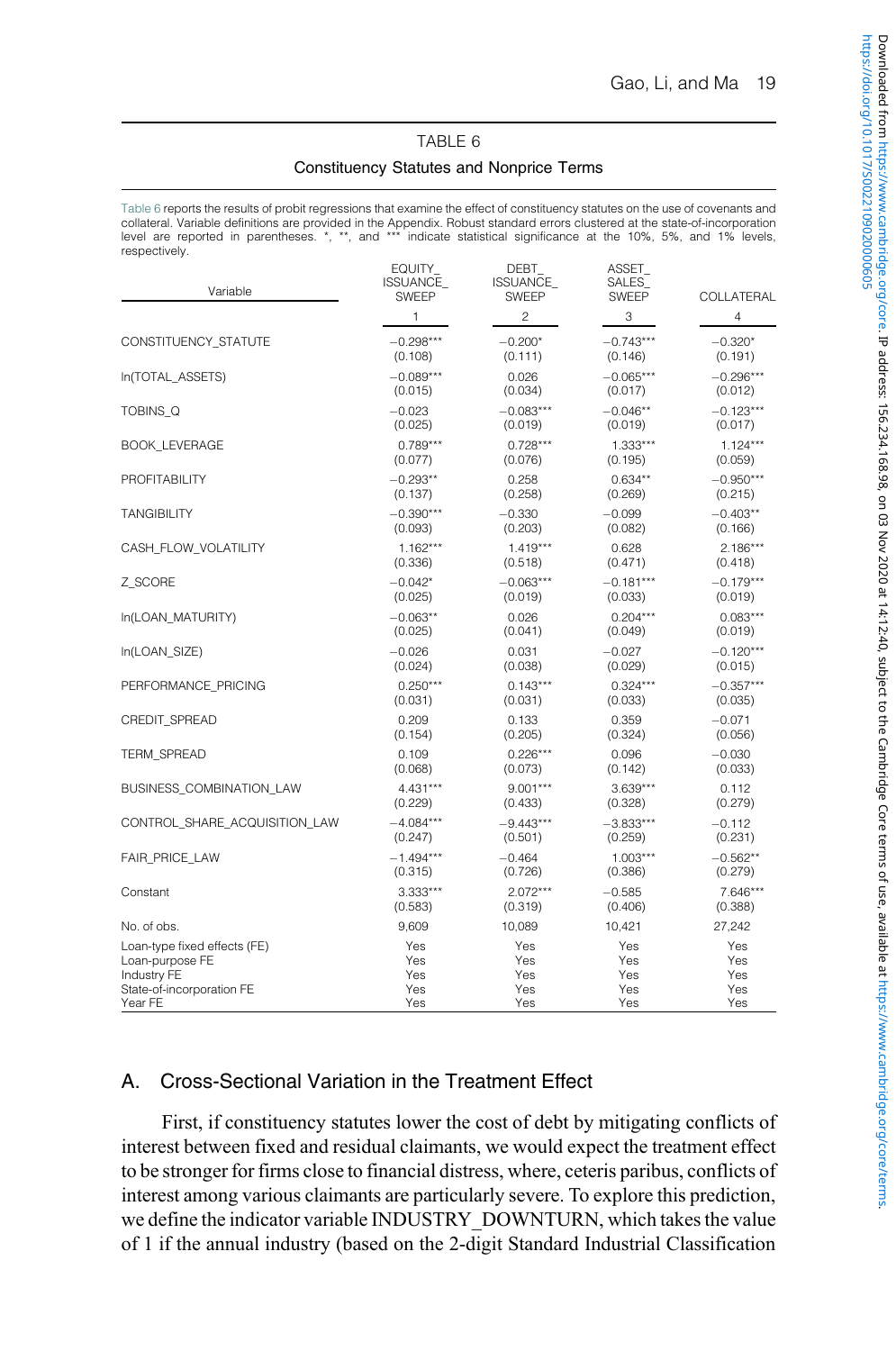(SIC) code) stock return is in the bottom decile of the sample, and 0 otherwise.<sup>[16](#page-19-0)</sup> We reestimate column 2 of [Table 4](#page-13-0) by adding the interaction term CONSTITUENCY\_ STATUTE  $\times$  INDUSTRY DOWNTURN and the indicator INDUSTRY DOWNTURN. Column 1 of Panel A in [Table 7](#page-20-0) presents the results. The coefficient on CONSTITUENCY STATUTE  $\times$  INDUSTRY DOWNTURN is negative and significant at the 1% level, indicating that the effect of constituency statutes on reducing the cost of debt is more pronounced when firms are close to financial distress.

Second, if constituency statutes lower the cost of debt by mitigating conflicts of interest between liquid and illiquid claimants, we would expect the treatment effect to be stronger for firms with more short-term shareholders. To explore this prediction, we classify institutions based on their respective investment horizons using data from Bushee [\(1998](#page-33-9)), who shows that transient institutional investors are more short-term oriented than other institutional investors.<sup>17</sup> The indicator variable HIGH\_TRANSIENT\_INSTITUTIONAL\_OWNERSHIP takes the value of 1 if a firm's ownership by transient institutional investors scaled by the ownership of transient, quasi-indexer, and dedicated investors altogether is in the top decile of the sample, and 0 otherwise. We reestimate column 2 of [Table 4](#page-13-0) by adding the interaction term CONSTITUENCY STATUTE  $\times$  HIGH TRANSIENT INSTITUTIONAL\_OWNERSHIP and the indicator HIGH\_TRANSIENT\_ INSTITUTIONAL\_OWNERSHIP. Column 2 of Panel A in [Table 7](#page-20-0) presents the results. The coefficient on CONSTITUENCY STATUTE  $\times$  HIGH TRANSIENT\_INSTITUTIONAL\_OWNERSHIP is negative and significant at the 5% level, indicating that the effect of constituency statutes on reducing the cost of debt is more pronounced when firms have high transient institutional ownership.

Third, if constituency statutes lower the cost of debt by limiting legal liability, we would expect the treatment effect to be stronger for firms having a higher litigation risk. To explore this prediction, we estimate a firm's ex ante litigation risk based on Model 2 in Kim and Skinner [\(2012](#page-35-18)). We define the indicator variable HIGH\_LITIGATION\_RISK, which takes the value of 1 if a firm's ex ante litigation risk is in the top decile of the sample, and 0 otherwise. We reestimate column 2 of [Table 4](#page-13-0) by adding the interaction term CONSTITUENCY STATUTE  $\times$ HIGH\_LITIGATION\_RISK and the indicator HIGH\_LITIGATION\_RISK. Column 3 of Panel A in [Table 7](#page-20-0) presents the results. The coefficient on CONSTITUENCY\_ STATUTE  $\times$  HIGH LITIGATION RISK is negative and significant at the 1% level, indicating that the effect of constituency statutes on reducing the cost of debt is more pronounced when firms face a higher ex ante litigation risk.

Fourth and finally, if constituency statutes lower the cost of debt by reducing firms' likelihood of being acquired, we would expect the treatment effect to be stronger for firms facing greater takeover threats. To explore this prediction, following Harford [\(2005](#page-35-19)), we define the indicator variable HIGH\_TAKEOVER\_ RISK, which takes the value of 1 if the number of acquisitions normalized by the

<span id="page-19-0"></span><sup>&</sup>lt;sup>16</sup>Following Opler and Titman ([1994](#page-35-20)) and Acharya, Bharath, and Srinivasan ([2007\)](#page-33-19), we use the median annual stock return of firms in an industry to measure the annual industry stock return.<br><sup>17</sup>The classification of transient institutional investors is obtained from Bushee's website at: [http://](http://acct.wharton.upenn.edu/faculty/bushee/IIclass.html)

<span id="page-19-1"></span>[acct.wharton.upenn.edu/faculty/bushee/IIclass.html](http://acct.wharton.upenn.edu/faculty/bushee/IIclass.html).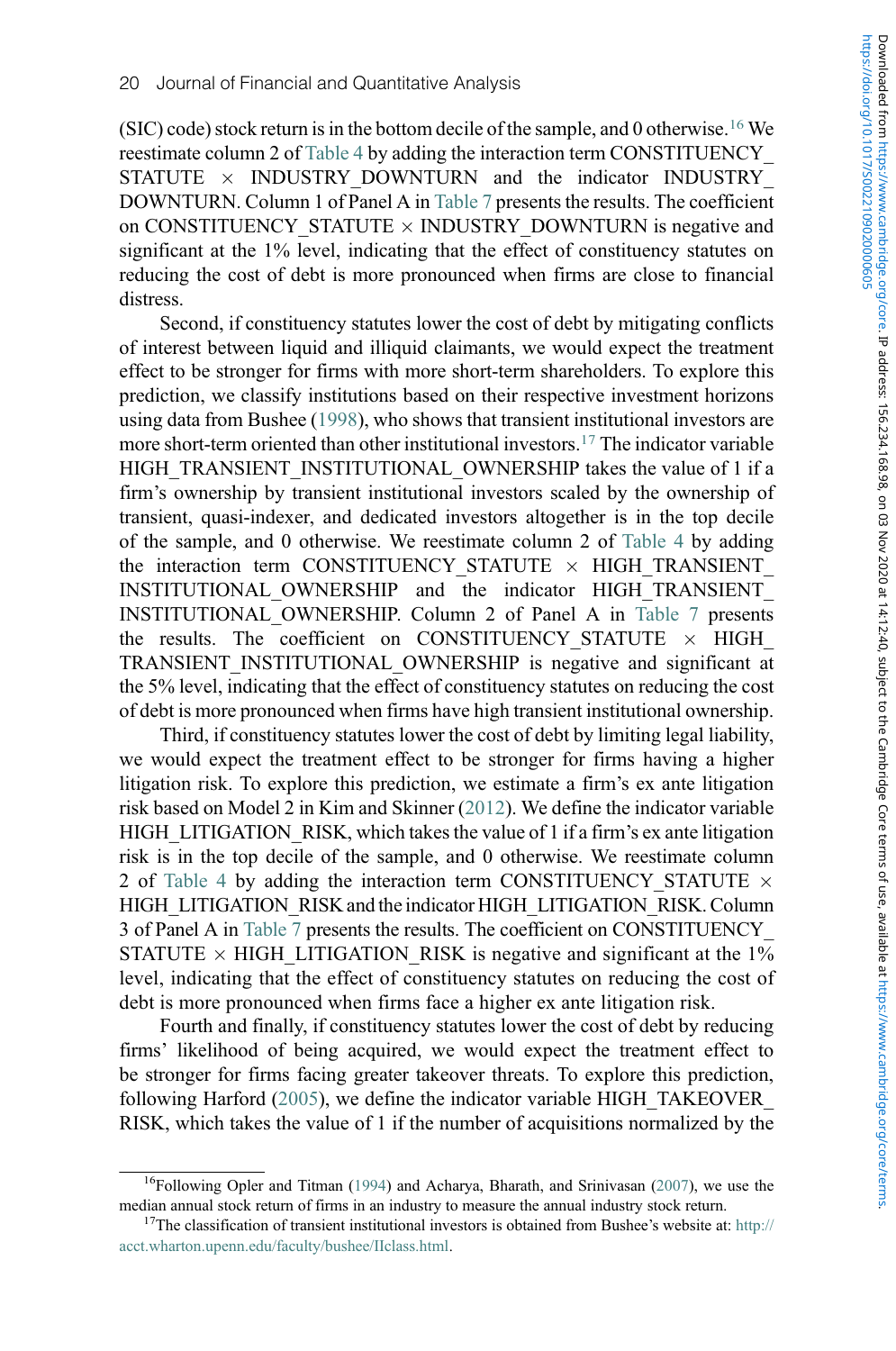### TABLE 7 Channel Tests

<span id="page-20-0"></span>[Table 7](#page-20-0) reports tests of the channels through which constituency statutes affect the cost of debt. Panel A examines the crosssectional variation in the treatment effect. Panel B examines whether constituency statutes mitigate the debt-overhang problem. We employ a subsample of firms whose annual industry-level stock return is below the sample median (i.e., firms close to financial distress). The dependent variables are as follows: R&D, ln(1 + #PATENTS), ln(1 + #CITATIONS), and CAPEX. Panel C examines whether constituency statutes reduce firms' riskiness as measured by ASSET\_VOLATILITY, EXPECTED\_DEFAULT\_PROBABILITY, and RATING\_SCORE. Panel D examines whether constituency statutes reduce real earnings and accruals management as measured by real earnings management (REM), signed discretionary accruals (SDA), and small increase in earnings (SI). Panel E examines whether constituency statutes lower litigation risk as measured by ln(#NEGATIVE\_LITIGIOUS\_WORDS). Panel F examines whether our main findings remain in subsamples of firms that are less likely to be takeover targets (i.e., firms whose book value of total assets is in the top quartile of the sample, firms whose industryadjusted Tobin's Q is in the top quartile of the sample, or firms whose state of incorporation has already adopted other antitakeover laws). Variable definitions are provided in the Appendix. Robust standard errors clustered at the state-ofincorporation level are reported in parentheses. \*, \*\*, and \*\*\* indicate statistical significance at the 10%, 5%, and 1% levels, respectively.

#### Panel A. Cross-Sectional Variation in the Treatment Effect

|                                                                                             | In(LOAN_SPREAD)                 |                                 |                                               |                                 |  |
|---------------------------------------------------------------------------------------------|---------------------------------|---------------------------------|-----------------------------------------------|---------------------------------|--|
| Variable                                                                                    | 1                               | $\overline{c}$                  | 3                                             | 4                               |  |
| CONSTITUENCY STATUTE ×<br>INDUSTRY_DOWNTURN                                                 | $-0.058***$<br>(0.021)          |                                 |                                               |                                 |  |
| INDUSTRY_DOWNTURN                                                                           | 0.016<br>(0.010)                |                                 |                                               |                                 |  |
| CONSTITUENCY_STATUTE x HIGH_TRANSIENT_<br>INSTITUTIONAL OWNERSHIP                           |                                 | $-0.054**$<br>(0.022)           |                                               |                                 |  |
| HIGH_TRANSIENT_INSTITUTIONAL_OWNERSHIP                                                      |                                 | $0.029***$<br>(0.006)           |                                               |                                 |  |
| CONSTITUENCY_STATUTE x HIGH_<br>LITIGATION_RISK                                             |                                 |                                 | $-0.077***$<br>(0.027)                        |                                 |  |
| <b>HIGH LITIGATION RISK</b>                                                                 |                                 |                                 | $0.140***$<br>(0.013)                         |                                 |  |
| CONSTITUENCY STATUTE x HIGH<br>TAKEOVER RISK                                                |                                 |                                 |                                               | $-0.192***$<br>(0.039)          |  |
| HIGH TAKEOVER RISK                                                                          |                                 |                                 |                                               | $0.068***$<br>(0.013)           |  |
| CONSTITUENCY_STATUTE                                                                        | $-0.145*$<br>(0.074)            | $-0.167**$<br>(0.077)           | $-0.178**$<br>(0.075)                         | $-0.074$<br>(0.049)             |  |
| Other controls                                                                              |                                 | Same as column 2 of Table 4     |                                               |                                 |  |
| No. of obs.<br>$R^2$                                                                        | 36,519<br>0.769                 | 33,604<br>0.770                 | 31,566<br>0.778                               | 36,519<br>0.770                 |  |
| Credit Lyonnais fixed effects (FE)<br>Loan-type FE<br>Loan-purpose FE<br>Firm FE<br>Year FE | Yes<br>Yes<br>Yes<br>Yes<br>Yes | Yes<br>Yes<br>Yes<br>Yes<br>Yes | Yes<br>Yes<br>Yes<br>Yes<br>Yes               | Yes<br>Yes<br>Yes<br>Yes<br>Yes |  |
| Panel B. Constituency Statutes and Debt Overhang                                            |                                 |                                 |                                               |                                 |  |
|                                                                                             | R&D                             |                                 | $ln(1 + #PATENTSt+3)$ $ln(1 + #CITATIONSt+3)$ | CAPEX                           |  |
| Variable                                                                                    | $\mathbf{1}$                    | 2                               | 3                                             | 4                               |  |
| CONSTITUENCY STATUTE                                                                        | $0.007*$<br>(0.004)             | 0.034<br>(0.048)                | $0.230**$<br>(0.089)                          | $0.012*$<br>(0.006)             |  |
| In(TOTAL ASSETS)                                                                            | $-0.015***$<br>(0.005)          | $0.127***$<br>(0.024)           | $0.211***$<br>(0.050)                         | $-0.000$<br>(0.001)             |  |
| TOBINS_Q                                                                                    | $0.003***$<br>(0.001)           | $0.049***$<br>(0.016)           | 0.047<br>(0.031)                              | $0.009***$<br>(0.001)           |  |
| <b>BOOK LEVERAGE</b>                                                                        | $0.020*$<br>(0.011)             | $-0.005$<br>(0.035)             | $-0.013$<br>(0.092)                           | 0.001<br>(0.006)                |  |
| <b>PROFITABILITY</b>                                                                        | $-0.084***$<br>(0.028)          | $-0.339**$<br>(0.168)           | $-0.430$<br>(0.473)                           | $-0.049***$<br>(0.015)          |  |
| <b>TANGIBILITY</b>                                                                          | $0.025***$<br>(0.006)           | $0.296***$<br>(0.095)           | $0.950***$<br>(0.201)                         | $0.165***$<br>(0.010)           |  |
| CASH_FLOW_VOLATILITY                                                                        | $0.181*$<br>(0.090)             | 0.223<br>(0.170)                | 1.226*<br>(0.677)                             | $-0.104***$<br>(0.017)          |  |
|                                                                                             |                                 |                                 | (continued on next page)                      |                                 |  |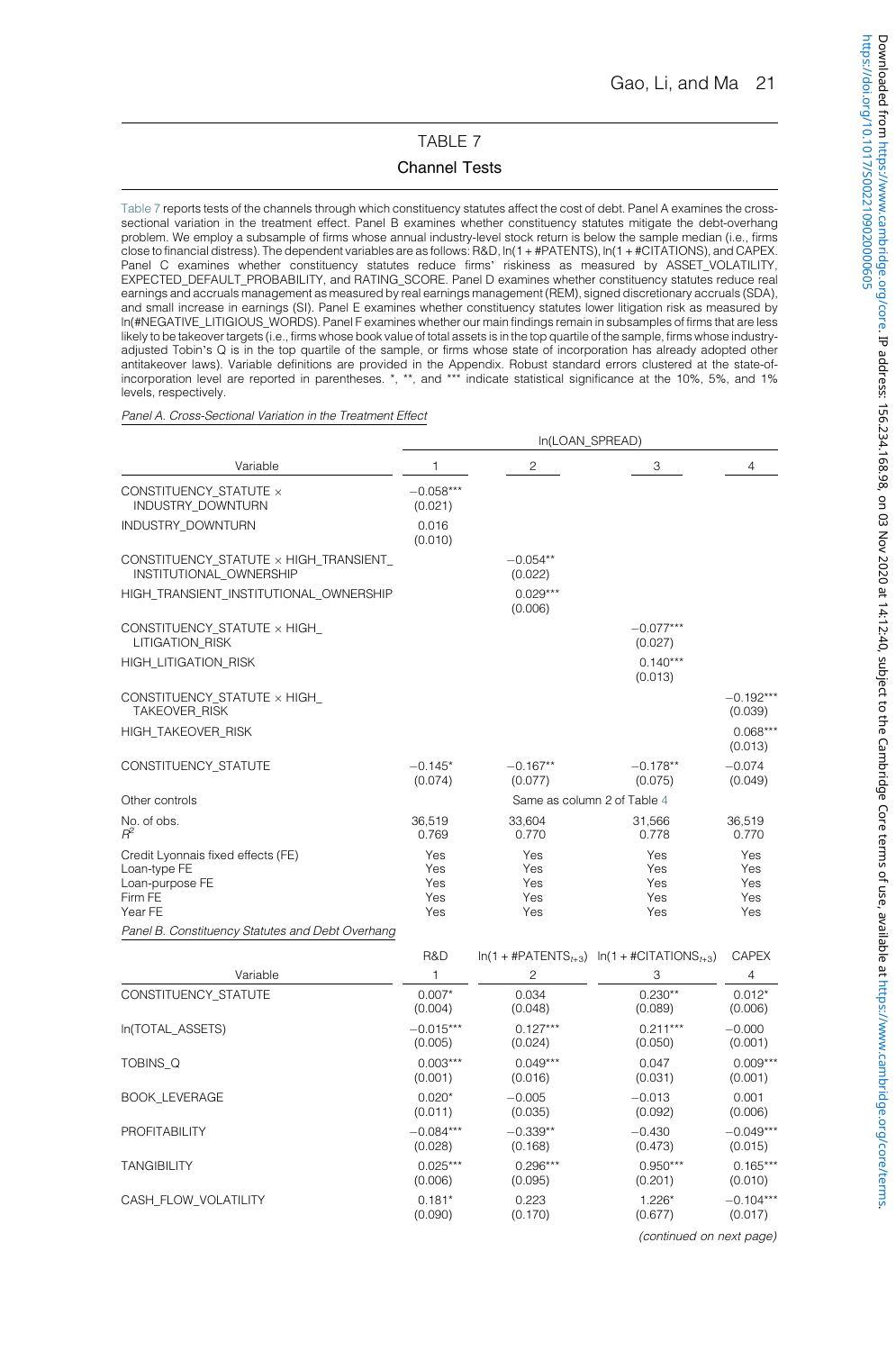|                                                              | TABLE 7 (continued)<br><b>Channel Tests</b> |                                 |                                                                 |                        |
|--------------------------------------------------------------|---------------------------------------------|---------------------------------|-----------------------------------------------------------------|------------------------|
| Panel B. Constituency Statutes and Debt Overhang (continued) |                                             |                                 |                                                                 |                        |
| Variable                                                     | R&D<br>1                                    | 2                               | $ln(1 + #PATHENTS_{t+3})$ $ln(1 + #CITATIONS_{t+3})$ CAPEX<br>3 | 4                      |
| Z_SCORE                                                      | $-0.001$                                    | $0.025*$                        | 0.082                                                           | $0.009***$             |
|                                                              | (0.001)                                     | (0.015)                         | (0.050)                                                         | (0.003)                |
| BUSINESS_COMBINATION_LAW                                     | 0.004<br>(0.006)                            | $-0.006$<br>(0.049)             | 0.092<br>(0.127)                                                | $-0.005$<br>(0.008)    |
| CONTROL_SHARE_ACQUISITION_LAW                                | $-0.001$<br>(0.006)                         | 0.026<br>(0.092)                | 0.115<br>(0.133)                                                | $-0.014$<br>(0.011)    |
| FAIR_PRICE_LAW                                               | $-0.000$<br>(0.007)                         | 0.130<br>(0.106)                | $-0.024$<br>(0.172)                                             | 0.019<br>(0.012)       |
| Constant                                                     | $0.121***$<br>(0.028)                       | $-0.493***$<br>(0.161)          | $-0.502$<br>(0.302)                                             | $-0.002$<br>(0.015)    |
| No. of obs.<br>$R^2$                                         | 5,584<br>0.844                              | 10,294<br>0.919                 | 10,294<br>0.872                                                 | 11,155<br>0.813        |
| Credit Lyonnais FE<br>Firm FE                                | Yes<br>Yes                                  | Yes<br>Yes                      | Yes<br>Yes                                                      | Yes<br>Yes             |
| Year FE                                                      | Yes                                         | Yes                             | Yes                                                             | Yes                    |
| Panel C. Constituency Statutes and Firm Risk of Default      |                                             |                                 |                                                                 |                        |
|                                                              | ASSET_<br>VOLATILITY                        | EXPECTED DEFAULT<br>PROBABILITY |                                                                 | RATING<br><b>SCORE</b> |
| Variable                                                     | 1                                           | $\overline{\mathbf{c}}$         |                                                                 | 3                      |
| CONSTITUENCY_STATUTE                                         | $-0.025*$<br>(0.014)                        | $-0.014**$<br>(0.005)           |                                                                 | $-0.250**$<br>(0.118)  |
| In(TOTAL_ASSETS)                                             | $-0.050***$<br>(0.002)                      | $-0.009***$<br>(0.003)          |                                                                 | $-0.835***$<br>(0.038) |
| TOBINS_Q                                                     | $0.013***$<br>(0.002)                       | $-0.018***$<br>(0.002)          |                                                                 | $-0.377***$<br>(0.044) |
| BOOK_LEVERAGE                                                | $-0.300***$<br>(0.017)                      | (0.019)                         | $0.192***$                                                      | $2.612***$<br>(0.149)  |
| <b>PROFITABILITY</b>                                         | $-0.083***$<br>(0.022)                      | (0.018)                         | $-0.278***$                                                     | $-4.828***$<br>(0.506) |
| <b>TANGIBILITY</b>                                           | $-0.025$<br>(0.018)                         | $0.021*$<br>(0.011)             |                                                                 | $-0.533*$<br>(0.284)   |
| CASH_FLOW_VOLATILITY                                         | $0.604***$<br>(0.064)                       | (0.031)                         | $0.347***$                                                      | $-0.351$<br>(0.698)    |
| Z_SCORE                                                      | $-0.041***$<br>(0.004)                      | (0.003)                         | $-0.015***$                                                     | $-0.388***$<br>(0.048) |
| BUSINESS_COMBINATION_LAW                                     | $-0.003$<br>(0.013)                         | $-0.022**$<br>(0.009)           |                                                                 | 0.093<br>(0.181)       |
| CONTROL_SHARE_ACQUISITION_LAW                                | 0.020<br>(0.018)                            | $-0.006$<br>(0.017)             |                                                                 | 0.068<br>(0.233)       |
| FAIR_PRICE_LAW                                               | $-0.022$<br>(0.018)                         | $-0.033**$<br>(0.012)           |                                                                 | $-0.398*$<br>(0.226)   |
| Constant                                                     | $0.929***$<br>(0.021)                       | (0.021)                         | $0.150***$                                                      | 17.570***<br>(0.289)   |
| No. of obs.<br>$R^2$                                         | 19,988<br>0.676                             | 19,988<br>0.486                 |                                                                 | 10,807<br>0.899        |
| Credit Lyonnais FE<br>Firm FE<br>Year FE                     | Yes<br>Yes<br>Yes                           | Yes<br>Yes                      | Yes                                                             | Yes<br>Yes<br>Yes      |
| Panel D. Constituency Statutes and Earnings Management       |                                             |                                 |                                                                 |                        |
|                                                              | REM                                         |                                 | <b>SDA</b>                                                      | SI                     |
| Variable                                                     | 1                                           |                                 | 2                                                               | 3                      |
| CONSTITUENCY_STATUTE                                         | $-0.018**$<br>(0.020)                       | $-0.018**$<br>(0.040)           |                                                                 | $-0.077**$<br>(0.046)  |
| In(TOTAL ASSETS)                                             | $-0.004***$<br>(0.004)                      | (0.000)                         | $-0.018***$                                                     | $0.035***$<br>(0.000)  |

(continued on next page)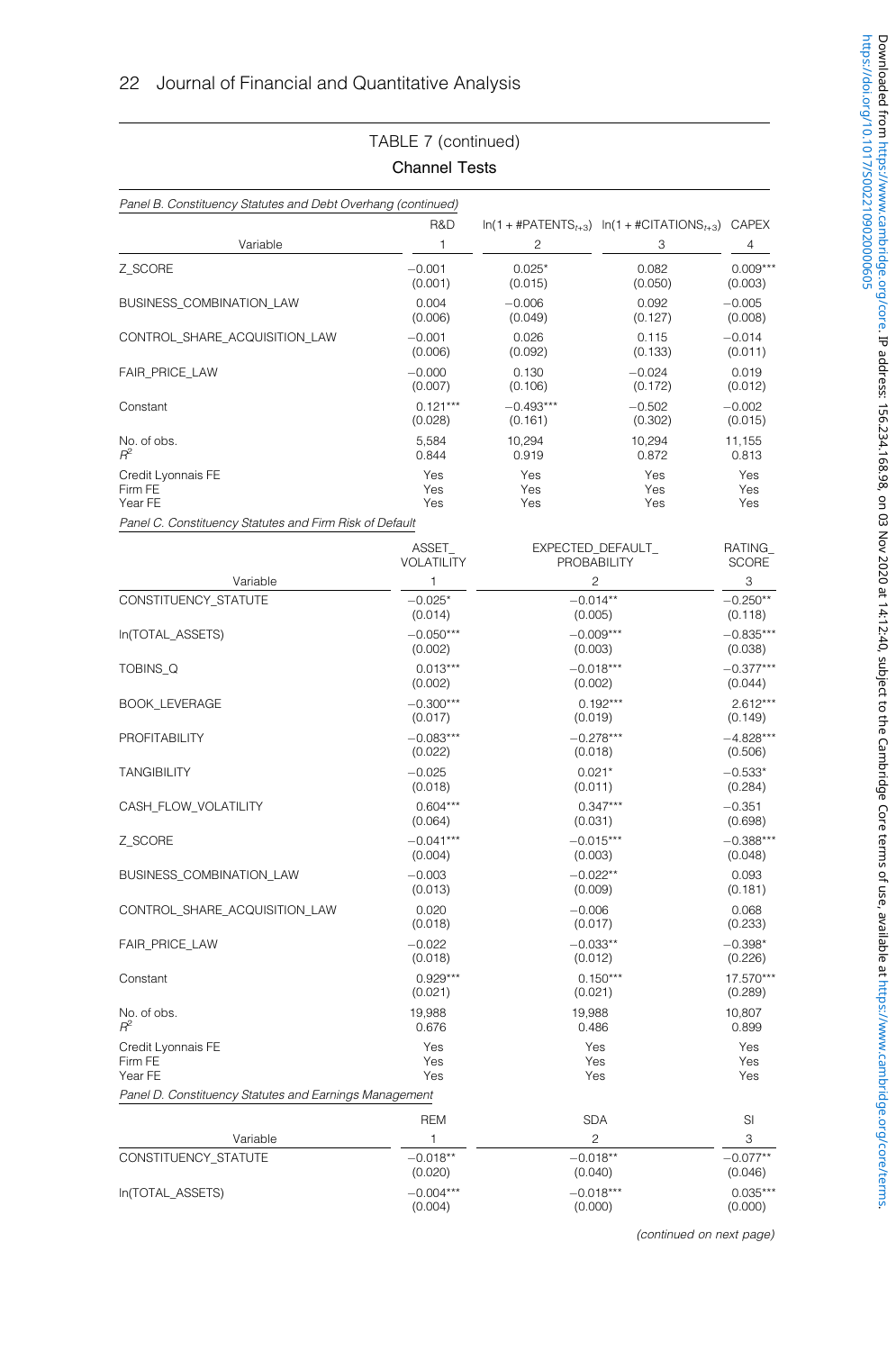|                                                                    | TABLE 7 (continued)         |                                |                                   |
|--------------------------------------------------------------------|-----------------------------|--------------------------------|-----------------------------------|
|                                                                    | <b>Channel Tests</b>        |                                |                                   |
| Panel D. Constituency Statutes and Earnings Management (continued) |                             |                                |                                   |
| Variable                                                           | REM<br>1                    | <b>SDA</b><br>2                | SI<br>3                           |
| TOBINS <sub>Q</sub>                                                | $-0.002$                    | $0.005*$                       | $0.021***$                        |
| BOOK_LEVERAGE                                                      | (0.432)<br>0.008<br>(0.266) | (0.052)<br>$-0.016$<br>(0.204) | (0.000)<br>$-0.138***$<br>(0.000) |
| <b>PROFITABILITY</b>                                               | $-0.121***$<br>(0.000)      | $0.176***$<br>(0.000)          | $0.202***$<br>(0.005)             |
| <b>TANGIBILITY</b>                                                 | 0.002<br>(0.898)            | $-0.044***$<br>(0.005)         | 0.040<br>(0.150)                  |
| CASH_FLOW_VOLATILITY                                               | $-0.076*$<br>(0.087)        | $-0.016$<br>(0.596)            | $-0.387***$<br>(0.000)            |
| Z_SCORE                                                            | 0.003<br>(0.157)            | $-0.012***$<br>(0.000)         | $0.024***$<br>(0.000)             |
| BUSINESS_COMBINATION_LAW                                           | $0.027**$<br>(0.039)        | $-0.008$<br>(0.584)            | $-0.054**$<br>(0.037)             |
| CONTROL_SHARE_ACQUISITION_LAW                                      | 0.013<br>(0.286)            | 0.012<br>(0.430)               | $-0.007$<br>(0.785)               |
| FAIR_PRICE_LAW                                                     | $-0.031*$<br>(0.051)        | $-0.018$<br>(0.336)            | $0.089**$<br>(0.020)              |
| Constant                                                           | $0.039***$<br>(0.002)       | $0.150***$<br>(0.000)          | $-0.197***$<br>(0.000)            |
| No. of obs.<br>$R^2$                                               | 16,214<br>0.338             | 16,090<br>0.417                | 22,888<br>0.305                   |
| Credit Lyonnais FE<br>Firm FE<br>Year FE                           | Yes<br>Yes<br>Yes           | Yes<br>Yes<br>Yes              | Yes<br>Yes<br>Yes                 |
| Panel E. Constituency Statutes and Legal Risk                      |                             |                                |                                   |
|                                                                    |                             | In(#NEGATIVE_LITIGIOUS_WORDS)  |                                   |
|                                                                    | 1994-2012                   |                                | 1996-2012                         |
| Variable                                                           | 1                           |                                | 2                                 |
| CONSTITUENCY_STATUTE                                               | $-0.373***$<br>(0.095)      |                                | $-0.351***$<br>(0.093)            |
| In(TOTAL_ASSETS)                                                   | $0.051**$<br>(0.023)        |                                | $0.044*$<br>(0.025)               |
| TOBINS_Q                                                           | $-0.059***$<br>(0.021)      |                                | $-0.066***$<br>(0.021)            |
| BOOK_LEVERAGE                                                      | $-0.203$<br>(0.164)         |                                | $-0.239$<br>(0.150)               |
| <b>PROFITABILITY</b>                                               | $-0.315**$<br>(0.146)       |                                | $-0.153$<br>(0.143)               |
| <b>TANGIBILITY</b>                                                 | $-0.304*$<br>(0.175)        |                                | $-0.256$<br>(0.164)               |
| CASH FLOW VOLATILITY                                               | $0.844***$<br>(0.292)       |                                | $0.633**$<br>(0.311)              |
| Z_SCORE                                                            | $-0.081***$<br>(0.029)      |                                | $-0.080***$<br>(0.024)            |
| BUSINESS COMBINATION LAW                                           | $-0.115$<br>(0.281)         |                                | $-0.153$<br>(0.288)               |
| CONTROL_SHARE_ACQUISITION_LAW                                      | $-0.152**$<br>(0.068)       |                                | $-0.147**$<br>(0.070)             |
| <b>FAIR PRICE LAW</b>                                              | $0.641***$<br>(0.225)       |                                | $0.600**$<br>(0.228)              |
| Constant                                                           | $3.452***$<br>(0.318)       |                                | 3.698***<br>(0.320)               |

(continued on next page)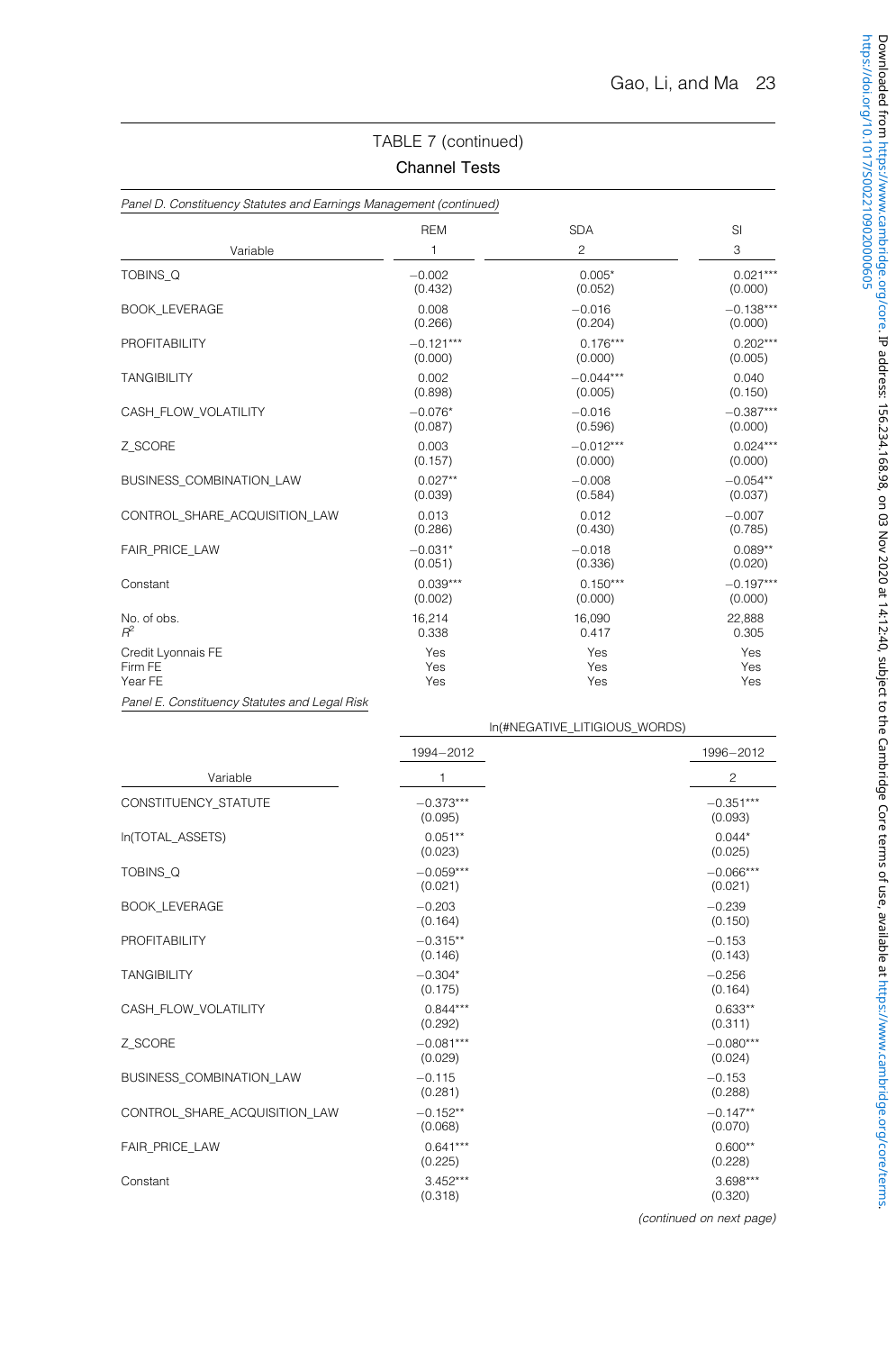|                                                                                 | TABLE 7 (continued)<br><b>Channel Tests</b> |                                 |                                                                                 |
|---------------------------------------------------------------------------------|---------------------------------------------|---------------------------------|---------------------------------------------------------------------------------|
| Panel E. Constituency Statutes and Legal Risk (continued)                       |                                             |                                 |                                                                                 |
|                                                                                 |                                             | In(#NEGATIVE_LITIGIOUS_WORDS)   |                                                                                 |
|                                                                                 | 1994-2012                                   |                                 | 1996-2012                                                                       |
| Variable                                                                        | 1                                           |                                 | 2                                                                               |
| No. of obs.<br>$R^2$                                                            | 12,294<br>0.663                             |                                 | 11,798<br>0.666                                                                 |
| Firm FE<br>Year FF<br>% of treated firms                                        | Yes<br>Yes<br>3.15%                         |                                 | Yes<br>Yes<br>3.23%                                                             |
| Panel F. Subsamples of Firms That Are Least Likely to Be Takeover Targets       |                                             |                                 |                                                                                 |
|                                                                                 |                                             | In(LOAN SPREAD)                 |                                                                                 |
| Variable                                                                        | Larger Firms<br>1                           | Better-Performing Firms<br>2    | Firms in States That<br>Have Already<br>Adopted Other<br>Antitakeover Laws<br>3 |
| CONSTITUENCY<br><b>STATUTE</b>                                                  | $-0.180**$<br>(0.080)                       | $-0.145***$<br>(0.042)          | $-0.169**$<br>(0.073)                                                           |
| Other controls                                                                  |                                             | Same as column 2 of Table 4     |                                                                                 |
| No. of obs.<br>$R^2$                                                            | 9,129<br>0.788                              | 8,602<br>0.857                  | 34,197<br>0.770                                                                 |
| Credit Lyonnais FE<br>Loan-type FE<br>Loan-purpose FE<br>Industry FE<br>Year FE | Yes<br>Yes<br>Yes<br>Yes<br>Yes             | Yes<br>Yes<br>Yes<br>Yes<br>Yes | Yes<br>Yes<br>Yes<br>Yes<br>Yes                                                 |

number of firms in an industry is in the top decile of the sample, and 0 otherwise. We reestimate column 2 of [Table 4](#page-13-0) by adding the interaction term CONSTITUENCY STATUTE  $\times$  HIGH TAKEOVER RISK and the indicator HIGH\_TAKEOVER\_RISK. Column 4 of Panel A in [Table 7](#page-20-0) presents the results. The coefficient on CONSTITUENCY\_STATUTE  $\times$  HIGH\_TAKEOVER\_RISK is negative and significant at the 1% level, indicating that the effect of constituency statutes on reducing the cost of debt is more pronounced when firms face greater takeover threats.

In summary, the cross-sectional variations in the treatment effect shown in Panel A of [Table 7](#page-20-0) support our conjecture that constituency statutes reduce the cost of debt through i) mitigating conflicts of interest between residual and fixed claimants, ii) mitigating conflicts of interest between holders of liquid claims and holders of illiquid claims, iii) reducing legal risk, and iv) lowering takeover threats.

#### B. Debt Overhang

As discussed in our hypothesis development in [Section III](#page-5-0), if constituency statutes help mitigate conflicts of interest between residual and fixed claimants, we would expect such statutes to help reduce debt overhang, and in response, firms incorporated in those adopting states would increase investment.

To explore this prediction, we employ a subsample of firms whose annual industry-level stock return is below the sample median (i.e., firms close to financial distress), given that debt overhang is more likely to occur for this group of firms. The investment variables are research and development (R&D) expenses, patent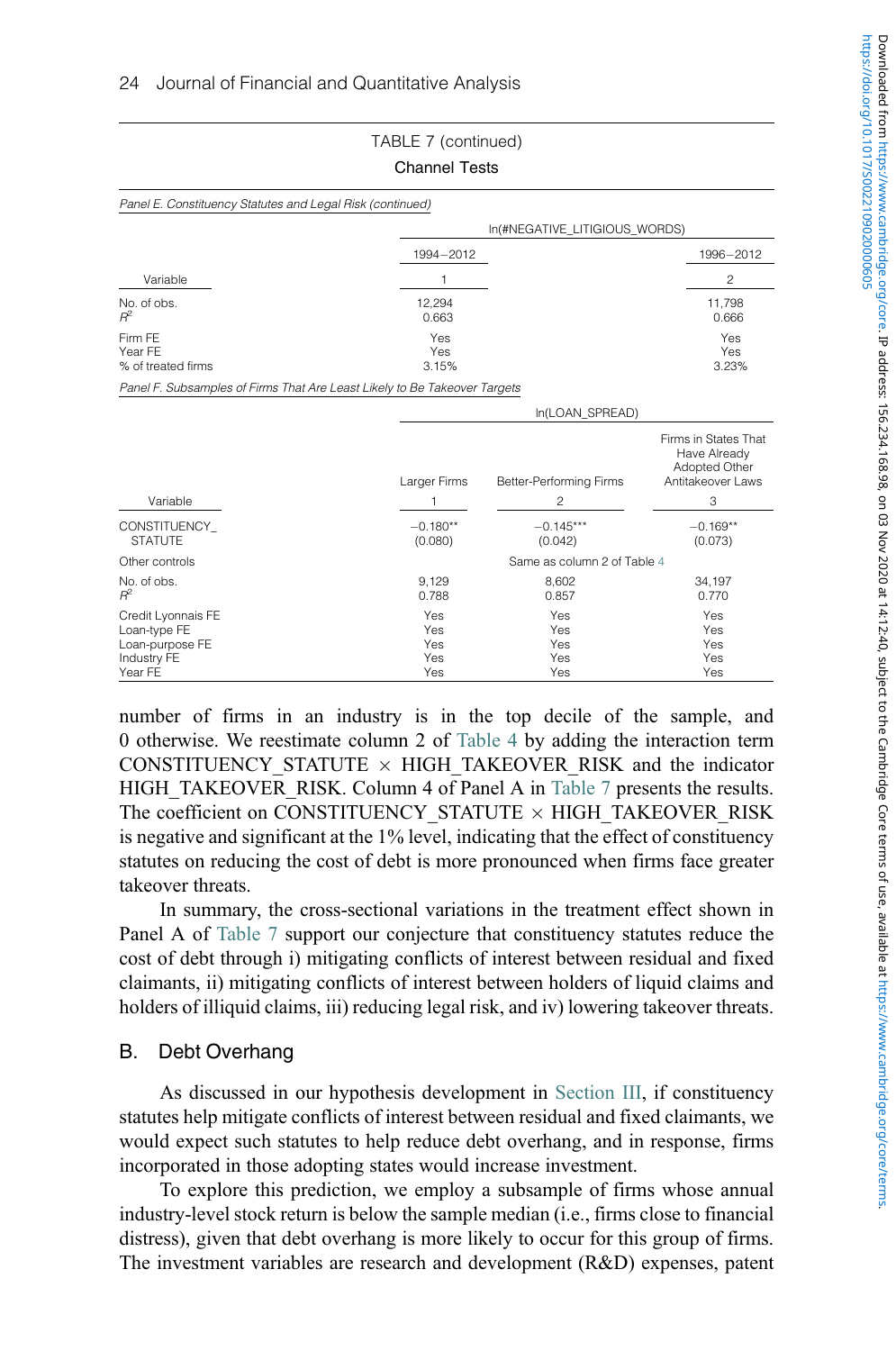and citation counts (with a 3-year lead, following Atanassov [\(2013](#page-33-17))), and capital expenditures. Data on patent and citation counts are from the U.S. Patent and Trademark Office (USPTO) PatentsView database. Panel B of [Table 7](#page-20-0) presents the results. We show that the coefficients on CONSTITUENCY\_STATUTE are positive and significant at or below the 10% level for 3 out of 4 investment outcomes, suggesting that when firms are close to financial distress, constituency statutes help mitigate debt overhang, leading to more investment.

In summary, Panel B of [Table 7](#page-20-0) provides supporting evidence that constituency statutes help mitigate the debt-overhang problem.

#### C. Risk Taking and Default Risk

If constituency statutes help mitigate conflicts of interest between residual and fixed claimants, we would expect such statutes to also help reduce risk-shifting incentives and thereby reduce the cost of debt.

To provide some evidence for this view, we reestimate [equation \(1\)](#page-11-0) by using asset volatility (Merton ([1974\)](#page-35-21), Vassalou and Xing [\(2004\)](#page-36-12)), which is a commonly used proxy for firm risk taking, and the expected default probability as the dependent variables and removing all loan-level control variables and macro-factor variables. Columns 1 and 2 of Panel C in [Table 7](#page-20-0) present the results. In column 1, the coefficient on CONSTITUENCY STATUTE is  $-0.025$  and significant at the 10% level, and in column 2, the coefficient on CONSTITUENCY STATUTE is  $-0.014$ and significant at the 5% level, indicating that a state's adoption of constituency statutes leads to a significant drop in its firms' risk taking and expected default probabilities.

Another commonly used proxy for default risk is credit rating, which also contains information about a firm's relationship with its stakeholders (Attig, Ghoul, Guedhami, and Suh ([2013\)](#page-33-20)). We use the long-term issuer credit ratings compiled by Standard & Poor's (S&P) available in Compustat and reestimate [equation \(1\)](#page-11-0) with RATING SCORE as the dependent variable, removing all loan-level control variables and macro-factor variables. Column 3 of Panel C in [Table 7](#page-20-0) presents the results. We show that the coefficient on CONSTITUENCY\_STATUTE is  $-0.250$ and significant at the 5% level, indicating that a state's adoption of constituency statutes leads to a significant improvement in its firms' credit ratings.

In summary, Panel C of [Table 7](#page-20-0) shows that the adoption of constituency statutes leads to a drop in a firm's asset volatility and expected default probability and an improvement in its credit rating, consistent with the view that constituency statutes mitigate conflicts of interest between residual and fixed claimants (as firms engage in fewer risk-taking activities).

#### D. Earnings Management

As discussed in our hypothesis development in [Section III](#page-5-0), if constituency statutes help mitigate conflicts of interest between liquid and illiquid claimants, we would expect such statutes to also help reduce myopic corporate behavior.<sup>[18](#page-24-0)</sup>

<span id="page-24-0"></span> $18$ Relatedly, Flammer and Kacperczyk ([2016\)](#page-34-1) use the same setting and find that the enactment of constituency statutes leads to an increase in firms' innovative activities and long-term performance,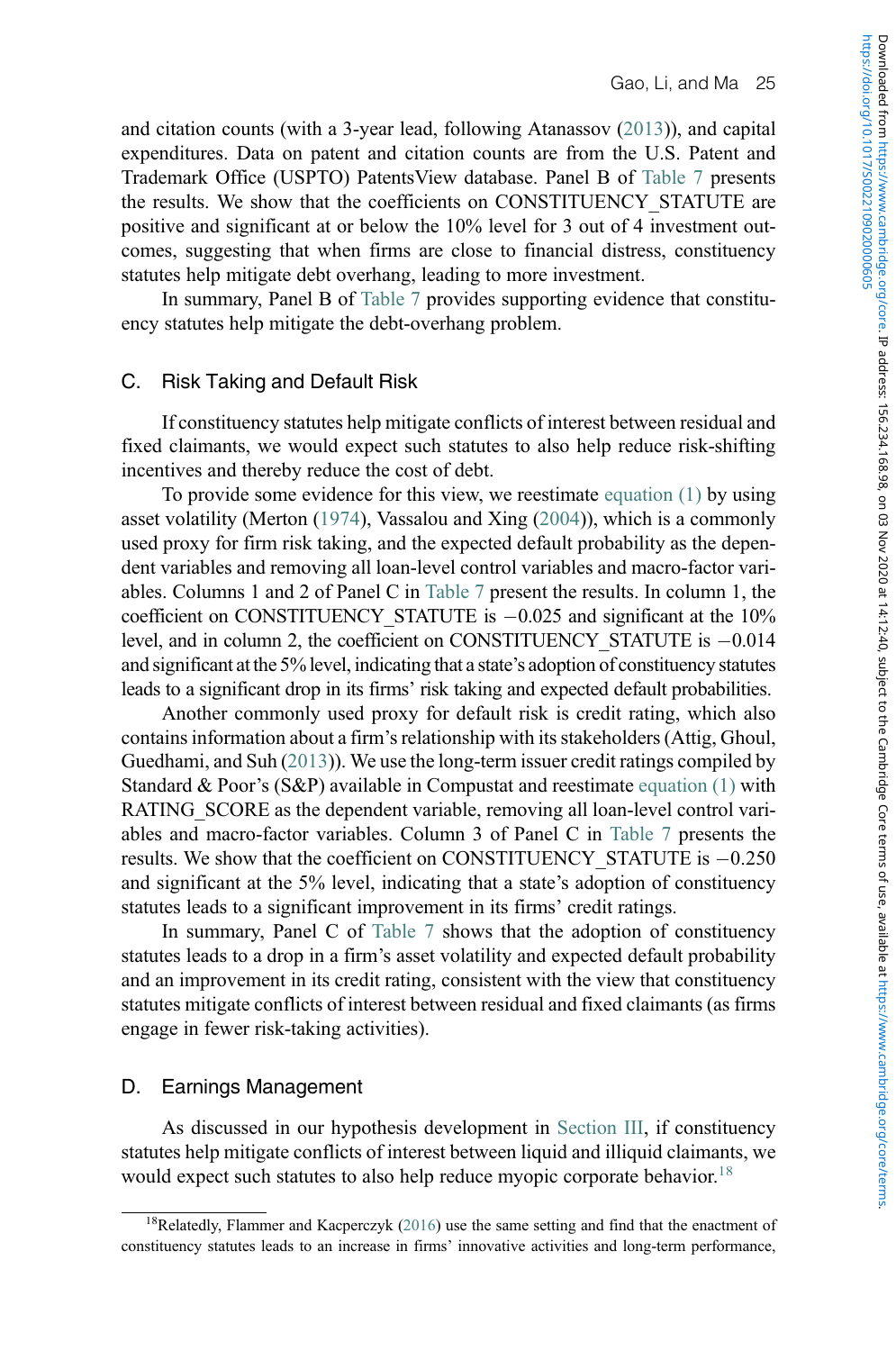One form of myopic corporate behavior is real earnings and accruals management (Bushee [\(1998](#page-33-9)), [\(2001](#page-33-10)), Bhojraj et al. ([2009\)](#page-33-11)), in which managers are willing to sacrifice economic value to meet short-run earnings objectives, thus benefiting those who can easily unwind their affiliation with a firm. We examine whether the adoption of constituency statutes helps reduce real earnings management (REM) (Dechow, Kothari, and Watts ([1998\)](#page-34-22), Cohen, Dey, and Lys [\(2008](#page-34-23))), signed discretionary accruals (SDA) (Jones [\(1991](#page-35-22))), and small increases in earnings (SI) (Frankel, Johnson, and Nelson [\(2002](#page-34-24))). Panel D of [Table 7](#page-20-0) presents the results. We show that across all columns, the coefficients on CONSTITUENCY\_STATUTE are negative and significant at the 5% level, suggesting that a state's adoption of constituency statutes leads to a drop in its firms' real earnings and accruals management.

In summary, Panel D of [Table 7](#page-20-0) provides supporting evidence that constituency statutes mitigate conflicts of interest between liquid and illiquid claimants by limiting earnings management.

#### E. Legal Risk

The adoption of constituency statutes is likely to reduce a firm's legal risk, as discussed in our hypothesis development [Section III](#page-5-0). Given that litigation causes disruption to firms' operations and increases firms' risk and their cost of capital (Sharfman and Fernando [\(2008\)](#page-36-6)), we hypothesize that another channel for constituency statutes to reduce the cost of debt is through lowering legal risk.

To explore this channel, we follow Bennett et al. [\(2018](#page-33-13)) and measure litigation risk using the number of litigious words with a negative connotation in a firm's annual reports. Firms' electronic filing started in 1994 and became mandatory in 1996. For this reason, we examine the periods  $1994-2012$  and  $1996-2012$  separately. Panel E of [Table 7](#page-20-0) presents the results. We show that the coefficients on CONSTITUENCY\_STATUTE are negative and significant at the 1% level, suggesting that constituency statutes significantly reduce firms' legal risk.

Overall, Panel E of [Table 7](#page-20-0) supports the notion that another possible channel for constituency statutes to reduce the cost of debt is through limiting legal liability.

#### F. Can Takeover Deterrence Fully Explain Our Results?

As discussed in [Section II](#page-3-1), constituency statutes were introduced initially as an antitakeover defense; Karpoff et al. ([2019\)](#page-35-16) show that constituency statutes lower a firm's likelihood of being acquired. Thus, it is important to examine whether the takeover channel can fully explain our main findings.

In Panel F of [Table 7,](#page-20-0) we employ subsamples of firms that are less likely to be takeover targets (i.e., firms that are large, well performing, or incorporated in states that have already adopted other antitakeover laws) and re-estimate [equation \(1\)](#page-11-0). We continue to find negative and significant coefficients on CONSTITUENCY STATUTE. Even among firms facing low takeover threats, the adoption of constituency statutes still leads to a reduction in the cost of debt, suggesting that the takeover channel by itself is unable to fully explain our main findings.

consistent with the view that constituency statutes help mitigate conflicts of interest between liquid and illiquid claimants.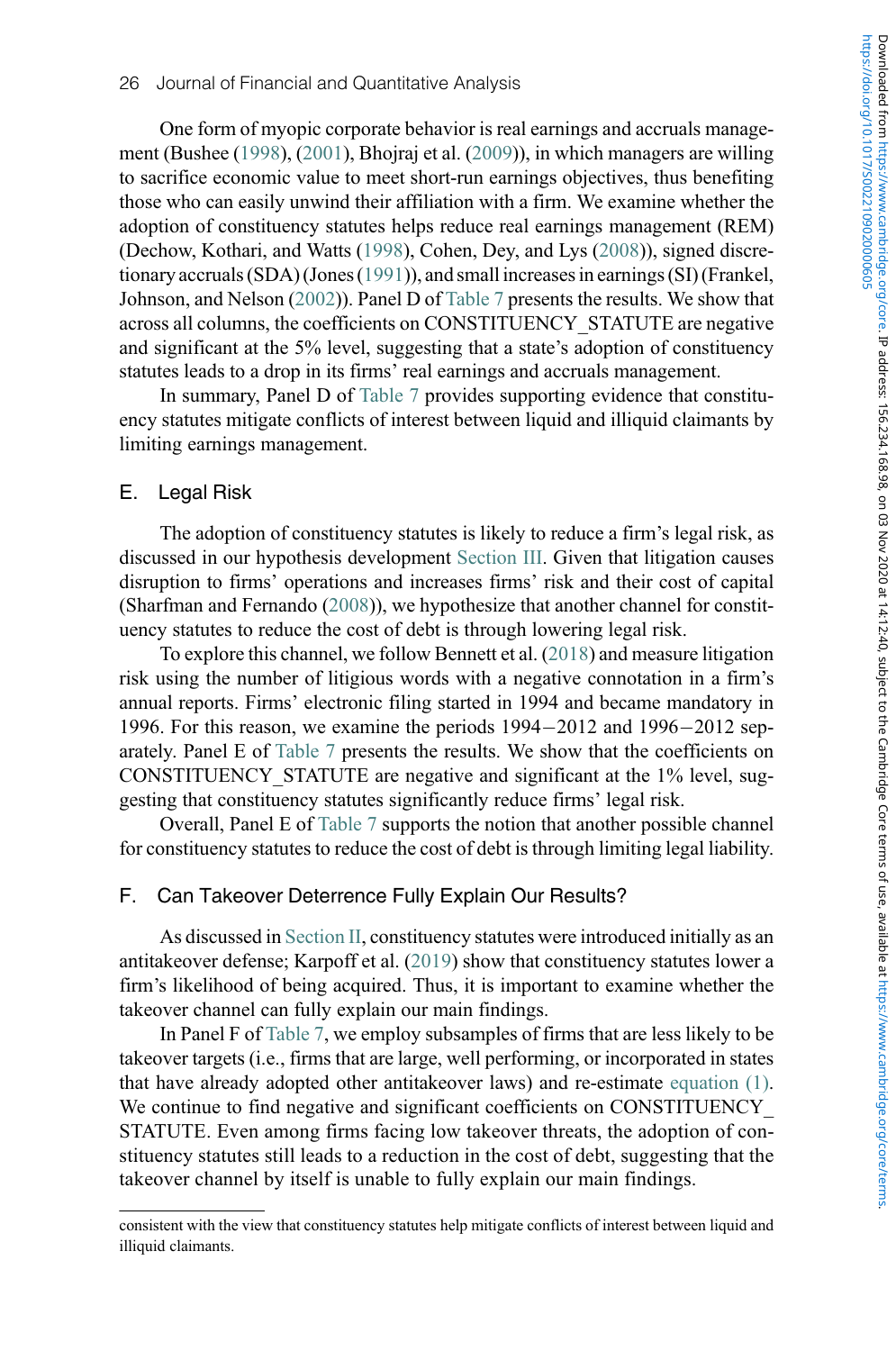Overall, [Table 7](#page-20-0) provides supporting evidence that constituency statutes reduce the cost of debt through the channels of i) mitigating conflicts of interest between residual and fixed claimants, ii) mitigating conflicts of interest between holders of liquid claims and holders of illiquid claims, iii) reducing legal risk, and iv) lowering takeover threats. [Table 7](#page-20-0) also shows that takeover deterrence, despite being a valid channel, cannot fully explain our main findings by itself.

# <span id="page-26-0"></span>VII. Information Asymmetry, Constituency Statutes, and CSR

Given the potential benefits of adopting a stakeholder-oriented approach to business decisionmaking, why domanagers need a statuteto givethem permissionto consider the interest of stakeholders, when doing so seemingly benefits everyone?

One possible explanation is that stakeholder orientation may benefit a firm in the long run, but not necessarily in the short run. As pointed out by Stein ([1988\)](#page-36-5), when shareholders have perfect information about managerial decisions, any corporate policy not in the best long-run interests of a firm lowers its stock price. However, when there is information asymmetry between corporate insiders and outside shareholders, short-term market pressure may prevent firms from taking actions that may benefit them in the long run but will lower their current profits (e.g., making CSR investments).

Flammer and Kacperczyk [\(2016](#page-34-1)) and Flammer ([2018\)](#page-34-14) use Kinder, Lydenberg, and Domini (KLD) ratings to measure a firm's stakeholder-oriented provisions and show that the passage of constituency statutes indeed makes firms become more stakeholder oriented. If information asymmetry is truly the friction preventing firms from being stakeholder oriented, we expect that the positive effect of constituency statutes on KLD ratings will be stronger for firms with greater information asymmetry.

We test this prediction in [Table 8](#page-27-1). Following Flammer and Kacperczyk ([2016\)](#page-34-1), we use the KLD database (now the Morgan Stanley Capital International (MSCI) Environmental, Social and Governance (ESG) STATS database). Our dependent variable, CSR, captures firms' social performance in the four dimensions most related to stakeholders: employees, customers, community, and corporate governance. The database starts in 1991, and thus our sample period for this analysis is  $1991 - 2012$ 

Our variable of interest is the interaction term CONSTITUENCY\_STATUTE  $\times$  HIGH INFORMATION ASYMMETRY, where the indicator variable, HIGH\_INFORMATION\_ASYMMETRY, takes the value of 1 for firms with greater information asymmetry, and 0 otherwise. Following Aboody and Lev ([2000\)](#page-33-21) and Chae ([2005](#page-33-22)), we use four proxies for information asymmetry: industry-level R&D expenses, bid–ask spreads, firm size, and stock return volatility. We show that the coefficients on CONSTITUENCY STATUTE  $\times$ HIGH\_INFORMATION\_ASYMMETRY are positive and significant across all four columns, suggesting that the positive effect of constituency statutes on CSR is stronger for firms with greater information asymmetry.

In summary, [Table 8](#page-27-1) provides suggestive evidence that information asymmetry between corporate insiders and outsiders is likely the friction preventing firms from being stakeholder oriented (in the absence of constituency statutes).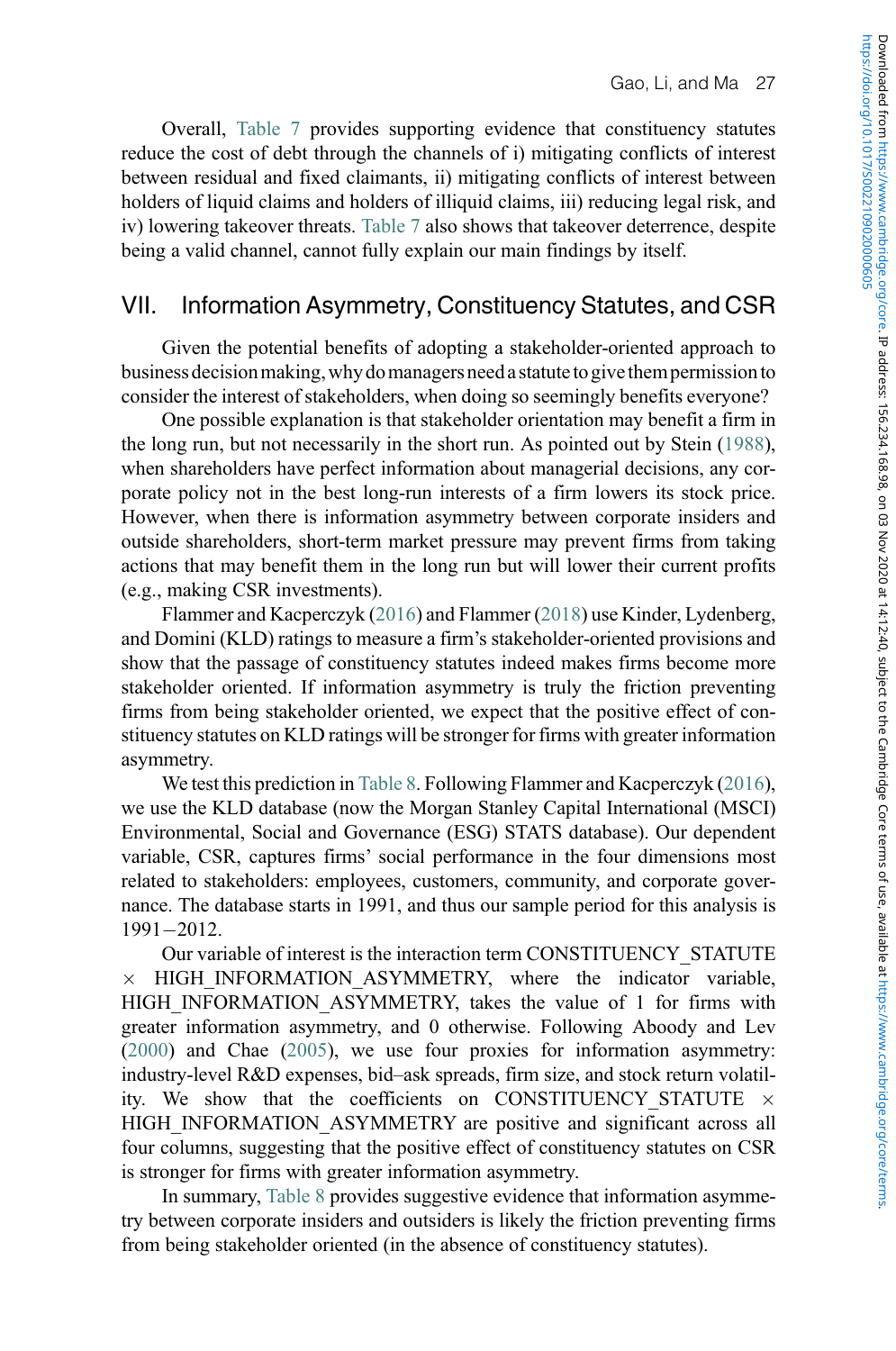#### TABLE 8 Information Asymmetry, Constituency Statutes, and CSR

<span id="page-27-1"></span>[Table 8](#page-27-1) reports difference-in-differences tests that examine the heterogeneous effect of constituency statutes on corporate social responsibility (CSR). We merge our sample with the Morgan Stanley Capital International (MSCI) Environmental, Social and Governance (ESG) STATS database (formerly known as the Kinder, Lydenberg, and Domini (KLD) database) for the period 1991-2012. The dependent variable is CSR. We measure information asymmetry using research and development (R&D) expenses, bid–ask spreads, firm size, and stock return volatility. In column 1, the indicator variable, HIGH\_INFORMATION\_ASYMMETRY, takes the value of 1 if the industry average R&D expenses scaled by total assets is in the top decile of the sample, and 0 otherwise. In column 2, the indicator variable, HIGH\_INFORMATION\_ASYMMETRY, takes the value of 1 if a firm's average bid–ask spread in the year is in the top decile of the sample, and 0 otherwise. The daily bid–ask spread is calculated as the difference between the ask or high price and bid or low price scaled by the closing price. In column 3, the indicator variable, HIGH\_INFORMATION\_ASYMMETRY, takes the value of 1 if a firm's book value of total assets is in the bottom decile of the sample, and 0 otherwise. In column 4, the indicator variable, HIGH\_INFORMATION\_ASYMMETRY, takes the value of 1 if the standard deviation of a firm's monthly stock return over the last 12 months is in the top decile of the sample, and 0 otherwise. Variable definitions are provided in the Appendix. Robust standard errors clustered at the state-of-incorporation level are reported in parentheses. \*, \*\*, and \*\*\* indicate statistical significance at the 10%, 5%, and 1% levels, respectively.

| Variable                        | <b>CSR</b>  |             |             |             |  |
|---------------------------------|-------------|-------------|-------------|-------------|--|
|                                 | 1           | 2           | 3           | 4           |  |
| CONSTITUENCY STATUTE ×          | $0.077***$  | $0.069**$   | $0.088*$    | $0.051*$    |  |
| HIGH INFORMATION ASYMMETRY      | (0.022)     | (0.027)     | (0.051)     | (0.029)     |  |
| HIGH INFORMATION ASYMMETRY      | $-0.060***$ | $-0.059***$ | $-0.091***$ | $-0.050***$ |  |
|                                 | (0.014)     | (0.008)     | (0.019)     | (0.007)     |  |
| CONSTITUENCY STATUTE            | $0.122***$  | $0.112***$  | $0.119***$  | $0.114***$  |  |
|                                 | (0.043)     | (0.040)     | (0.042)     | (0.040)     |  |
| In(TOTAL ASSETS)                | $-0.046***$ | $-0.046***$ | $-0.054***$ | $-0.046***$ |  |
|                                 | (0.013)     | (0.013)     | (0.015)     | (0.013)     |  |
| MARKET TO BOOK                  | 0.002       | 0.004       | 0.004       | 0.003       |  |
|                                 | (0.008)     | (0.007)     | (0.008)     | (0.007)     |  |
| <b>BOOK LEVERAGE</b>            | $-0.046$    | $-0.049$    | $-0.062$    | $-0.043$    |  |
|                                 | (0.058)     | (0.057)     | (0.064)     | (0.056)     |  |
| <b>PROFITABILITY</b>            | $0.197**$   | $0.161**$   | $0.208**$   | $0.156*$    |  |
|                                 | (0.083)     | (0.079)     | (0.082)     | (0.080)     |  |
| <b>TANGIBILITY</b>              | $-0.176$    | $-0.169$    | $-0.190$    | $-0.172$    |  |
|                                 | (0.155)     | (0.156)     | (0.162)     | (0.157)     |  |
| CASH FLOW VOLATILITY            | $-0.414*$   | $-0.413**$  | $-0.397*$   | $-0.418**$  |  |
|                                 | (0.209)     | (0.205)     | (0.206)     | (0.207)     |  |
| Z SCORE                         | 0.007       | 0.006       | 0.003       | 0.008       |  |
|                                 | (0.021)     | (0.022)     | (0.023)     | (0.021)     |  |
| <b>BUSINESS COMBINATION LAW</b> | 0.136       | 0.130       | 0.146       | 0.134       |  |
|                                 | (0.136)     | (0.136)     | (0.133)     | (0.133)     |  |
| CONTROL SHARE ACQUISITION LAW   | $-0.158**$  | $-0.155**$  | $-0.158**$  | $-0.156**$  |  |
|                                 | (0.066)     | (0.063)     | (0.059)     | (0.064)     |  |
| FAIR PRICE LAW                  | $-0.172$    | $-0.166$    | $-0.196$    | $-0.166$    |  |
|                                 | (0.129)     | (0.126)     | (0.125)     | (0.127)     |  |
| Constant                        | $0.480**$   | $0.490**$   | $0.557**$   | $0.483**$   |  |
|                                 | (0.200)     | (0.209)     | (0.234)     | (0.202)     |  |
| No. of obs.                     | 6,236       | 6,236       | 6.236       | 6,236       |  |
| $R^2$                           | 0.687       | 0.687       | 0.687       | 0.687       |  |
| Firm fixed effects (FE)         | Yes         | Yes         | Yes         | Yes         |  |
| Year FE                         | Yes         | Yes         | Yes         | Yes         |  |

# <span id="page-27-0"></span>VIII. Robustness Checks and Additional Investigation

#### A. Robustness Checks

In this section, we conduct a number of robustness checks and additional tests; the results are reported in the Supplementary Material.

First, in column 1 of Table IA2 in the Supplementary Material, we reestimate column 2 of [Table 4](#page-13-0) by additionally controlling for the number of sweeps and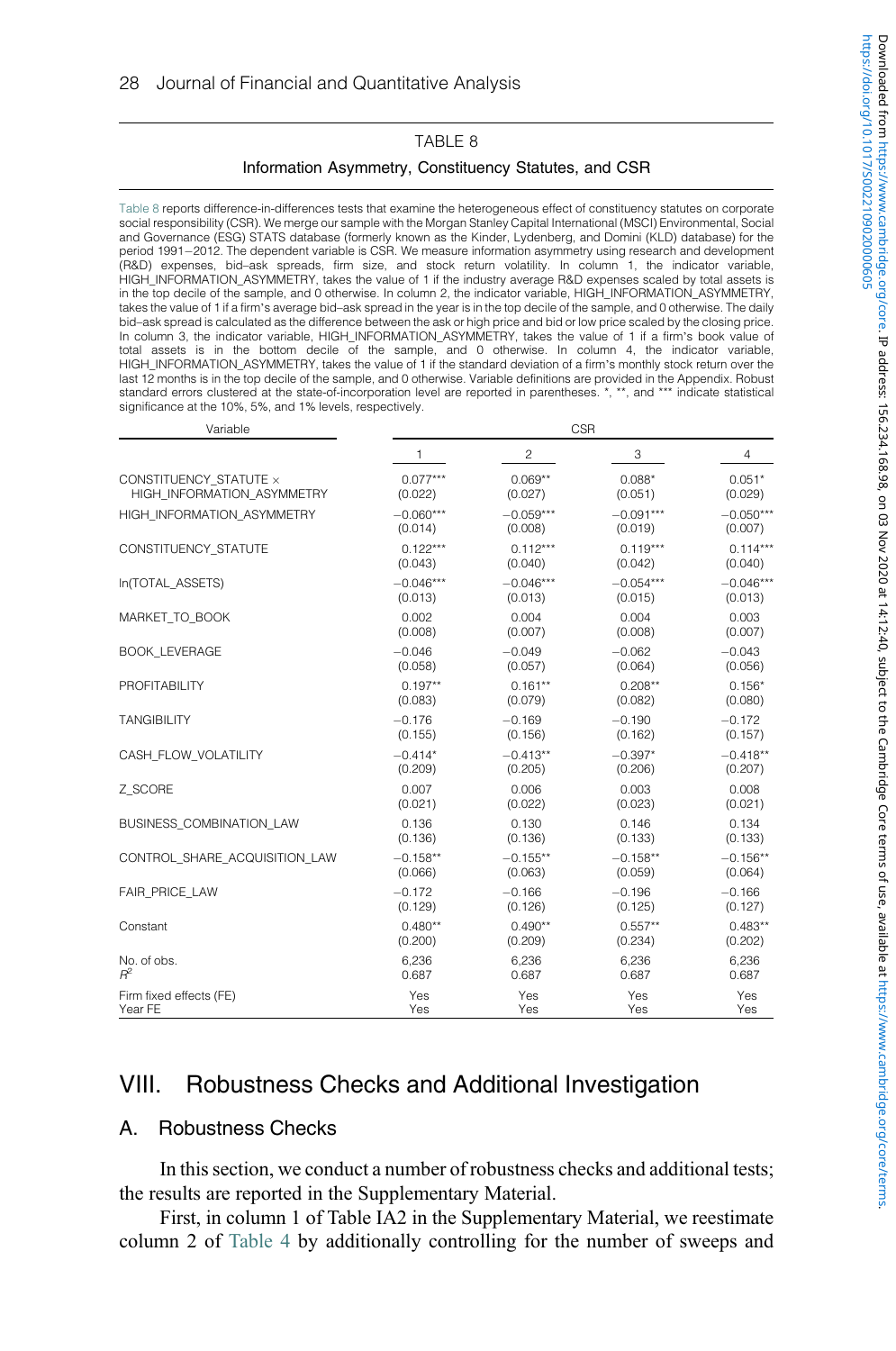collateral requirements in the loan contract. The result indicates that our main findings are robust to controlling for covenants and collateral.

Second, in column 2 of Table IA2 in the Supplementary Material, we reestimate column 2 of [Table 4](#page-13-0) by additionally controlling for the state-of-incorporationlevel variables used in [Table 3.](#page-10-0) Our inference is unchanged.

Third, to increase confidence that our findings of a positive coefficient on CONSTITUENCY\_STATUTE are not attributable to unobserved sources of heterogeneity relating to a firm's industry, location, or year of observation, we reestimate column 2 of [Table 4](#page-13-0) by including industry-year and headquarters'state-year fixed effects, as advocated by Gormley and Matsa [\(2014](#page-34-25)), ([2016\)](#page-34-26) and used by Karpoff and Wittry ([2018\)](#page-35-11). Column 3 of Table IA2 in the Supplementary Material shows that our main findings remain.

Fourth, in column 4 of Table IA2 in the Supplementary Material, we use a matched-sample approach to control for any shocks to firms' local business conditions. Specifically, we match each treated firm to a control firm that is i) headquartered in the same state but incorporated in a different state that never adopted constituency statutes, ii) in the same industry based on the 2-digit SIC code, and iii) closest in total assets in the year of loan issuance. We require that both the treated firm and its control firm issue at least one loan both before and after the treatment. Given that both treated and control firms are headquartered in the same state (but incorporated in different states), we can difference away any shocks to local business conditions. Using this matched sample (3,560 loan-year observations), we reestimate column 2 of [Table 4](#page-13-0) and show that our main findings remain, suggesting that they are unlikely to have been driven by any shocks to local business conditions (that could be correlated with the adoption of constituency statutes).

Fifth, as a robustness check on our main findings, in column 5 of Table IA2 in the Supplementary Material, we use the bond yield at-issue as a measure of the cost of debt and show that the adoption of constituency statutes leads to a significant decrease in firms' bond yields.

Finally, to ensure that our main results are not purely driven by chance, we conduct a placebo test to check whether our results disappear when we randomly pick an adoption year other than the actual year. Specifically, for each state that adopted constituency statutes, we assign a pseudo–adoption year chosen randomly from the sample period  $1987-2012$ . We further require the pseudo–event year to be either at least 5 years before or 5 years after the actual event year so that the pseudo– event year is not confounded with the actual year. We then reestimate the baseline regression in [equation \(1\)](#page-11-0) based on those pseudo–event years and save the coefficient on CONSTITUENCY\_STATUTE. We repeat this procedure 5,000 times.

Figure IA1 in the Supplementary Material plots the empirical distribution of the coefficient estimates based on those pseudo-events. The figure clearly shows that the coefficient estimate from column 2 of [Table 4](#page-13-0) lies well to the left of the entire distribution of coefficient estimates from the placebo test. The coefficient estimate from [Table 4](#page-13-0)  $(-0.152)$  is approximately 5 standard deviations  $(0.030)$ below the mean (0.011) of the distribution and is much smaller than the minimum coefficient estimate  $(-0.091)$  from the placebo test. These results suggest that the adoption of constituency statutes leads to our main findings.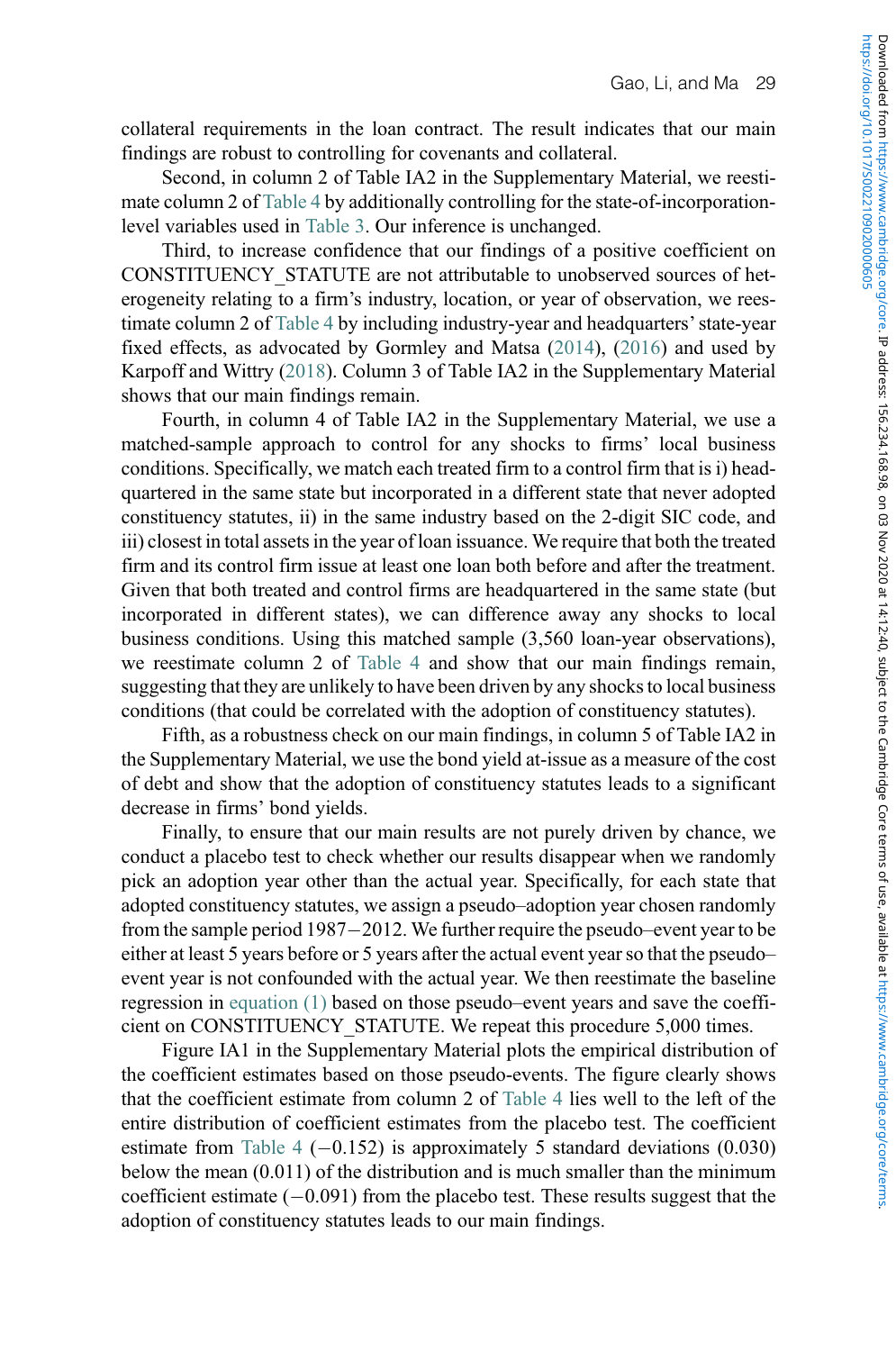#### B. Addressing Unequal Cluster Sizes When Using State Corporate Laws

Spamann [\(2019](#page-36-13)) shows that there could be an over-rejection problem in studies using state corporate laws for identification and clustering standard errors by state of incorporation, especially when one cluster contains half the sample firms like Delaware (i.e., unequal cluster size). Spamann recommends a permutation test, which is essentially the RI-t test of MacKinnon and Webb  $(2020)$  $(2020)$  $(2020)$ , as a potential fix to the over-rejection problem. As a robustness check, Table IA3 of the Supplementary Material reports the p-values from the RI- $\beta$  and RI-t procedures (MacKinnon and Webb  $(2020)$  $(2020)$  $(2020)$ ) for our main analysis in [Table 4.](#page-13-0)<sup>[19](#page-29-1)</sup> We show that our inference remains unchanged.

#### C. Addressing Reusing Natural Experiments

Heath, Ringgenberg, Samadi, and Werner ([2019\)](#page-35-24) show that repeated use of a natural experiment may increase the likelihood of false discoveries, and they use the business combination law and Regulation SHO for illustration; both together have been exploited by more than 120 academic articles. Compared with those two laws, constituency statutes are much less studied. To the best of our knowledge, there are only eight articles (in addition to ours) that examine the effect of constituency statutes in a difference-in-differences setting.<sup>[20](#page-29-2)</sup> Even within those eight articles, some are based on a sample of banks (Leung, Song, and Chen [\(2019\)](#page-35-25)) or financial institutions (Geczy et al. [\(2015](#page-34-13))) and do not employ the same sample as ours. Heath et al. (([2019\)](#page-35-24), Table 1) show that when a natural experiment is reused for fewer than 10 times (as in our application), the possibility of false discoveries is negligible.

### <span id="page-29-0"></span>IX. Conclusions

In this article, we establish a causal effect of stakeholder orientation on firms' cost of debt financing by exploiting the staggered adoption of constituency statutes in different U.S. states. Constituency statutes allow corporate directors to consider stakeholders' interests when making business decisions, rather than merely serving shareholders' interests. We hypothesize that the adoption of constituency statutes will lead to a lower cost of debt through the channels of i) mitigating conflicts of interest between residual and fixed claimants, ii) mitigating conflicts of interest between holders of liquid claims and holders of illiquid claims, iii) limiting legal liability, and iv) lowering takeover threats.

Consistent with our conjecture, we find a significant drop in the bank loan spread for firms incorporated in states that adopted constituency statutes relative to https://doi.org/10.1017/S0022109020000605

<span id="page-29-1"></span><sup>&</sup>lt;sup>19</sup>MacKinnon and Webb [\(2020](#page-35-23)) propose two procedures, namely, the coefficient-based randomization inference ( $\text{RI-}\beta$ ) procedure and the cluster-robust t-statistic randomization inference ( $\text{RI-}t$ ) procedure. The basic idea of the RI- $\beta$  (RI-t) procedure is to compare the coefficient of interest (cluster-robust t-statistic) to an estimate of the distribution of the parameter based on re-randomized samples. The permutation p-value is then calculated as the proportion of the re-randomizations for which the coef-

<span id="page-29-2"></span>ficient estimate (*t*-statistic) is more extreme in absolute value than that from the regression of interest. <sup>20</sup>The eight papers are Geczy et al. [\(2015](#page-34-13)), Flammer and Kacperczyk ([2016\)](#page-34-1), Flammer [\(2018](#page-34-14)), Radhakrishnan, Wang, and Wang [\(2018](#page-35-26)), Cremers, Guernsey, and Sepe ([2019\)](#page-34-27), Flammer, Hong, and Minor [\(2019](#page-34-28)), Leung et al. [\(2019](#page-35-25)), and Nguyen, Kecskés, and Mansi ([2020\)](#page-35-27).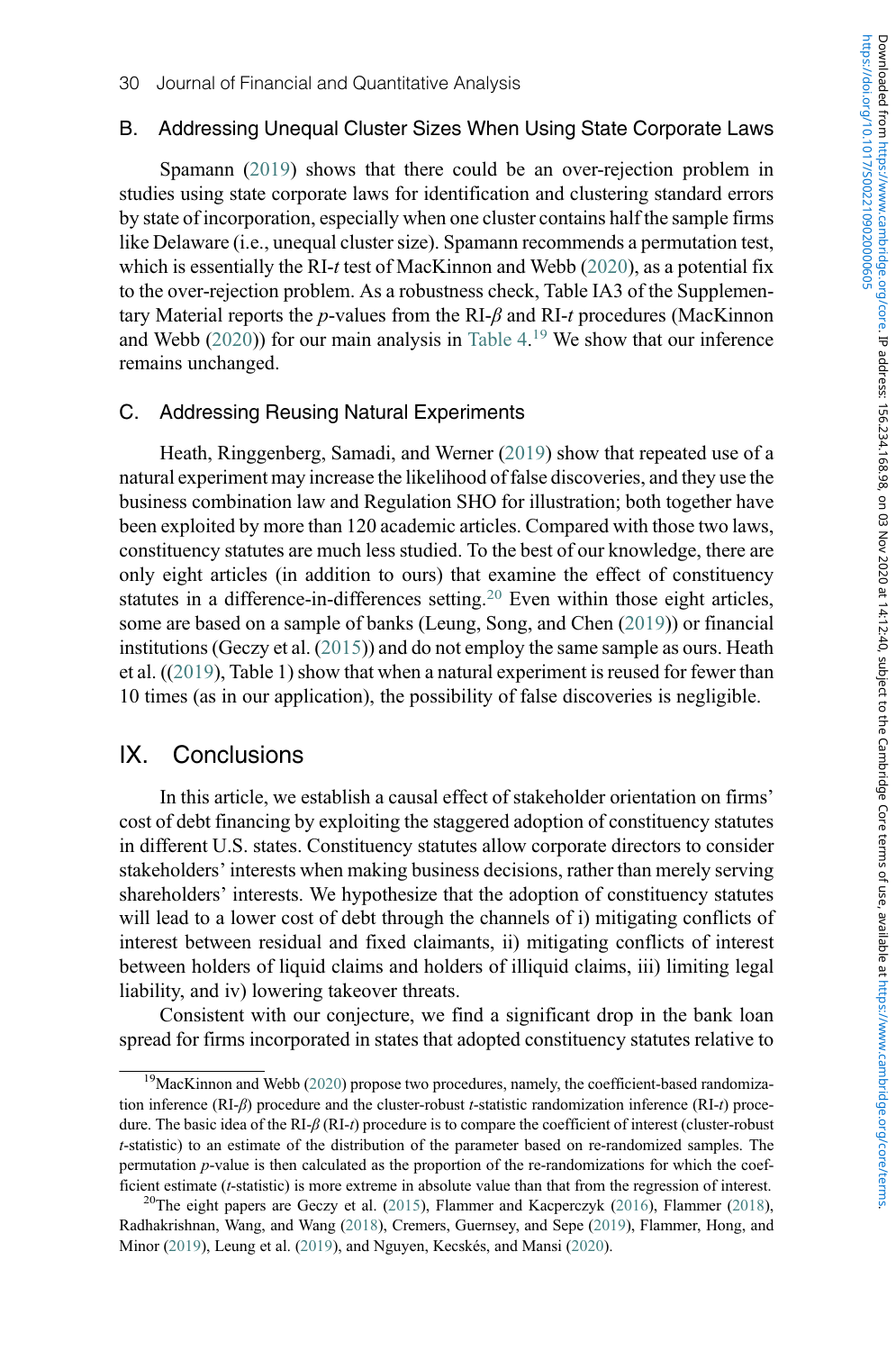firms incorporated in states without such statutes. In support of a causal interpretation of our findings, our timing tests indicate that a firm's cost of debt changes only after its state of incorporation has adopted constituency statutes. We also find that the adoption of such statutes reduces the use of covenants and collateral. We further provide supporting evidence for the four channels: i) The treatment effect is stronger when firms are close to financial distress, have a higher litigation risk, or are facing greater takeover threats, or when a larger portion of their ownership is held by short-term shareholders, and ii) the adoption of constituency statutes helps mitigate debt overhang and reduces a firm's risk of default, myopic behavior, and litigation risk. Overall, our findings suggest that constituency statutes have a causal effect on lowering the cost of debt.

Focusing on the business combination law, Karpoff and Wittry ([2018\)](#page-35-11) show that the institutional, political economy, and historical context in which a law is enacted has a large effect on tests using legal changes for identification. Although we have conducted various robustness checks, our identification scheme may still suffer from the critique raised by Karpoff and Wittry. Readers should be aware of this possible limitation when deciding how our findings might be generalized.

# <span id="page-30-0"></span>Appendix. Variable Definitions

- ASSET\_SALES\_SWEEP: An indicator variable that takes the value of 1 if the loan includes an asset-sales sweep, and 0 otherwise.
- ASSET\_VOLATILITY: The volatility of assets using Merton's ([1974\)](#page-35-21) model.
- AVERAGE SPREAD: The average all-in spread drawn of loans issued by firms incorporated in a state.
- BOOK\_LEVERAGE: Book value of long-term debt and debt in current liabilities scaled by book value of total assets.
- BUSINESS\_COMBINATION\_LAW: An indicator variable that takes the value of 1 if business combination laws are adopted in a firm's state of incorporation, and 0 otherwise.
- CAPEX: Capital expenditures scaled by book value of total assets.
- CASH\_FLOW\_VOLATILITY: The standard deviation of quarterly operating cash flows over 4 fiscal years prior to the year of loan issuance scaled by the book value of total assets.
- COLLATERAL: An indicator variable that takes the value of 1 if a loan is secured by collateral, and 0 otherwise.
- CONSTITUENCY\_STATUTE: An indicator variable that takes the value of 1 if constituency statutes are adopted in a firm's state of incorporation, and 0 otherwise.
- CONTROL\_SHARE\_ACQUISITION\_LAW: An indicator variable that takes the value of 1 if control-share-acquisition laws are adopted in a firm's state of incorporation, and 0 otherwise.
- CREDIT\_SPREAD: The difference between BAA and AAA corporate bond yields in the month prior to the issuance of a loan.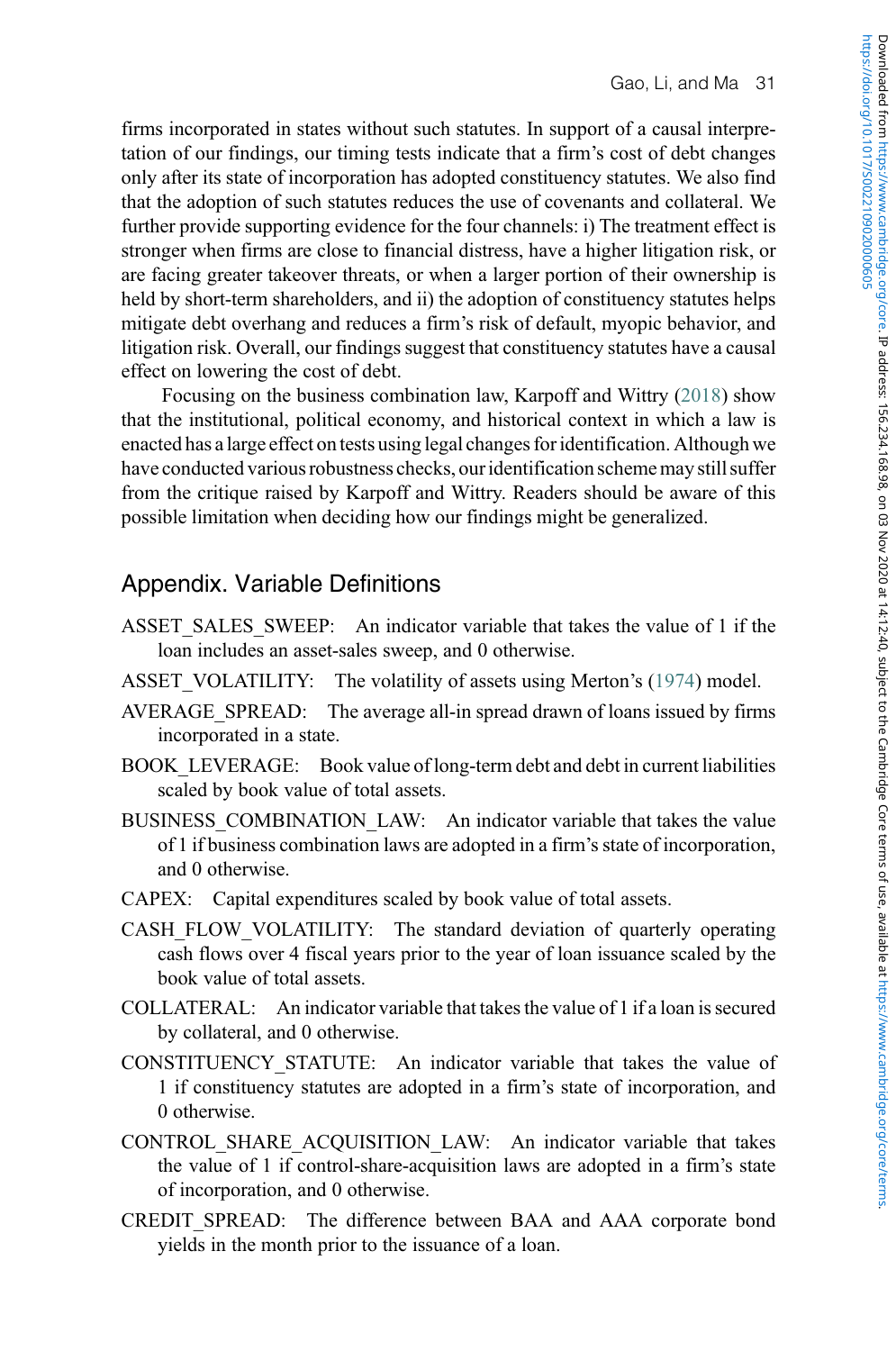- CSR: We scale the number of strengths (concerns) in each dimension by the total number of strengths (concerns) available in that dimension in that year as adjusted CSR strength (concern) score. We then use the adjusted CSR strength score minus the concern score to obtain the adjusted CSR score in that dimension. CSR is the sum of adjusted CSR scores in four dimensions that are most related to stakeholders, namely, employees, customers, community, and corporate governance.
- DEBT ISSUANCE SWEEP: An indicator variable that takes the value of 1 if the loan includes a debt-issuance sweep, and 0 otherwise.
- EQUITY ISSUANCE SWEEP: An indicator variable that takes the value of 1 if the loan includes an equity-issuance sweep, and 0 otherwise.
- EXPECTED DEFAULT PROBABILITY: Calculated using Merton's [\(1974](#page-35-21)) model as implemented by Vassalou and Xing ([2004\)](#page-36-12) to measure how close a firm is to financial distress.
- FAIR\_PRICE\_LAW: An indicator variable that takes the value of 1 if fair-price laws are adopted in a firm's state of incorporation, and 0 otherwise.
- HIGH\_LITIGATION\_RISK: An indicator variable that takes the value of 1 if a firm's ex ante litigation risk is in the top decile of the sample, and 0 otherwise. Kim and Skinner ([2012](#page-35-18)) examine various models to predict a firm's likelihood of being a litigation target and show that their Model 2 has the greatest predictive power. Specifically, a firm's litigation risk is computed as 0.007  $\times$  FPS industry indicator + 0.018  $\times$  ln(TOTAL\_ASSETS) + 0.021  $\times$  sales growth  $-0.019 \times$  stock return  $-0.014 \times$  stock return skewness + 0.55  $\times$ stock return standard deviation  $+0.00002 \times$  stock turnover.
- HIGH\_TAKEOVER\_RISK: An indicator variable that takes the value of 1 if the number of acquisitions in a firm's industry (based on 2-digit SIC code) normalized by the number of firms in that industry is in the top decile of the sample, and 0 otherwise. We obtain data on mergers and acquisitions from the SDC database. We include an acquisition deal for an industry if either the acquirer or its target belongs to that industry, the acquirer owns 100% of its target after deal completion, and the deal value is at least \$50 million in 2012 dollars.
- HIGH\_TRANSIENT\_INSTITUTIONAL\_OWNERSHIP: An indicator variable that takes the value of 1 if a firm's ownership by transient institutions scaled by its ownership by transient, quasi-indexer, and dedicated institutions altogether is in the top decile of the sample, and 0 otherwise.
- INDUSTRY\_DOWNTURN: An indicator variable that takes the value of 1 if the annual return in an industry (based on 2-digit SIC code, measured as the median annual stock return of all firms in that industry) is in the bottom decile of the sample, and 0 otherwise.
- LOAN\_MATURITY: Loan maturity in months.
- LOAN SIZE: Loan amount in millions of dollars.
- LOAN SPREAD: The all-in spread drawn, provided by the Dealscan database, in terms of additional basis points that a borrower pays over the LIBOR.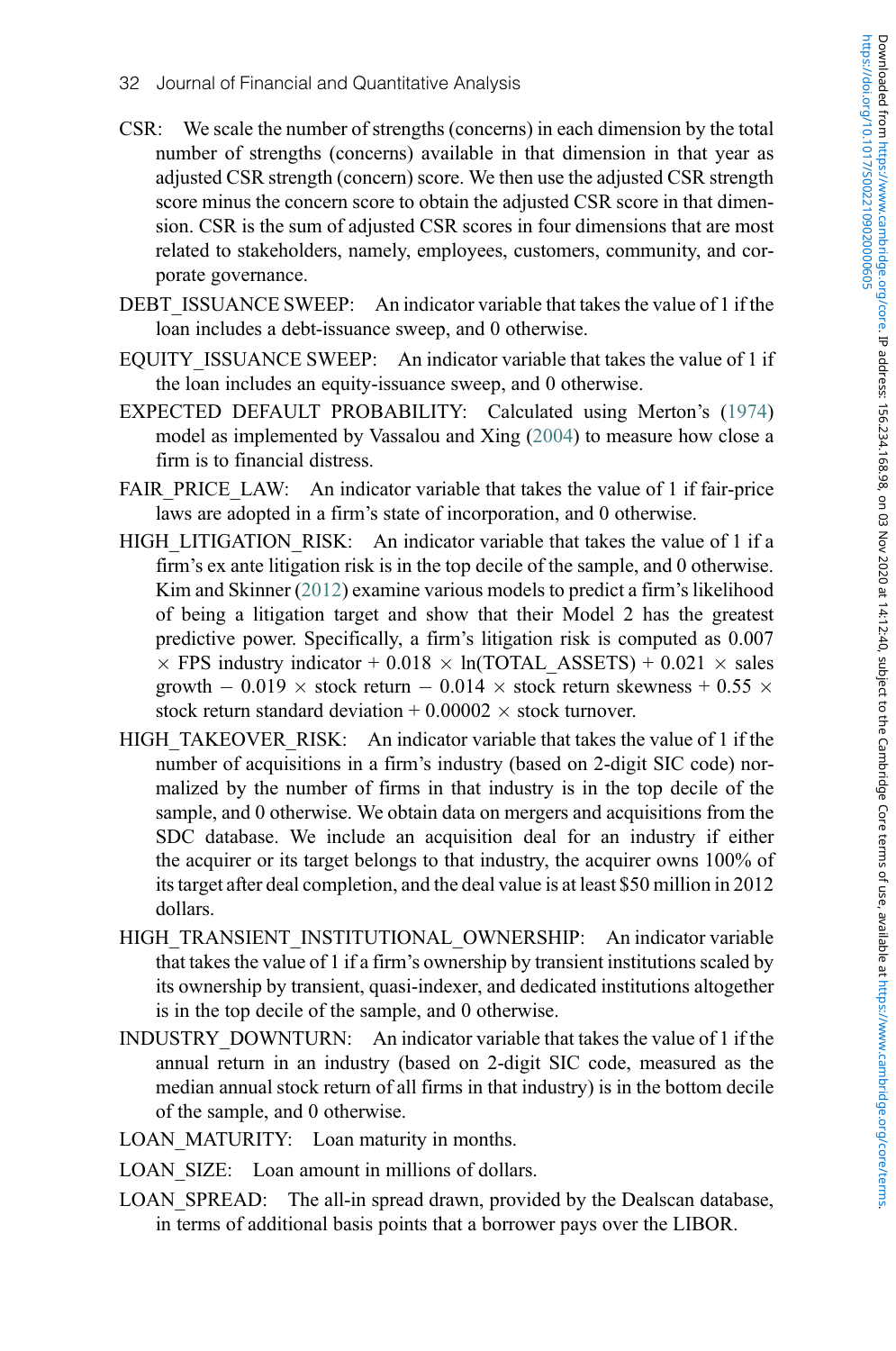- MARKET TO BOOK: Market value of total assets scaled by book value of total assets.
- #CITATIONS: Number of citations received by patents applied for by a firm in a given year. Given that citations can be received many years after a patent is awarded, patents awarded near the end of the sample period have less time to accumulate citations. To address this truncation bias, we adjust for the duration of patent citations by technology classes, following Hall, Jaffe, and Trajtenberg ([2005\)](#page-35-28).
- #NEGATIVE\_LITIGIOUS\_WORDS: The number of litigious words with a negative connotation in a firm's annual reports. Litigious words with a negative connotation are obtained from Loughran and McDonald [\(2011\)](#page-35-29).
- #PATENTS: Number of patents that are applied for (and subsequently awarded) by a firm in a given year.
- #SWEEPS: Sum of three indicator variables: asset-sales sweep, debt-issuance sweep, and equity-issuance sweep, provided by the Dealscan database.
- %WORKFORCE\_WITH\_A\_BACHELOR\_DEGREE: Percentage of a state's workforce with a bachelor's degree. Source: U.S. Census Bureau.
- PERFORMANCE PRICING: An indicator variable that takes the value of 1 if a loan uses performance pricing, and 0 otherwise.
- PROFITABILITY: Operating income before depreciation scaled by book value of total assets.
- R&D: R&D expenses scaled by book value of total assets.
- RATING SCORE: The credit-rating score assigned following Dimitrov, Palia, and Tang [\(2015](#page-34-29)). The credit-rating score ranges from 1 (the highest grade, AAA) to 21 (the lowest grade, C).
- REM: Real earnings management, calculated as the sum of standardized abnormal R&D expenses, abnormal production costs, and abnormal cash from operations, following Dechow et al. [\(1998](#page-34-22)) and Cohen et al. ([2008\)](#page-34-23).
- REPUBLICAN GOVERNOR: An indicator variable that takes the value of 1 if a state's governor is a Republican, and 0 otherwise. Source: National Governors Association.
- SDA: Signed discretionary accruals, estimated using the modified Jones [\(1991](#page-35-22)) model.
- SI: An indicator variable that takes the value of 1 if the change in net income divided by the market value of equity falls in the interval of [0, 0.02], and 0 otherwise, following Frankel et al. [\(2002](#page-34-24)).
- STATE GDP: Total GDP in a state. Source: Bureau of Economic Analysis.
- STATE POPULATION: Total population in a state. Source: U.S. Census Bureau.
- STATE\_UNEMPLOYMENT\_RATE: Unemployment rate in a state. Source: U.S. Bureau of Labor Statistics Local Area Unemployment Statistics Series.
- TANGIBILITY: Net property, plant, and equipment scaled by book value of total assets.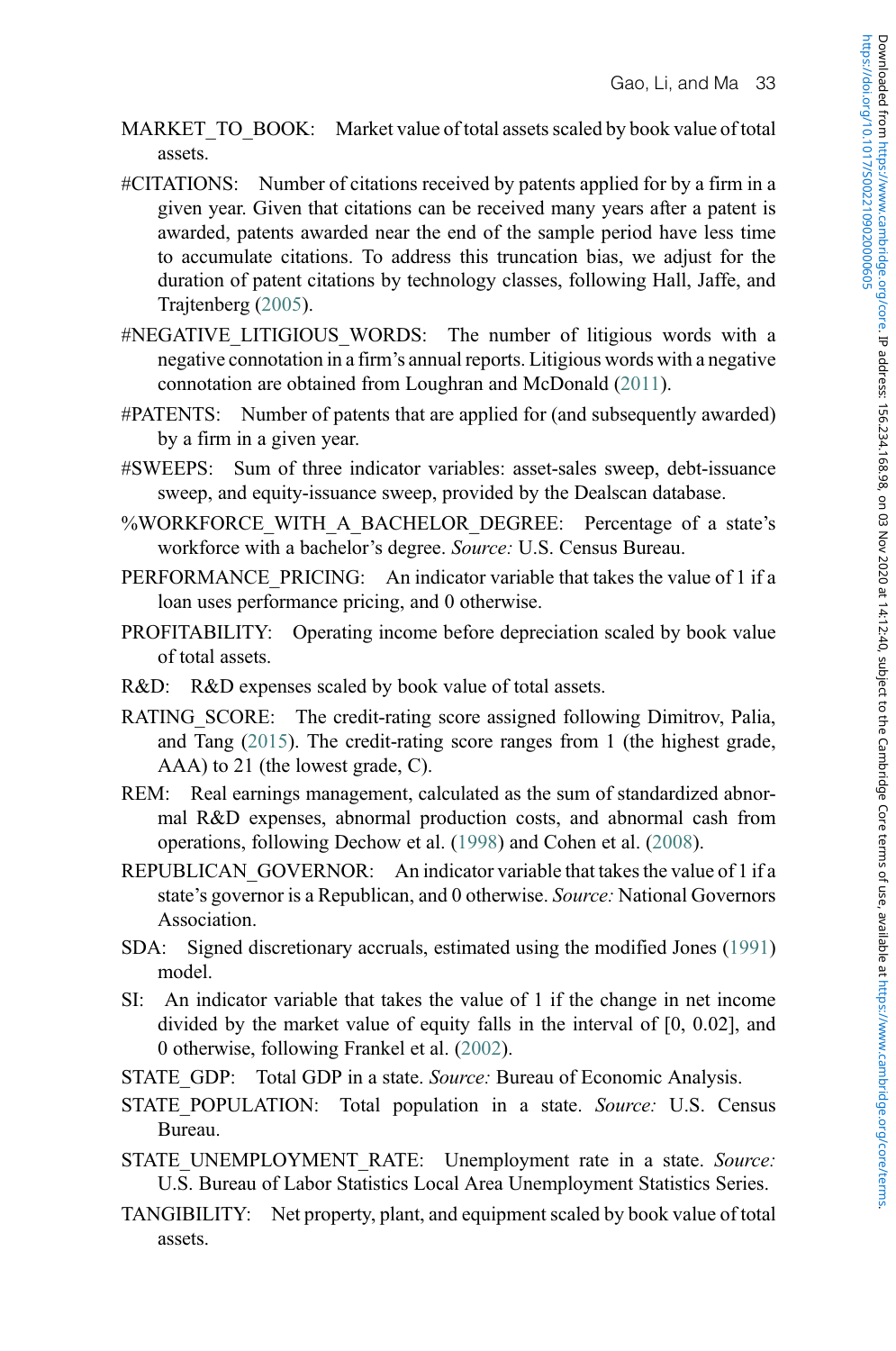- TERM\_SPREAD: Difference between 10- and 2-year Treasury yields in the month prior to the issuance of a loan.
- TOBINS\_Q: Market value of equity plus book value of debt scaled by book value of total assets.

TOTAL\_ASSETS: Book value of total assets.

Z SCORE: Modified Altman's Z-score =  $(1.2 \times$  working capital + 1.4  $\times$  retained earnings + 3.3  $\times$  earnings before interest and taxes (EBIT) + 0.999  $\times$  sales)/ total assets.

### **References**

- <span id="page-33-21"></span>Aboody, D., and B. Lev. "Information Asymmetry, R&D, and Insider Gains." Journal of Finance, 55 (2000), 2747–2766.
- <span id="page-33-15"></span>Acharya, V. V.; R. Baghai; and K. Subramanian. "Wrongful Discharge Laws and Innovation." Review of Financial Studies, 27 (2014), 301–346.
- <span id="page-33-19"></span>Acharya, V. V.; S. T. Bharath; and A. Srinivasan. "Does Industry-Wide Distress Affect Defaulted Firms? Evidence from Creditor Recoveries." Journal of Financial Economics, 85 (2007), 787–821.
- <span id="page-33-7"></span>Adams, E. S., and J. H. Matheson. "A Statutory Model for Corporate Constituency Concerns." Emory Law Journal, 49 (2000), 1085–1135.
- <span id="page-33-14"></span>Altman, E. "Financial Ratios Discriminant Analysis and the Prediction of Corporate Bankruptcy." Journal of Finance, 23 (1968), 589–609.
- <span id="page-33-17"></span>Atanassov, J. "Do Hostile Takeovers Stifle Innovation? Evidence from Antitakeover Legislation and Corporate Patenting." Journal of Finance, 68 (2013), 1097–1131.
- <span id="page-33-20"></span>Attig, N.; S. E. Ghoul; O. Guedhami; and J. Suh. "Corporate Social Responsibility and Credit Ratings." Journal of Business Ethics, 117 (2013), 679–694.
- <span id="page-33-3"></span>Bae, K., and V. K. Goyal. "Creditor Rights, Enforcement and Bank Loans." Journal of Finance, 64 (2009), 823–860.
- <span id="page-33-0"></span>Bae, K.; J. Kang; and J. Wang. "Employee Treatment and Firm Leverage: A Test of the Stakeholder Theory of Capital Structure." Journal of Financial Economics, 100 (2011), 130–153.
- <span id="page-33-5"></span>Bainbridge, S. "Interpreting Nonshareholder Constituency Statutes." Pepperdine Law Review, 19 (1992), 991–1025.
- <span id="page-33-18"></span><span id="page-33-12"></span>Barzuza, M. "The State of State Antitakeover Law." Virginia Law Review, 95 (2009), 1973–2052.
- Bebchuk, L. A., and A. Ferrell. "Federalism and Corporate Law: The Race to Protect Managers from Takeovers." Columbia Law Review, 99 (1999), 1168–1199.
- <span id="page-33-4"></span>Becker, B., and P. Strömberg. "Fiduciary Duties and Equity-Debtholder Conflicts." Review of Financial Studies, 25 (2012), 1931–1969.
- <span id="page-33-13"></span>Bennett, B.; T. T. Milbourn; and Z. Wang. "Corporate Investment under the Cloud of Litigation." Working Paper, Ohio State University (2018).
- <span id="page-33-16"></span><span id="page-33-6"></span>Berle, A. A. "Corporate Powers as Powers in Trust." Harvard Law Review, 44 (1931), 1049-1074.
- Bertrand, M., and S. Mullainathan. "Enjoying the Quiet Life? Corporate Governance and Managerial Preferences." Journal of Political Economy, 111 (2003), 1043–1075.
- <span id="page-33-8"></span>Bhide, A. "The Hidden Costs of Stock Market Liquidity." Journal of Financial Economics, 34 (1993), 31–51.
- <span id="page-33-11"></span>Bhojraj, S.; P. Hribar; M. Picconi; and J. McInnis. "Making Sense of Cents: An Examination of Firms that Marginally Miss or Beat Analyst Forecasts." Journal of Finance, 64 (2009), 2361–2388.
- <span id="page-33-9"></span>2561–2588.<br>Bushee, B. J. "The Influence of Institutional Investors on Myopic R&D Investment Behavior." Account-<br>ing Review, 73 (1998), 305–333.<br>Bushee, B. J. "Do Institutional Investors Prefer Near-Term Earnings over Longing Review, 73 (1998), 305–333.
- <span id="page-33-10"></span>porary Accounting Research, 18 (2001), 207–246.
- <span id="page-33-1"></span>Cen, L.; S. Dasgupta; R. Elkamhi; and R. Pungaliya. "Reputation and Loan Contract Terms: The Role of Principal Customers." Review of Finance, 20 (2016), 501–533.
- <span id="page-33-22"></span>Chae, J. "Trading Volume, Information Asymmetry, and Timing Information." Journal of Finance, 60 (2005), 413–442.
- <span id="page-33-2"></span>Chan, L.; K. Chen; and T. Chen. "The Effects of Firm-Initiated Clawback Provisions on Bank Loan Contracting." Journal of Financial Economics, 110 (2013), 659–679.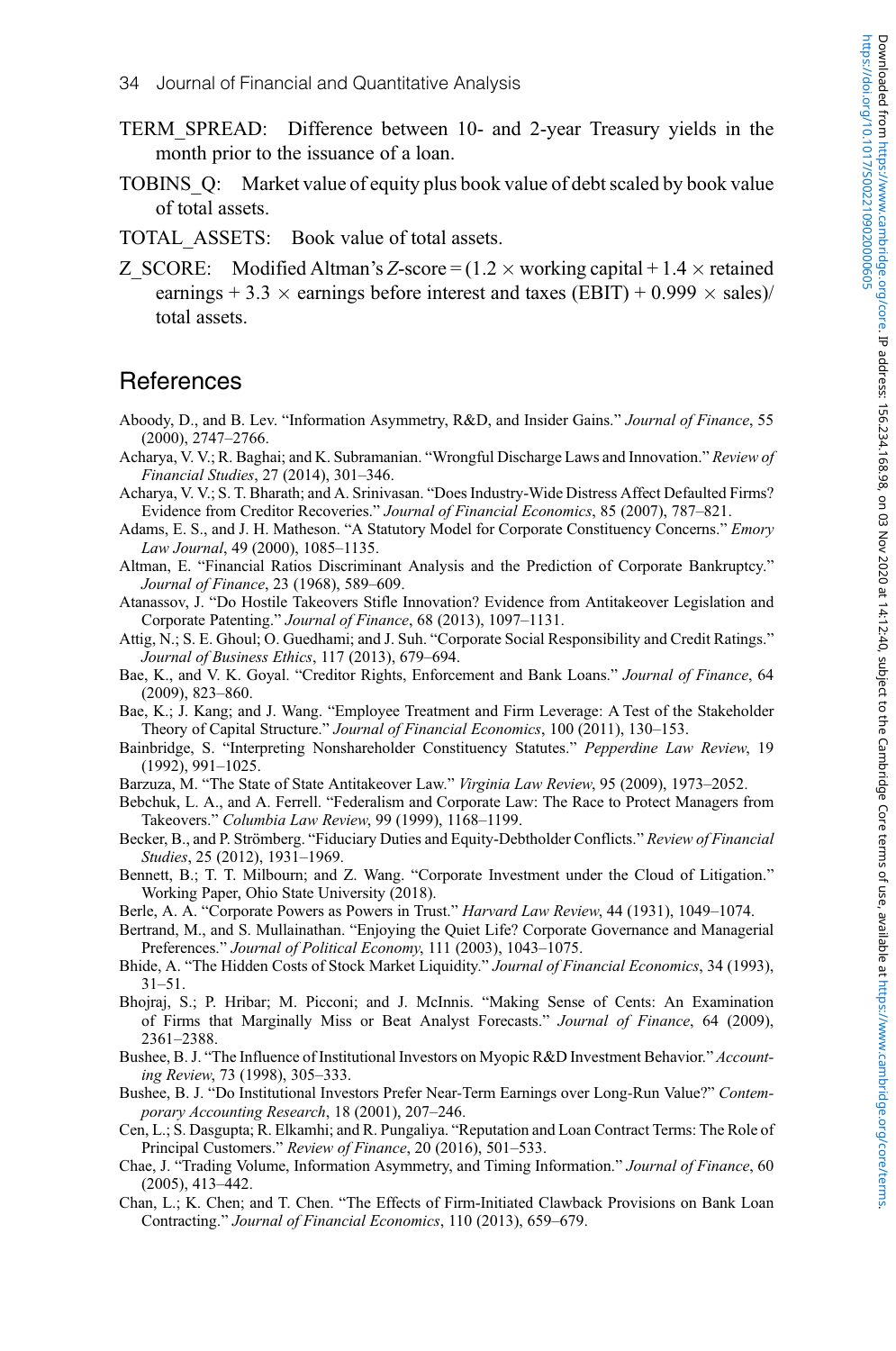- <span id="page-34-6"></span>Chava, S.; D. Livdan; and A. Purnanandam. "Do Shareholder Rights Affect the Cost of Bank Loans?" Review of Financial Studies, 22 (2009), 2973–3004.
- <span id="page-34-20"></span>Chava, S., and M. Roberts. "How Does Financing Impact Investment? The Role of Debt Covenants." Journal of Finance, 63 (2008), 2085–2121.
- <span id="page-34-3"></span>Chen, H. J.; M. Kacperczyk; and H. Ortiz-Molina. "Do Nonfinancial Stakeholders Affect the Pricing of Risky Debt? Evidence from Unionized Workers." Review of Finance, 16 (2012), 347–383.
- <span id="page-34-23"></span>Cohen, D. A.; A. Dey; and T. Z. Lys. "Real and Accrual-Based Earnings Management in the Pre- and Post-Sarbanes–Oxley Periods." Accounting Review, 83 (2008), 757–787.
- <span id="page-34-21"></span>Comment, R. G., and G. W. Schwert. "Poison or Placebo? Evidence on the Deterrence and Wealth Effects of Modern Anti-Takeover Measures." Journal of Financial Economics, 39 (1995), 3–43.
- <span id="page-34-5"></span>Costello, A., and R. Wittenberg-Moerman. "The Impact of Financial Reporting Quality on Debt Contracting: Evidence from Internal Control Weakness Reports." Journal of Accounting Research, 49 (2011), 97–136.
- <span id="page-34-27"></span>Cremers, M.; S. B. Guernsey; and S. M. Sepe. "Stakeholder Orientation and Firm Value." Working Paper, University of Notre Dame (2019).
- <span id="page-34-8"></span>Cronqvist, H.; F. Heyman; M. Nilsson; H. Svaleryd; and J. Vlachos. "Do Entrenched Managers Pay Their Workers More?" Journal of Finance, 64 (2009), 309–339.
- <span id="page-34-22"></span>Dechow, P. M.; S. P. Kothari; and R. L. Watts. "The Relation between Earnings and Cash Flows." Journal of Accounting and Economics, 25 (1998), 133–168.
- <span id="page-34-0"></span>Deng, X.; J. Kang; and B. S. Low. "Corporate Social Responsibility and Stakeholder Value Maximization: Evidence from Mergers." Journal of Financial Economics, 110 (2013), 87–109.
- <span id="page-34-29"></span>Dimitrov, V.; D. Palia; and L. Tang. "Impact of the Dodd–Frank Act on Credit Ratings." Journal of Financial Economics, 115 (2015), 505–520.
- <span id="page-34-9"></span>Dodd, E. M. "For Whom Are Corporate Managers Trustees?" Harvard Law Review, 45 (1932), 1145–1163.
- <span id="page-34-12"></span>Elhauge, E. "Sacrificing Corporate Profits in the Public Interest." New York University Law Review, 80 (2005), 733–869.
- <span id="page-34-2"></span>Faleye, O.; V. Mehrotra; and R. Morck. "When Labor Has a Voice in Corporate Governance." Journal of Financial and Quantitative Analysis, 41 (2006), 489–510.
- <span id="page-34-16"></span>Fama, E. F. "Contract Costs and Financing Decisions." Journal of Business, 63 (1990), S71–S91.
- <span id="page-34-14"></span>Flammer, C. "Competing for Government Procurement Contracts: The Role of Corporate Social Responsibility." Strategic Management Journal, 39 (2018), 1299–1324.
- <span id="page-34-28"></span>Flammer, C.; B. Hong; and D. Minor. "Corporate Governance and the Rise of Integrating Corporate Social Responsibility Criteria in Executive Compensation: Effectiveness and Implications for Firm Outcomes." Strategic Management Journal, 40 (2019), 1097–1122.
- <span id="page-34-1"></span>Flammer, C., and A. Kacperczyk. "The Impact of Stakeholder Orientation on Innovation: Evidence from a Natural Experiment." Management Science, 62 (2016), 1982–2001.
- <span id="page-34-15"></span>Francis, B.; I. Hasan; Y. Huang; and Z. Sharma. "Do Banks Value Innovation? Evidence from US Firms." Financial Management, 41 (2012), 159–185.
- <span id="page-34-19"></span>Francis, B.; I. Hasan; K. John; and M. Waisman. "The Effect of State Antitakeover Laws on the Firm's Bondholders." Journal of Financial Economics, 96 (2010), 127–154.
- <span id="page-34-24"></span>Frankel, R. M.; M. F. Johnson; and K. K. Nelson. "The Relation between Auditors' Fees for Nonaudit Services and Earnings Management." Accounting Review, 77 (2002), 71–105.
- <span id="page-34-17"></span><span id="page-34-11"></span>Freeman, R. E. Strategic Management: A Stakeholder Approach. Marshfield, MA: Pitman (1984).
- Gao, H.; J. Harford; and K. Li. "CEO Turnover-Performance Sensitivity in Private Firms." Journal of Financial and Quantitative Analysis, 52 (2017), 583–611.
- <span id="page-34-13"></span>Geczy, C.; J. S. Jeffers; D. K. Musto; and A. M. Tucker. "Institutional Investing When Shareholders Are Not Supreme." Harvard Business Law Review, 5 (2015), 73–139.
- <span id="page-34-18"></span>Godfrey, P.; C. Merrill; and J. Hansen. "The Relationship between Corporate Social Responsibility and Shareholder Value: An Empirical Test of the Risk Management Hypothesis." Strategic Management Journal, 30 (2009), 425–445.
- <span id="page-34-25"></span>Gormley, T. A., and D. A. Matsa. "Common Errors: How to (and Not to) Control for Unobserved Heterogeneity." Review of Financial Studies, 27 (2014), 617–661.
- <span id="page-34-26"></span>Gormley, T. A., and D. A. Matsa. "Playing It Safe? Managerial Preferences, Risk, and Agency Conflicts." Journal of Financial Economics, 122 (2016), 431-455.
- <span id="page-34-10"></span>Goss, A., and G. Roberts. "The Impact of Corporate Social Responsibility on the Cost of Bank Loans." Journal of Banking and Finance, 35 (2011), 1794–1810.
- <span id="page-34-4"></span>Graham, J.; S. Li; and J. Qiu. "Corporate Misreporting and Bank Loan Contracting." Journal of Financial Economics, 89 (2008), 44–61.
- <span id="page-34-7"></span>Griffin, D.; O. Guedhami; K. Li; and G. Lu. "National Culture and the Value Implications of Corporate Social Responsibility." Working Paper, University of British Columbia (2020).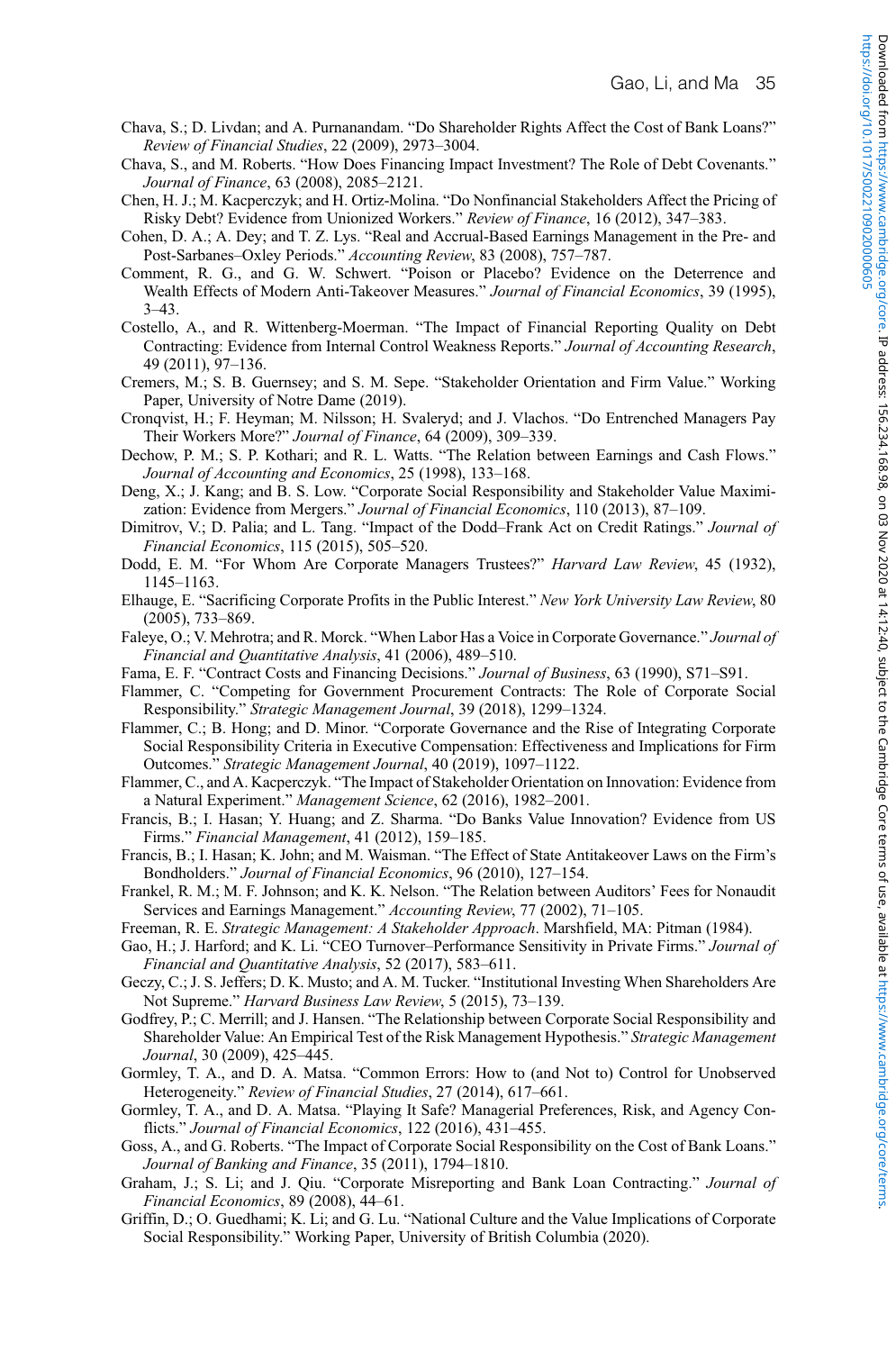- <span id="page-35-28"></span>Hall, B. H.; A. B. Jaffe; and M. Trajtenberg. "The NBER Patent Citation Data File: Lessons, Insights and Methodological Tools." In Patents, Citations and Innovations: A Window on the Knowledge Economy, A. B. Jaffe and M. Trajtenberg, eds. Cambridge, MA: MIT Press (2005).
- <span id="page-35-19"></span>Harford, J. "What Drives Merger Waves?" Journal of Financial Economics, 77 (2005), 529-560.
- <span id="page-35-8"></span>Hasan, I.; C. K. Hoi; Q. Wu; and H. Zhang. "Social Capital and Debt Contracting: Evidence from Bank Loans and Public Bonds." Journal of Financial and Quantitative Analysis, 52 (2017), 1017–1047.
- <span id="page-35-24"></span>Heath, D.; M. Ringgenberg; M. Samadi; and I. M. Werner. "Reusing Natural Experiments." Working Paper, University of Utah (2019).
- <span id="page-35-5"></span>Hertzel, M. G., and M. Officer. "Industry Contagion in Loan Spreads." Journal of Financial Economics, 103 (2012), 493–506.
- <span id="page-35-17"></span>Imbens, G., and J. Wooldridge. "Recent Developments in the Econometrics of Program Evaluation." Journal of Economic Literature, 47 (2009), 5–86.
- <span id="page-35-0"></span>Jensen, M. "Value Maximization, Stakeholder Theory, and the Corporate Objective Function." European Financial Management, 7 (2001), 297–317.
- <span id="page-35-14"></span>Jensen, M., and W. Meckling. "Theory of the Firm: Managerial Behavior, Agency Costs and Ownership Structure." Journal of Financial Economics, 3 (1976), 305–360.
- <span id="page-35-22"></span>Jones, J. J. "Earnings Management during Import Relief Investigations." Journal of Accounting Research, 29 (1991), 193–228.
- <span id="page-35-3"></span>Kale, J., and H. Shahrur. "Corporate Capital Structure and the Characteristics of Suppliers and Customers." Journal of Financial Economics, 83 (2007), 321–365.
- <span id="page-35-16"></span>Karpoff, J. M.; R. Schonlau; and E. Wehrly. "Which Antitakeover Provisions Matter?" Working Paper, University of Washington (2019).
- <span id="page-35-11"></span>Karpoff, J. M., and M. D. Wittry. "Institutional and Legal Context in Natural Experiments: The Case of State Antitakeover Laws." Journal of Finance, 73 (2018), 657–714.
- <span id="page-35-18"></span>Kim, I., and D. J. Skinner. "Measuring Securities Litigation Risk." Journal of Accounting and Economics, 53 (2012), 290–310.
- <span id="page-35-4"></span>Kim, J.; B. Song; and L. Zhang. "Internal Control Weakness and Bank Loan Contracting: Evidence from SOX Section 404 Disclosures." Accounting Review, 86 (2011), 1157–1188.
- <span id="page-35-6"></span>Klock, M. S.; S. A. Mansi; and W. F. Maxwell. "Does Corporate Governance Matter to Bondholders?" Journal of Financial and Quantitative Analysis, 40 (2005), 693–719.
- <span id="page-35-15"></span>Koh, P.; C. Qian; and H. Wang. "Firm Litigation Risk and the Insurance Value of Corporate Social Performance." Strategic Management Journal, 35 (2014), 1464–1482.
- <span id="page-35-25"></span>Leung, W. S.; W. Song; and J. Chen. "Does Bank Stakeholder Orientation Enhance Financial Stability?" Journal of Corporate Finance, 56 (2019), 38–63.
- <span id="page-35-29"></span>Loughran, T., and B. McDonald. "When Is a Liability Not a Liability? Textual Analysis, Dictionaries, and 10-Ks." Journal of Finance, 66 (2011), 35–65.
- <span id="page-35-12"></span>Luoma, P., and J. Goodstein. "Stakeholders and Corporate Boards: Institutional Influences on Board Composition and Structure." Academy of Management Journal, 42 (1999), 553–563.
- <span id="page-35-23"></span>MacKinnon, J. G., and M. D. Webb. "Randomization Inference for Difference-in-Differences with Few Treated Clusters." Journal of Econometrics (2020), [https://doi.org/10.1016/j.jeconom.2020.04.024.](https://doi.org/10.1016/j.jeconom.2020.04.024)
- <span id="page-35-21"></span>Merton, R. "On the Pricing of Corporate Debt: The Risk Structure of Interest Rates." Journal of Finance, 29 (1974), 449–470.
- <span id="page-35-13"></span>Myers, S. "Determinants of Corporate Borrowing." Journal of Financial Economics, 5 (1977), 147–175.
- <span id="page-35-2"></span>Myers, S. "Financing of Corporations." In Handbook of the Economics of Finance, Vol. 1, G. M. Constantinides, M. Harris, and R. M. Stulz, eds. Amsterdam, The Netherlands: Elsevier (2003).
- <span id="page-35-27"></span>Nguyen, P.; A. Kecskés; and S. Mansi. "Does Corporate Social Responsibility Create Shareholder Value? The Importance of Long-Term Investors." Journal of Banking and Finance, 112 (2020), 105217.
- <span id="page-35-20"></span>Opler, T. C., and S. Titman. "Financial Distress and Corporate Performance." Journal of Finance, 49 (1994), 1015–1040.
- <span id="page-35-10"></span>Orts, E. "Beyond Shareholders: Interpreting Corporate Constituency Statutes." George Washington Law Review, 61 (1992), 14–135.
- <span id="page-35-1"></span>Pagano, M., and P. Volpin. "Managers, Workers, and Corporate Control." Journal of Finance, 60 (2005), 841–868.
- <span id="page-35-9"></span>Pontiff, J.; A. Shleifer; and M. Weisbach. "Reversions of Excess Pension Assets after Takeovers." RAND Journal of Economics, 21 (1990), 600–613.
- <span id="page-35-7"></span>Qian, J., and P. E. Strahan. "How Laws and Institutions Shape Financial Contracts: The Case of Bank Loans." Journal of Finance, 62 (2007), 2803–2834.
- <span id="page-35-26"></span>Radhakrishnan, S.; K. Wang; and Z. Wang. "Stakeholder Orientation and Accounting Conservatism: Evidence from a Natural Experiment." Working Paper No. 3042901, University of Alberta School of Business (2018).